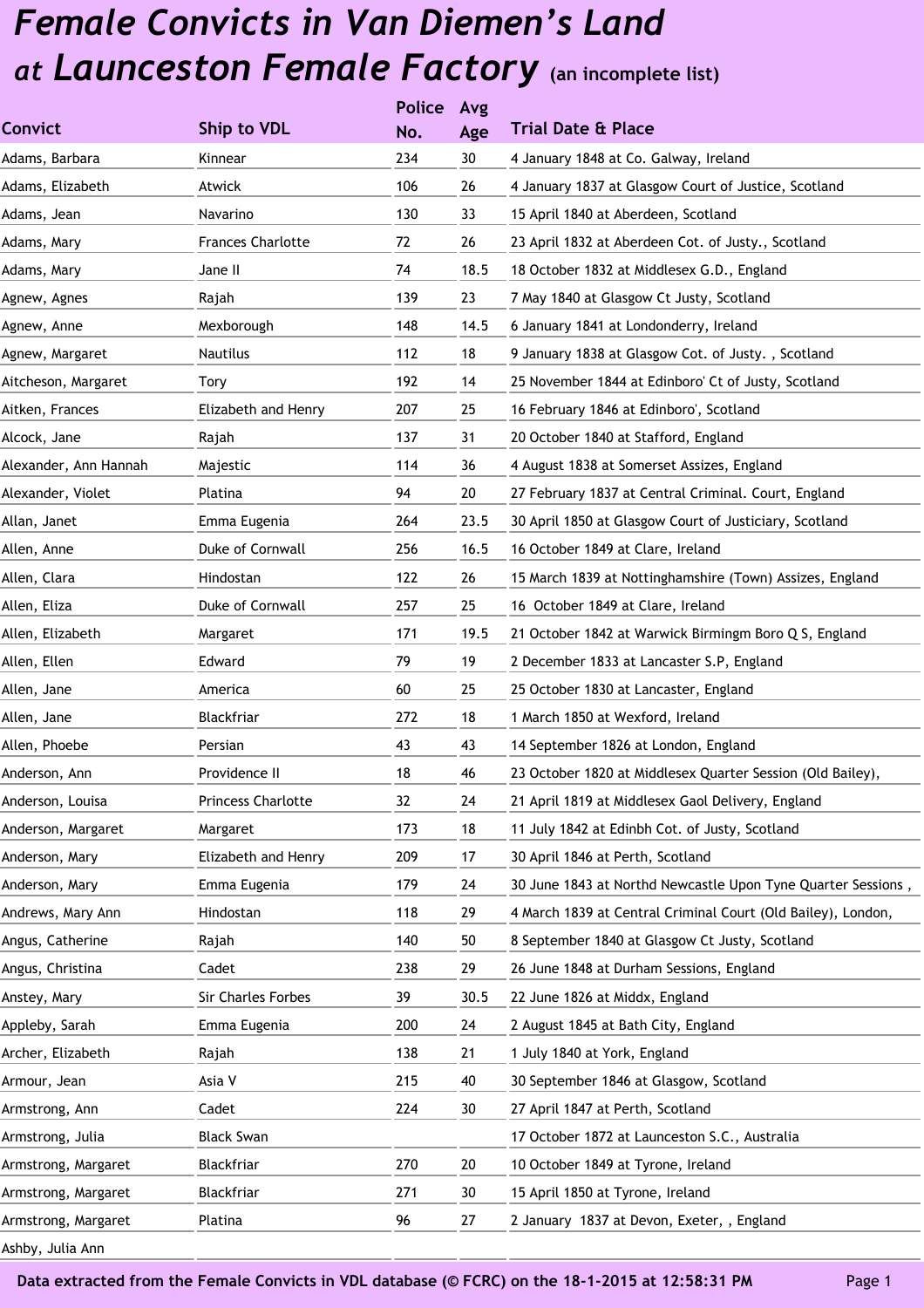|                    |                          | <b>Police</b> | Avg  |                                                                 |
|--------------------|--------------------------|---------------|------|-----------------------------------------------------------------|
| <b>Convict</b>     | Ship to VDL              | No.           | Age  | <b>Trial Date &amp; Place</b>                                   |
| Ashley, Mary       | New Grove                | 88            | 38   | 8 September 1834 at Surrey Q.S., England                        |
| Athrelpho, Sarah   | <b>Garland Grove</b>     | 142           | 30   | 22 March 1841 at Bath City QS, England                          |
| Atkinson, Frances  |                          |               | 20   |                                                                 |
| Attersbury, Sarah  | Gilbert Henderson        | 125           | 54   | 8 July 1839 at Lancaster Q.S., England                          |
| Attfield, Sarah    | Edward                   | 82            | 17   | 2 January 1834 at Middlesex G.D., England                       |
| Atwood, Frances    | Earl Grey                | 251           | 24   | 4 April 1849 at Dublin City, Ireland                            |
| Bagshaw, Jane      | Westmoreland             | 349           | 30   | 4 July 1836 at Lancr. (Liverpool) Q.S., England                 |
| Bailey, Elizabeth  | Platina                  | 369           | 30   | 27 February 1837 at Central Cl. Court, England                  |
| Bailey, Jane       | Royal Admiral            | 561           | 24   | 4 January 1842 at Cumberland (Carlisle) Quarter Sessions,       |
| Bailey, Margaret   | Eliza III                | 160           | 21   | 4 May 1829 at Lancaster, England                                |
| Bailey, Mary       | Emma Eugenia             | 664           | 31   | 6 February 1843 at Lancaster Liverpool Quarter Session, England |
| Bailey, Sarah      | Rajah                    | 484           | 16   | 26 October 1840 at Lancaster / Liverpool QS., England           |
| Bain, Elizabeth    | Hector                   | 323           | 51   | 3 March 1834 at Edinburgh Cot. of Justy., Scotland              |
| Baker, Ann         | Cadet                    | 956           | 22.5 | 3 January 1848 at Exeter Session, England                       |
| Baker, Mary        | America                  | 191           | 18   | 16 September 1830 at Middlesex, England                         |
| Baker, Sarah       | Royal Admiral            | 563           | 20   | 14 March 1842 at Devon Assizes, England                         |
| Baldy, Mary Ann    | Margaret                 | 630           | 22   | 28 April 1842 at Perth Cot. of Justy, Scotland                  |
| Balf, Jane         | Elizabeth and Henry      | 813           | 22   | 6 July 1846 at Rotherham Sesss / Rochester, England             |
| Balls, Mary        | <b>Hindostan</b>         | 424           | 29   | 16 October 1838 at Essex Quarter Sessions, England              |
| Banks, Elizabeth   | <b>Frances Charlotte</b> | 252           | 19   | 8 March 1832 at Stafford, England                               |
| Barber, Sophia     | <b>Nautilus</b>          | 402           | 21   | 16 October 1837 at Leicester (Boro) Q.S., England               |
| Barker, Jane       | Tasmania                 | 696           | 32   | 6 March 1844 at Wilts Assis, England                            |
| Barlett, Caroline  | <b>Garland Grove</b>     | 489           | 19   | 22 March 1841 at Bath (City) Quarter Sessions, England          |
| Barnes, Ann        | Emma Eugenia             | 1086          | 34   | 8 July 1850 at Central Criminal Court, London, England          |
| Barnes, Catherine  | Jane II                  | 258           | 22.5 | 22 October 1832 at Lancaster (Liverpool) Q.S,, England          |
| Barnes, Dorothy    | <b>Nautilus</b>          | 405           | 22.5 | 22 January 1838 at Edinburgh Cot. of Justy., Scotland           |
| Barnes, Elizabeth  | Emma Eugenia             | 1089          | 16   | 1 July 1850 at Leicester Quarter sessions, England              |
| Barnes, Frances    | Majestic                 | 414           | 28   | 2 July 1838 at Southampton (Portsmouth) Q.S., England           |
| Barratt, Mary      | Platina                  | 380           | 27   | 2 January 1837 at Salop Quarter Sessions, England               |
| Barrett, Elizabeth | <b>Garland Grove</b>     | 599           | 24   | 30 July 1842 at Cheshire Assizes, England                       |
| Barrett, Elizabeth | Rajah                    | 487           | 18   | 4 January 1841 at Middlesex Q.S., England                       |
| Barry, Catherine   | Hydery                   | 232           | 24   | 16 February 1832 at Middlesex, England                          |
| Barry, Ellen       | Greenlaw                 | 683           | 20   | 4 November 1843 at Limerick City, Ireland                       |
| Barry, Mary        | Maria II                 | 978           | 30   | 2 January 1849 at Cork Co, Ireland                              |
| Bartle, Margaret   | Westmoreland             | 352           | 43   | 22 June 1836 at Norfolk (Kings Lynn) Q.S., England              |
| Bartley, Elizabeth | St Vincent               | 1018          | 19   | 4 December 1848 at Lancaster, England                           |
| Barton, Rebecca    | Duke of Wellington       | 61            | 20   | 23 March 1814 at Suffolk (Liberty of Bury St Edmunds) Assizes,  |
| Bassett, Mary      | Woodbridge               | 641           | 33.5 | 3 April 1843 at Central Criminal Criminal Court, England        |
| Batchelor, Mary    | Eliza III                | 162           | 19   | 16 July 1829 at London, England                                 |
| Bateman, Bridget   | America                  | 190           | 21   | 14 July 1830 at Lancaster, England                              |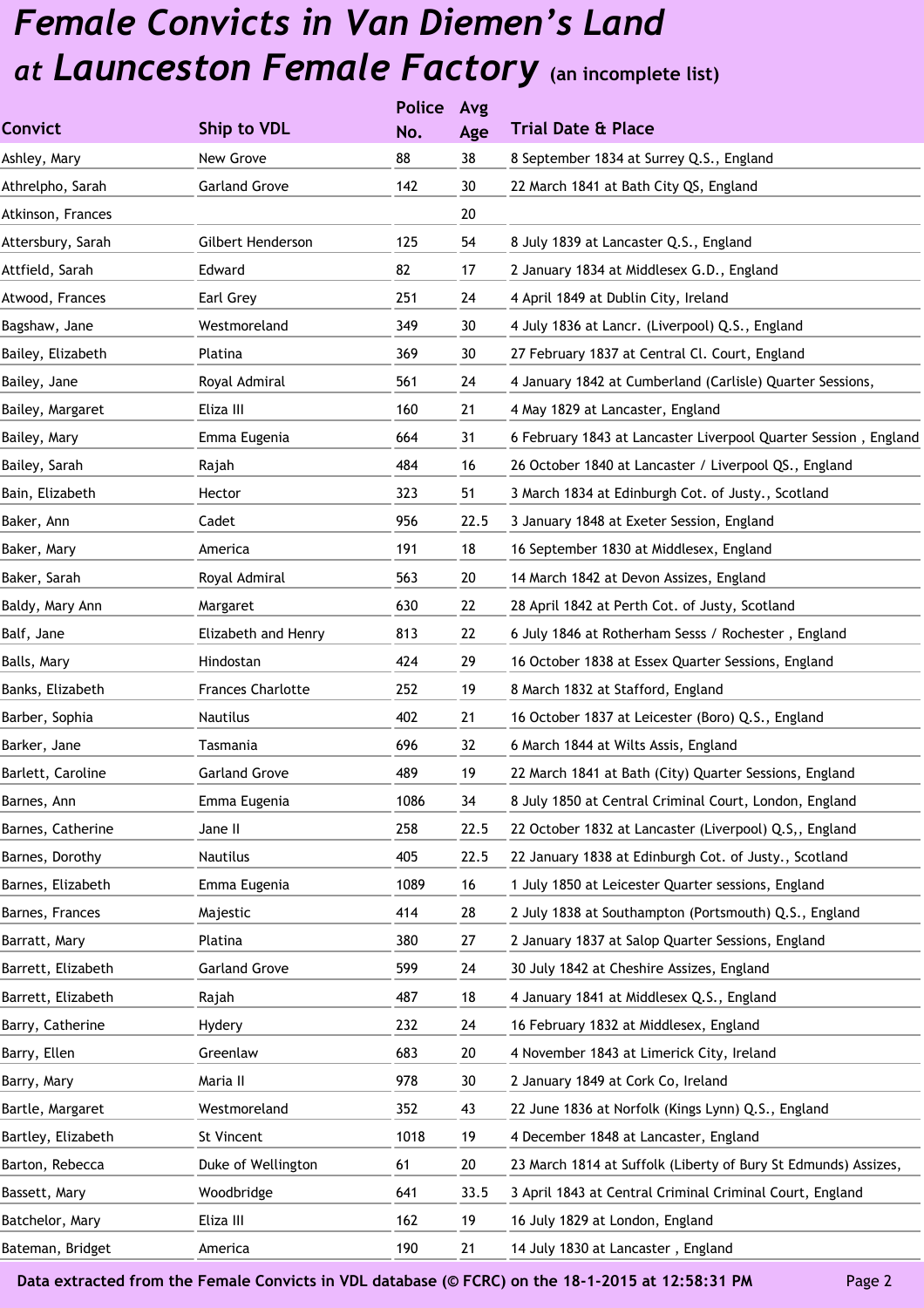|                        |                           | <b>Police</b> | Avg  |                                                                |
|------------------------|---------------------------|---------------|------|----------------------------------------------------------------|
| <b>Convict</b>         | Ship to VDL               | No.           | Age  | <b>Trial Date &amp; Place</b>                                  |
| Bateman, Olivia        | <b>Princess Charlotte</b> | 22            | 21   | Lent 1819 at Wicklow, Ireland                                  |
| Baxter, Jane           | Edward                    | 295           | 32   | 20 February 1834 at Middlesex G.D., England                    |
| Baxter, Mary           | Lloyds                    | 745           | 30   | 24 April 1845 at Ayr Ct Justcy, Scotland                       |
| Beacham, Ann           | Emma Eugenia              | 1091          | 24.5 | 2 July 1850 at Bridgewater Quarter Sessions, England           |
| Beas, Ann              | Asia V                    | 832           | 24   | 19 October 1846 at Beccles Sessions, England                   |
| Beattie, Agnes         | Lloyds                    | 746           | 50   | 14 May 1845 at Edinburgh Ct Justcy, Scotland                   |
| Beckett, Ann Jane      | Anna Maria                | 1153          | 22   | 24 April 1851 at Glasgow C. of J., Scotland                    |
| Begley, Margaret       | Kinnear                   | 941           | 17   | 3 January 1848 at Wicklow, Ireland                             |
| Behan, Margaret        | Earl Grey                 | 1044          | 24   | 22 June 1849 at Kildare, Ireland                               |
| Belbin, Mary           | unknown                   |               |      |                                                                |
| Bennett, Ann           | America                   | 193           | 20   | 16 September 1830 at Middlesex (Old Bailey)                    |
| Bennett, Bridget       | John William Dare         |               |      |                                                                |
| Bennett, Jane          | Gilbert Henderson         | 439           | 19   | 8 July 1839 at Central Cl. Court, England                      |
| Bennett, Sarah         | Emma Eugenia              | 661           | 18   | 21 August 1843 at Central Criminal Court; London, England      |
| Bennett, Sarah         | Kinnear                   | 935           | 65   | 8 January 1848 at Queens county, Ireland                       |
| Bentley, Isabella      | Stately                   | 984           | 21   | 15 July 1848 at York Assizes, England                          |
| Beverly, Isabella      | Tory                      | 740           | 34.5 | 2 October 1844 at Perth Ct. of Justy., Scotland                |
| Bibby, Ann             | Arab II                   | 336           | 36.5 | 21 October 1835 at Lancaster Q.S., England                     |
| Bickerdike, Ruth       | <b>Frances Charlotte</b>  | 241           | 17   | 10 March 1832 at Cambridge, England                            |
| Bilsborough, Ann Mary  | Margaret                  | 625           | 20   | 26 October 1842 at Yorkshire Leeds Boro QS, England            |
| Bird, Ellen            | Elizabeth and Henry       | 817           | 23   | 30 March 1846 at Cent Criml Court, England                     |
| Bird, Jane             | Emma Eugenia              | 1092          | 18   | 13 May 1850 at Liverpool, England                              |
| Bird, Mary             | Elizabeth and Henry       | 818           | 30   | 2 April 1846 at Bolton Sesss, England                          |
| Birmingham, Sarah      | Hydery                    | 226           | 31   | 9 January 1832 at Liverpool, England                           |
| Bishop, Lucy           | Jane II                   | 266           | 24   | 9 August 1832 at Warwick (Coventry) Asss., England             |
| Bishop, Margaret       | Margaret                  | 627           | 19   | 16 May 1842 at Edinbh Cot. of Justy, Scotland                  |
| Blackburn, Mary        | <b>Garland Grove</b>      | 505           | 19   | 5 April 1841 at York (West Riding) Quarter Sessions, England   |
| Blackburn, Mary Ann    | <b>Garland Grove</b>      | 497           | 31   | 2 March 1841 at Liverpool (Borough) Quarter Sessions, England  |
| Blackenbury, Elizabeth | Elizabeth and Henry       | 819           | 28   | 15 June 1846 at Cent Criml Court, England                      |
| Blair, Ann             | Hector                    | 325           | 24   | 8 December 1834 at Edinburgh Cot. of Justy., Scotland          |
| Blair, Eliza           | <b>Garland Grove</b>      | 507           | 15   | 6 January 1841 at Glasgow Court of Justiciary, Scotland        |
| Blair, Marion          | Cadet                     | 968           | 20   | 2 May 1848 at Glasgow, Scotland                                |
| Blake, Jane            | Aurora II                 | 1115          | 18   | 19 August 1850 at Central Criminal Court (Old Bailey), London, |
| Blake, Mary Bridget    | Tory                      | 729           | 32   | 3 February 1845 at Cl Cl Court, England                        |
| Blears, Charlotte      | Woodbridge                | 649           | 19   | 14 July 1842 at Kirkdale, England                              |
| Boden, Mary Ann        | America                   | 209           | 20   | 19 October 1830 at Warwick, England                            |
| Bohannah, Maria        | Platina                   | 376           | 17   | 9 January 1837 at Lanr. (Liverpl) Q. S., England               |
| Bonar, Janet           | Atwick                    | 396           | 22   | 3 January 1837 at Glasgow Court of Justice, Scotland           |
| Bone, Ann              | Emma Eugenia              | 1082          | 21   | 8 April 1850 at Durham Quarter Sessions, England               |
| Boomer, Jane           | Lord Auckland             | 943           | 34.5 | 29 June 1848 at Co of Antrim, Ireland                          |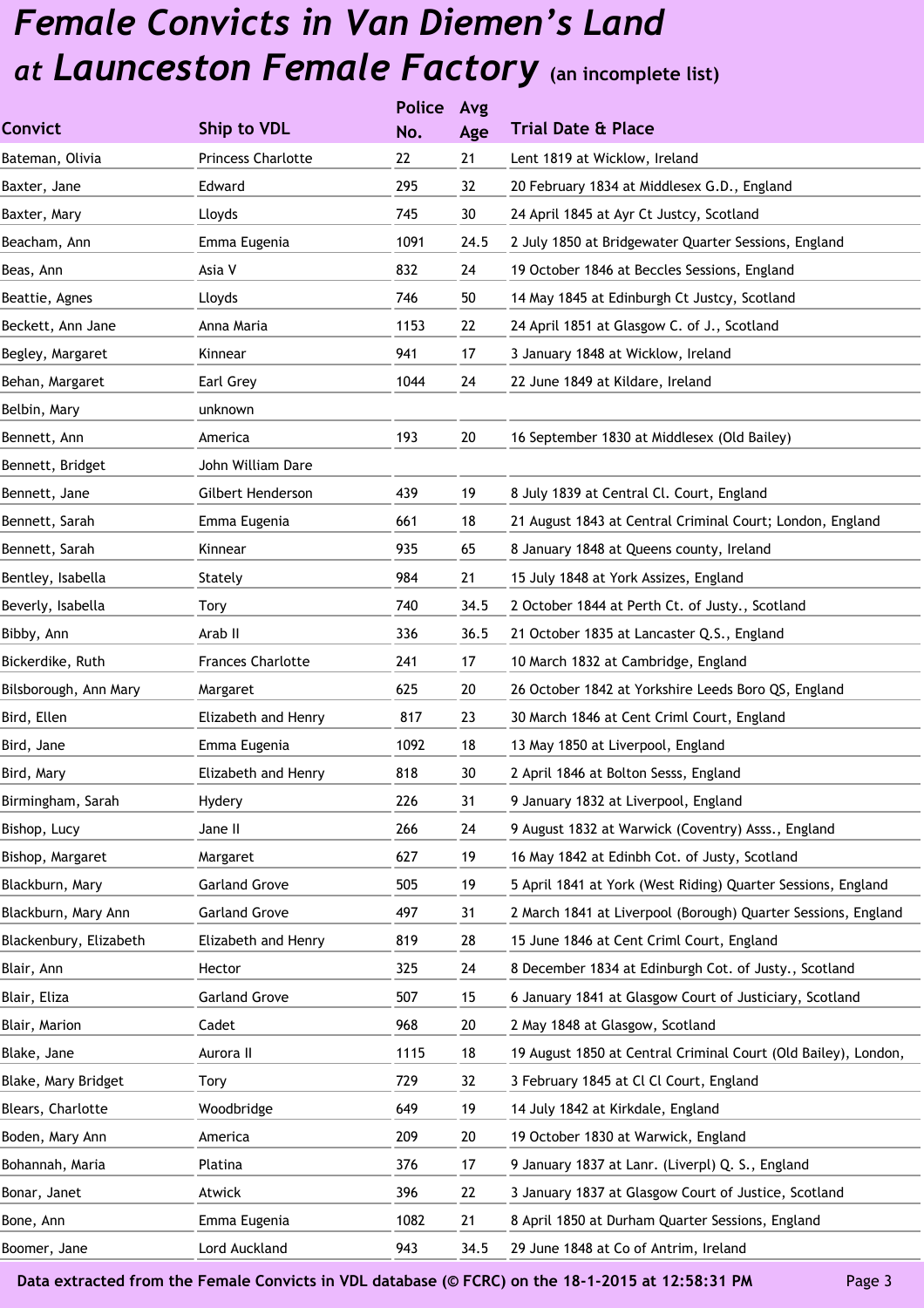|                    |                           | <b>Police</b> | Avg  |                                                              |
|--------------------|---------------------------|---------------|------|--------------------------------------------------------------|
| <b>Convict</b>     | Ship to VDL               | No.           | Age  | <b>Trial Date &amp; Place</b>                                |
| Boorman, Elizabeth | Emma Eugenia              | 534           | 23   | 1 July 1841 at Kent; Maidstone Quarter Sessions, England     |
| Boulter, Jane      | America                   | 211           | 25   | 19 April 1830 at Worcester, England                          |
| Boulton, Esther    | Hydery                    | 227           | 26   | 5 January 1832 at Old Bailey, London, England                |
| Bourke, Bridget    | Kinnear                   | 926           | 22   | 11 March 1848 at Carlow, Ireland                             |
| Bourne, Phoebe     | Elizabeth and Henry       | 821           | 19   | 11 April 1846 at Birmingham Sesss., England                  |
| Bowes, Elizabeth   | <b>Garland Grove</b>      | 499           | 26   | 10 May 1841 at Liverpool (Borough) Quarter Sessions, England |
| Bows, Mary         | Eliza III                 | 163           | 43   | 4 June 1829 at Middx, England                                |
| Boyd, Ellen        | Arab II                   | 331           | 26   | 26 October 1835 at Lancaster Q.S., England                   |
| Boyd, Rebecca      | <b>Tory</b>               | 916           | 23   | 9 August 1847 at Chester Knutsford Sessions, England         |
| Bradley, Margaret  | Sea Queen                 | 803           | 16   | 15 December 1845 at Liverpool Boro' QS, England              |
| Brady, Bridget     | Phoebe                    | 716           | 20   | 1 March 1844 at Dublin (City), Ireland                       |
| Brady, Elizabeth   | Mexborough                | 510           | 19   | 29 December 1840 at Armagh, Ireland                          |
| Brew, Bridget      | Maria II                  | 971           | 40   | 31 October 1848 at Clare, Ireland                            |
| Brewer, Mary Ann   | Tory                      | 731           | 20   | 15 October 1844 at Glamorgan Swansea Q Sess, Wales           |
| Brian, Lucy        | Kinnear                   | 936           | 23   | 6 March 1848 at Queen's County, Ireland                      |
| Brien, Bridget     | John Calvin               | 897           | 22   | 14 October 1847 at Waterford, City, Ireland                  |
| Brien, Judith      | Kinnear                   | 937           | 20   | 6 January 1848 at Tipperary, Ireland                         |
| Brigg, Margaret    | Waverley                  | 580           | 30   | 12 April 1842 at Antrim, Ireland                             |
| Briggs, Jessie     |                           |               | 21   |                                                              |
| Briggs, Mary Ann   | Stately                   | 988           | 20   | 14 April 1848 at Berks (Boro of Newbury) Q. S., England      |
| Brim, Ann          | Jane II                   | 257           | 18.5 | 22 October 1832 at Lancaster (Liverpool) Q.S., England       |
| Britcliffe, Mary   | Emma Eugenia              | 790           | 20   | 4 September 1845 at Manchester Burrough Quarter Sesssions,   |
| Britton, Margaret  | Aurora II                 | 1131          | 33   | 30 September 1850 at Glasgow Court of Justiciary, Scotland   |
| Brogan, Barbara    | Lord Auckland             | 950           | 21   | 1 July 1848 at Mayo, Ireland                                 |
| Bromwich, Mary Ann | New Grove                 | 318           | 20   | 29 July 1834 at Warwick Asss., England                       |
| Brook, Mary        | Cadet                     | 870           | 23   | 3 March 1847 at Wakefield Quarter Sessions, England          |
| Brookes, Martha    | Edward                    | 299           | 18   | 8 January 1834 at York (West Riding) Q.S., England           |
| Brooks, Margaret   | <b>Tory</b>               | 739           | 29   | 4 November 1844 at Edinbro' Ct Justy, Scotland               |
| Brown, Ann         | Tory                      | 732           | 22   | 21 October 1844 at Lanc. Lpool Boro Q. Sess, England         |
| Brown, Ann Frances | Nautilus                  | 399           | 45   | 23 October 1837 at Central Cl. Court, England                |
| Brown, Catherine   | <b>Sir Charles Forbes</b> | 111           | 22   | 18 March 1826 at Edinbro, Scotland                           |
| Brown, Elizabeth   | Atwick                    | 392           | 27   | 16 January 1837 at Edinburgh Court of Justice, Scotland      |
| Brown, Fanny       | Mary III                  | 220           | 20   | 1 April 1831 at Old Bailey, England                          |
| Brown, Hannah      | Edward                    | 287           | 18   | 9 December 1833 at Kent G.D., England                        |
| Brown, Harriett    | Jane II                   | 264           | 26   | 22 October 1832 at Surrey (Southwark) Q.S., England          |
| Brown, Jane        | Cadet                     | 872           | 22   | 15 March 1847 at Edinburgh, Scotland                         |
| Brown, Janet       | Cadet                     | 873           | 26   | 8 April 1847 at Sterling, Scotland                           |
| Brown, Johanna     | Baretto Junior            | 1058          | 21   | 17 December 1849 at Cen. Criml. Court, England               |
| Brown, Margaret    | Arabian                   | 826           | 27   | 19 October 1846 at Dublin City, Ireland                      |
| Brown, Margaret    | Margaret                  | 629           | 35   | 25 July 1842 at Edinbh Cot of Justy, Scotland                |
|                    |                           |               |      |                                                              |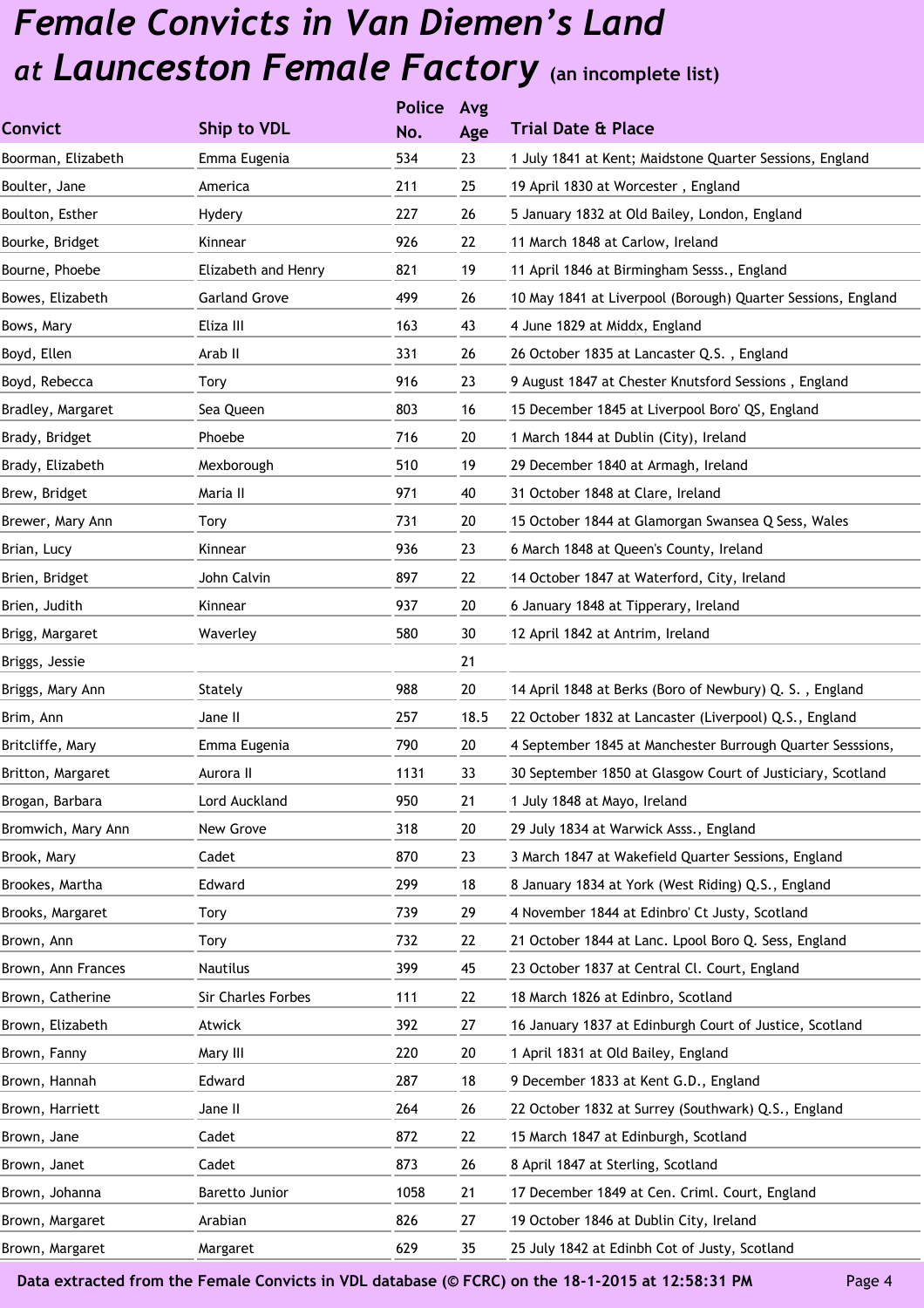|                       |                      | <b>Police</b> | Avg  |                                                             |
|-----------------------|----------------------|---------------|------|-------------------------------------------------------------|
| <b>Convict</b>        | Ship to VDL          | No.           | Age  | <b>Trial Date &amp; Place</b>                               |
| Brown, Mary           | Atwick               | 384           | 30   | 12 June 1837 at Central Criminal Court, England             |
| Brown, Mary           | Hindostan            | 419           | 15   | 26 November 1838 at Central Criminal Court (Old Bailey),    |
| Brown, Mary           | <b>St Vincent</b>    | 1034          | 34   | 11 October 1848 at Scotland, Scotland                       |
| Brown, Mary Ann       | <b>Garland Grove</b> | 492           | 32   | 5 January 1841 at Devonshire Quarter Sessions, England      |
| Brown, Mary Ann       | Stately              | 990           | 20   | 12 September 1848 at Middlesex General Sessions, England    |
| Brown, Sarah          | Majestic             | 415           | 17.5 | 22 March 1838 at Warwick Assizes, England                   |
| Brown, Sarah          | Emma Eugenia         | 663           | 34   | 28 August 1843 at Hertford Quarter Sessions, England        |
| Browne, Ellen         | Arabian              | 823           | 22   | 1 November 1845 at Limerick City, Ireland                   |
| Bryan, Ann            | Stately              | 979           | 24   | 27 November 1848 at C C Court, England                      |
| Bryan, Caroline       | Edward               | 293           | 22   | 30 December 1833 at Middlesex Q.S., England                 |
| Bryan, Eliza          | Emma Eugenia         | 528           | 18   | 23 August 1841 at Cl Cl Court, England                      |
| Bryant, Mary Ann      | Tory                 | 736           | 27   | 31 July 1844 at Surrey Assizes, England                     |
| Bryson, Isabella      | Cadet                | 876           | 22   | 1 October 1846 at Glasgow, Scotland                         |
| Buckely, Elizabeth    | Sea Queen            | 806           | 21   | 23 February 1846 at Manchester Boro' QS, England            |
| Buckler, Mary Ann     | Cadet                | 878           | 17   | 22 December 1846 at Clerkenwell Quarter Sessions, England   |
| Buckley, Ellen        | Arabian              | 827           | 20   | 16 March 1846 at Cork County, Ireland                       |
| Buckley, Isabella     | Cadet                | 877           | 17   | 8 October 1846 at Clerkenwell Quarter Sessions, England     |
| Buckley, Mary Anne    | Mexborough           | 512           | 17   | 12 February 1841 at Cork City, Ireland                      |
| Budd, Harriett        | Angelina             | 694           | 46.5 | 16 October 1843 at Sussex Chichr. Bo. Q.S., England         |
| Buicks, Ann           | Aurora II            | 1135          | 23   | 25 September 1850 at Perth Court of Justiciary, Scotland    |
| Bullock, Sarah        | Mermaid              | 136           | 19   | 6 December 1827 at Old Bailey, England                      |
| Burgess, Fanny        | Borneo               | 141           | 50   | 21 January 1828 at Lancaster, England                       |
| Burnand, Ellen        | New Grove            | 303           | 14   | 3 February 1834 at Middlesex S.P., England                  |
| Burnes, Anne          | Greenlaw             | 679           | 19.5 | 28 June 1843 at Roscommon, Ireland                          |
| Burns, Betsey         | Sea Queen            | 808           | 20   | 29 December 1845 at Manchester Boro' QS, England            |
| Burns, Catherine      | Morley               | 32            | 30   | 28 February 1820 at Southampton Assizes, England            |
| Burns, Catherine      | <b>Nautilus</b>      | 406           | 22.5 | 22 January 1838 at Edinburgh Cot. of Justy., Scotland       |
| Burns, Eliza          | Sea Queen            | 809           | 17   | 5 January 1846 at York City QS, England                     |
| Burns, Mary           | Baretto Junior       | 1060          | 19   | 26 February 1849 at Edinburgh C. of J., Scotland            |
| Burnside, Jane        | John Calvin          | 896           | 19   | 21 July 1847 at Tyrone, Ireland                             |
| Burnside, Mary        | Kinnear              | 932           | 48   | 2 March 1848 at Fermanagh, Ireland                          |
| Burton, Ellen         | Arabian              | 822           | 23   | 5 August 1845 at Cork City, Ireland                         |
| Burton, Mary          | Midas                | 90            |      | 31 July 1824 at Lincoln Assizes, England                    |
| Burton, Mary Ann      | Navarino             | 455           | 33   | 2 July 1840 at Maidstone, England                           |
| Burton, Mary Ann      | Royal Admiral        | 575           | 19   | 28 March 1842 at Surrey Assizes, England                    |
| Butchart, Ann         | Emma Eugenia         | 796           | 22   | 25 April 1845 at Perth Court of Judiciary, Scotland         |
| Butcher, Mary         | <b>Garland Grove</b> | 495           | 20   | 30 November 1840 at Hertfordshire Quarter Sessions, England |
| Butler, Anne          | Earl Grey            | 1046          | 17   | 28 December 1848 at Kings Co, Ireland                       |
| Butler, Margaret      | Mermaid              | 126           | 29   | 13 September 1827 at Old Bailey, England                    |
| Butterworth, Mary Ann | Sea Queen            | 811           | 12   | 15 October 1845 at Preston Q.S., England                    |
|                       |                      |               |      |                                                             |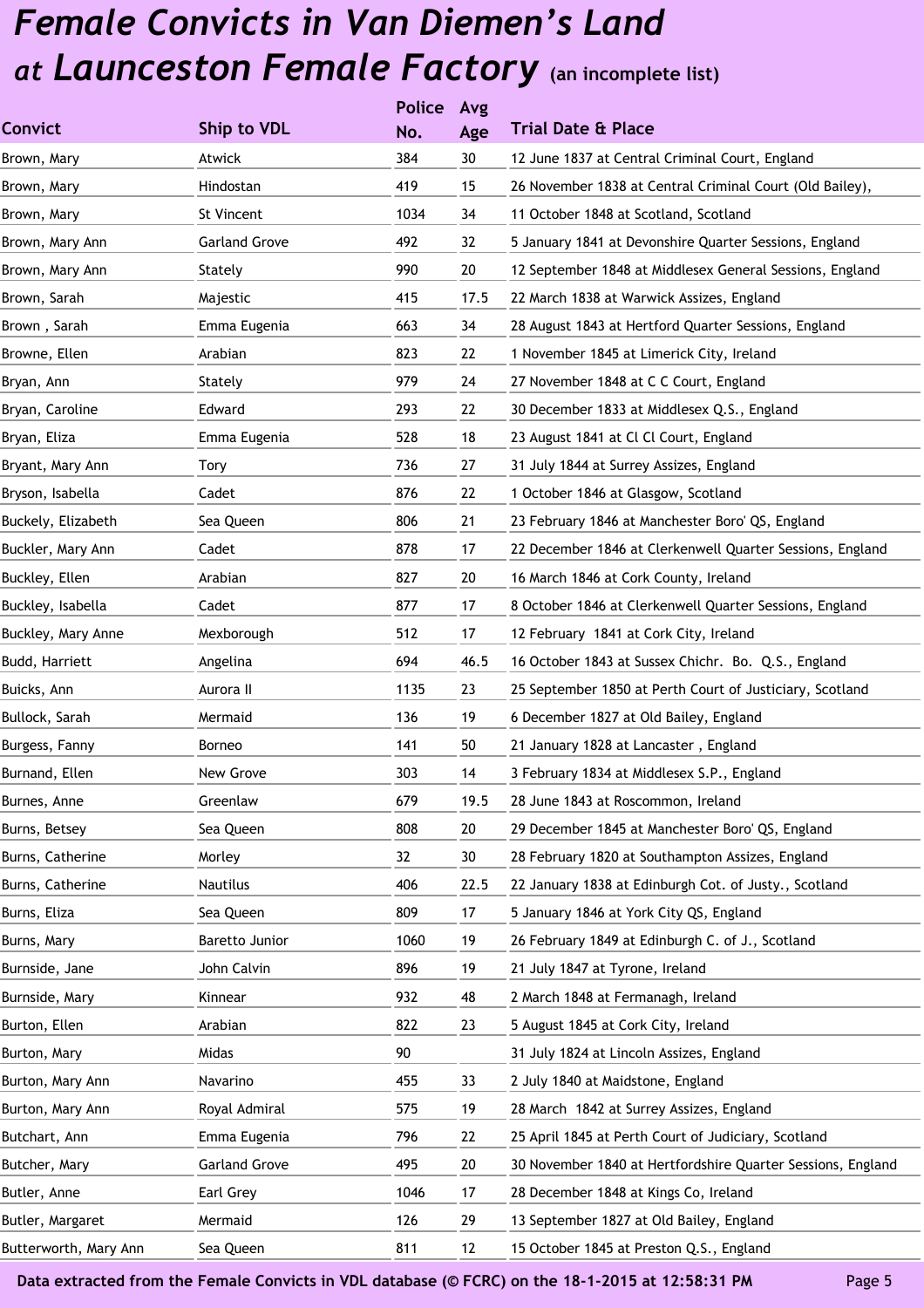|                       |                          | <b>Police</b> | Avg  |                                                                 |
|-----------------------|--------------------------|---------------|------|-----------------------------------------------------------------|
| <b>Convict</b>        | Ship to VDL              | No.           | Age  | <b>Trial Date &amp; Place</b>                                   |
| Byrne, Bridget        | Arabian                  | 819           | 30.5 | 23 June 1846 at Dublin City, Ireland                            |
| Byrne, Bridget        | Earl Grey                | 1050          | 35   | 9 July 1849 at Wicklow, Ireland                                 |
| Byrne, Bridget        | Mexborough               | 515           | 26   | 1 March 1841 at Dublin, Ireland                                 |
| Byrne, Catherine      | Arabian                  | 830           | 24   | 16 June 1846 at Dublin City, Ireland                            |
| Byrne, Elizabeth      | Mexborough               | 523           | 23   | 4 January 1841 at Wicklow, Ireland                              |
| Byrne, Margaret       | John William Dare        | 1166          | 23   | 1 March 1850 at Wexford, Ireland                                |
| Byrne, Mary           | Earl Grey                | 1037          | 21.5 | 27 February 1849 at Wicklow, Ireland                            |
| Byrne, Mary           | Mexborough               | 521           | 20   | 4 January 1841 at Monaghan, Ireland                             |
| Cain, Sarah           | <b>Frances Charlotte</b> | 215           | 22   | 7 May 1832 at Glasgow Cot. Justy., Scotland                     |
| Cairns, Mary          | Stately                  | 987           | 23   | 7 November 1848 at Edinburgh C of J, Scotland                   |
| Cale, Elizabeth       | Lloyds                   | 755           | 17   | 28 January 1845 at Middlesex (Clerkenwell) Quarter Sessions,    |
| Cale, Jane            | Rajah                    | 435           | 22   | 19 October 1840 at Central Cl Court, England                    |
| Caley, Ellen          | Royal Admiral            | 514           | 15   | 14 June 1841 at Central Criminal Court (Old Bailey); London,    |
| Callaghan, Anne       | Emma Eugenia             | 779           | 24   | 1 December 1845 at Surrey Newington Quarter Sessions,           |
| Callaghan, Bridget    | Australasia              | 1020          | 23   | 12 January 1849 at Limerick City, Ireland                       |
| Callaghan, Ellen      | Duke of Cornwall         | 1107          | 19.5 | 9 January 1850 at Cork County, Ireland                          |
| Callahan, Ann         | Mary III                 | 184           | 41   | 20 October 1829 at Exeter, England                              |
| Callan, Mary          | Stately                  | 996           | 31   | 27 December 1848 at York Q.S., England                          |
| Calnan, Mary          | East London              | 601           | 18   | 9 December 1842 at Cork City, Ireland                           |
| Cameron, Christian    | Hydery                   | 201           | 23   | 6 June 1831 at Edinburgh, Scotland                              |
| Cameron, Jane         | Arabian                  | 810           | 25   | 18 July 1846 at Antrim, Ireland                                 |
| Campbell, Ann         | Woodbridge               | 631           | 29   | 22 May 1843 at Edinburgh Ct of Justy, Scotland                  |
| Campbell, Anne        | Mexborough               | 475           | 13   | 6 January 1841 at Londonderry, Ireland                          |
| Campbell, Catherine   | Tory                     | 752           | 22   | 1 October 1844 at Glasgow Ct of Justy, Scotland                 |
| Campbell, Flora       | <b>Nautilus</b>          | 354           | 47   | 29 September 1837 at Glasgow Cot. of Justy., Scotland           |
| Campbell, Maria       | <b>Garland Grove</b>     | 459           | 28   | 2 November 1840 at Edinburgh Court of Justiciary, Scotland      |
| Campbell, Mary        | Atwick                   | 337           | 21.5 | 17 April 1837 at Aberdeen Court of Justiciary, Scotland         |
| Campbell, Mary        | Elizabeth and Henry      | 801           | 49   | 29 April 1846 at Glasgow, Scotland                              |
| Campbell, Mary Ann    | Mexborough               | 473           | 22   | 30 October 1840 at Tyrone, Ireland                              |
| Campbell, Susan       | Royal Admiral            | 516           | 14   | 25 October 1841 at Central Criminal Court (Old Bailey); London, |
| Canning, Fanny        | Aurora II                | 1180          | 21   | 3 July 1850 at Coventry Quarter Sessions, England               |
| Canty, Ellen          | Lord Auckland            | 938           | 24   | 13 July 1848 at Cork Co., Ireland                               |
| Capel, Jane           | <b>Garland Grove</b>     | 452           | 24   | 11 March 1841 at Devon Assizes, England                         |
| Carlton, Grace        | Edward                   | 256           | 19   | 6 January 1834 at York Q.S., England                            |
| Carmichael, Catherine | Tory                     | 753           | 25   | 4 October 1844 at Glasgow Ct. of Justcy, Scotland               |
| Carmody, Ellen        | John Calvin              | 875           | 20   | 16 June 1847 at Clare, Ireland                                  |
| Carmody, Mary         | Australasia              | 1001          | 20   | 27 February 1849 at Clare, Ireland                              |
| Carpenter, Betsey     | Westmoreland             | 316           | 27   | 28 March 1838 at Somerset Q.S., England                         |
| Carr, Agnes           | Majestic                 | 366           | 15   | 9 July 1838 at Lancaster (Liverpool) Q.S., England              |
| Carr, Jane            | Edward                   | 257           | 20   | 6 January 1834 at York Q.S., England                            |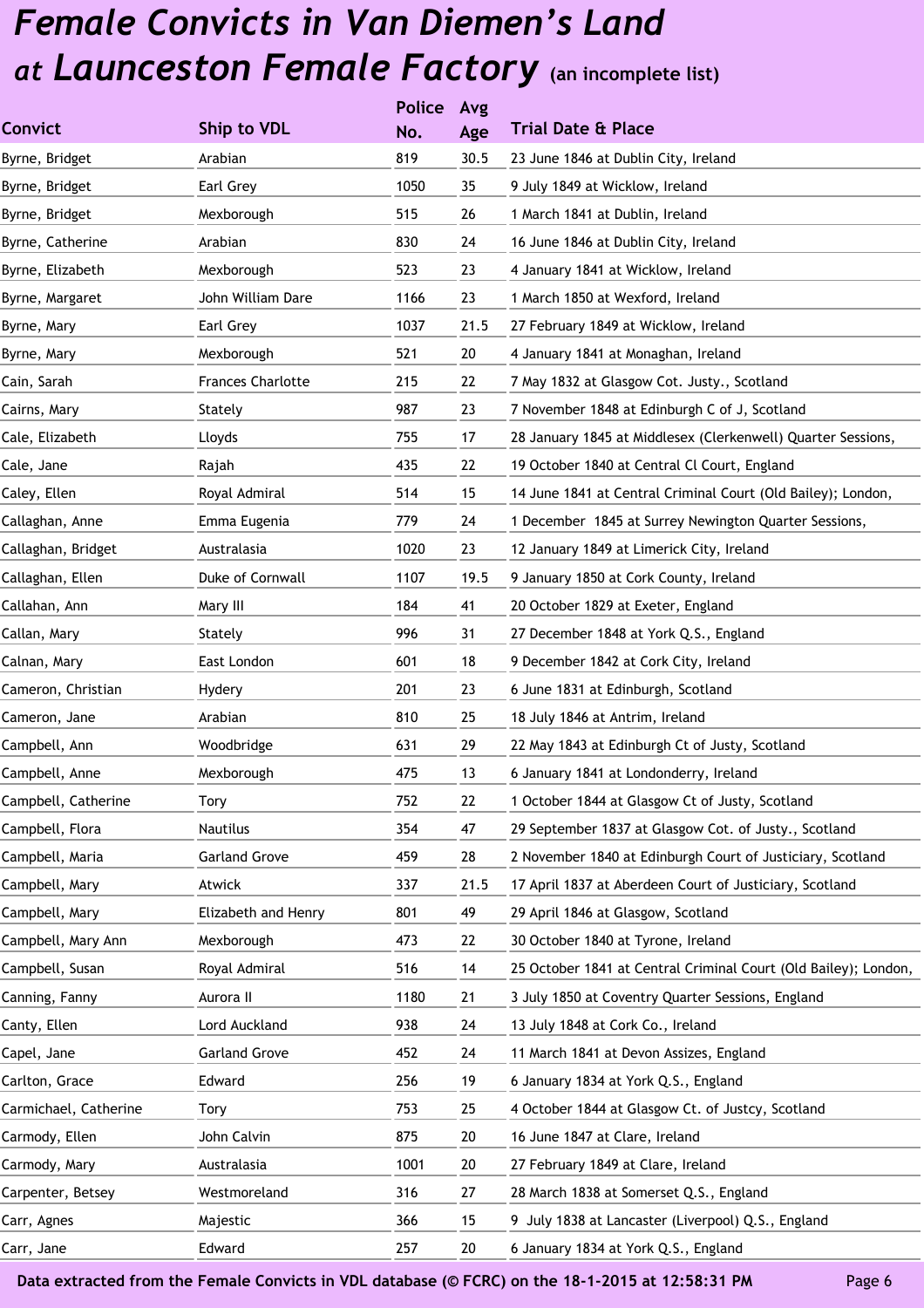|                     |                      | <b>Police</b> | Avg  |                                                             |
|---------------------|----------------------|---------------|------|-------------------------------------------------------------|
| <b>Convict</b>      | Ship to VDL          | No.           | Age  | <b>Trial Date &amp; Place</b>                               |
| Carroll, Esther     | Earl Grey            | 1060          | 22   | 18 October 1849 at Dublin City, Ireland                     |
| Carroll, Mary       | Asia V               | 827           | 17   | 17 August 1846 at C. C. Court, England                      |
| Carroll, Mary       | Blackfriar           | 1159          | 24   | 10 July 1850 at Limerick County, Ireland                    |
| Carroll, Mary       | Lord Auckland        | 940           | 26   | 12 July 1848 at Dublin City, Ireland                        |
| Carter, Emma        | St Vincent           | 1034          | 19   | 3 July 1849 at Gloucester, England                          |
| Carter, Maria       | Duke of Wellington   | $\mathbf{2}$  | 23   | 23 July 1816 at Lincoln (parts of Lindsey) Quarter Session, |
| Carthy, Margaret    | Australasia          | 1025          | 21   | 23 January 1849 at Tipperary, Ireland                       |
| Cartmell, Mary      | Arab II              | 303           | 18   | 9 November 1835 at Lancr. (Liverpool) Q.S., England         |
| Casey, Catherine    | Blackfriar           | 1147          | 23   | 2 April 1850 at County Galway, Ireland                      |
| Casey, Ellen        | John Calvin          | 887           | 18   | 29 June 1847 at Westmeath, Ireland                          |
| Casey, Johanna      | Blackfriar           | 1153          | 25   | 21 October 1850 at County Kilkenny, Ireland                 |
| Casey, Margaret     | Cadet                | 961           | 21   | 9 March 1848 at York Assizes, England                       |
| Casey, Margaret     | John Calvin          | 877           | 27   | 21 June 1847 at Cork Co, Ireland                            |
| Casey, Mary         | Mexborough           | 468           | 38   | 3 August 1840 at Dublin City, Ireland                       |
| Casey, Mary         | Royal Admiral        | 517           | 22   | 13 December 1841 at Central Criminal Court, (Old Bailey);   |
| Cashell, Sarah      | Edward               | 248           | 19   | 29 April 1833 at Lancaster Q.S., England                    |
| Cashen, Margaret    | Gilbert Henderson    | 400           | 41   | 30 September 1839 at Perth Cot. Justy., Scotland            |
| Cassidy, Bridget    | Australasia          | 1022          | 19   | 5 March 1849 at Monaghan, Ireland                           |
| Catterns, Mary      | Nautilus             | 345           | 23   | 27 November 1837 at Central Cl. Court, England              |
| Cavannagh, Maria    | Martin Luther        | 1258          | 20   | 23 December 1851 at Dublin, Ireland                         |
| Cavannah, Eliza     | Woodbridge           | 615           | 24   | 17 April 1843 at Lancaster, Manchester Borough QS, England  |
| Cavannah, Mary      | Hindostan            | 375           | 20   | 4 August 1838 at Chester Assizes, England                   |
| Caveney, Ann        | Earl Grey            | 1056          | 21   | 10 July 1849 at Cork Co., Ireland                           |
| Cawson, Mary        | Mary III             | 185           | 22   | 14 April 1831 at Lancaster, England                         |
| Challis, Mary       | <b>Garland Grove</b> | 448           | 48   | 5 April 1841 at Central Criminal Court, London, England     |
| Chamberlain, Selina | Platina              | 327           | 20   | 27 June 1836 at Leicester (Boro) Q.S., England              |
| Champion, Lucy      | St Vincent           | 1042          | 33   | 31 March 1849 at Somerset, England                          |
| Chapman, Amelia     | Atwick               | 334           | 21   | 26 June 1837 at Hereford Quarter Sessions, England          |
| Chapman, Anne       | Arabian              | 817           | 23   | 27 October 1845 at Kings County, Ireland                    |
| Chapman, Catherine  | Arabian              | 818           | 20   | 27 October 1845 at Kings County, Ireland                    |
| Charles, Ann        | Royal Admiral        | 521           | 22   | 28 February 1842 at Lancaster (Salford) General Sessions,   |
| Cheap, Janet        | Arab II              | 297           | 27   | 16 September 1833 at Perth Cot. of Justy., England          |
| Christison, Mary    | <b>Garland Grove</b> | 463           | 21   | 28 April 1841 at Perth Court of Justiciary, Scotland        |
| Churchill, Eliza    | Navarino             | 405           | 24   | 13 April 1840 at Plymouth (Devon), England                  |
| Clapham, Mary       | unknown              |               |      | 23 March 1853 at Q.S. Launceston, Australia                 |
| Clark, Ann          | Emma Eugenia         | 782           | 22   | 27 October 1845 at Lancashire Manchester Burrough Quarter   |
| Clark, Margaret     | Hector               | 284           | 20.5 | 16 September 1834 at Glasgow Court of Justiciary, Scotland  |
| Clark, Mary         | Hector               | 279           | 19   | 20 September 1834 at Dumfries Cot. of Justy., Scotland      |
| Clark, Mary         | Mellish              | 155           | 32.5 | 12 March 1830 at Edinburgh, Scotland                        |
| Clark, Mary         | Rajah                | 441           | 22   | 22 August 1840 at Middx (Westminsr) SP, England             |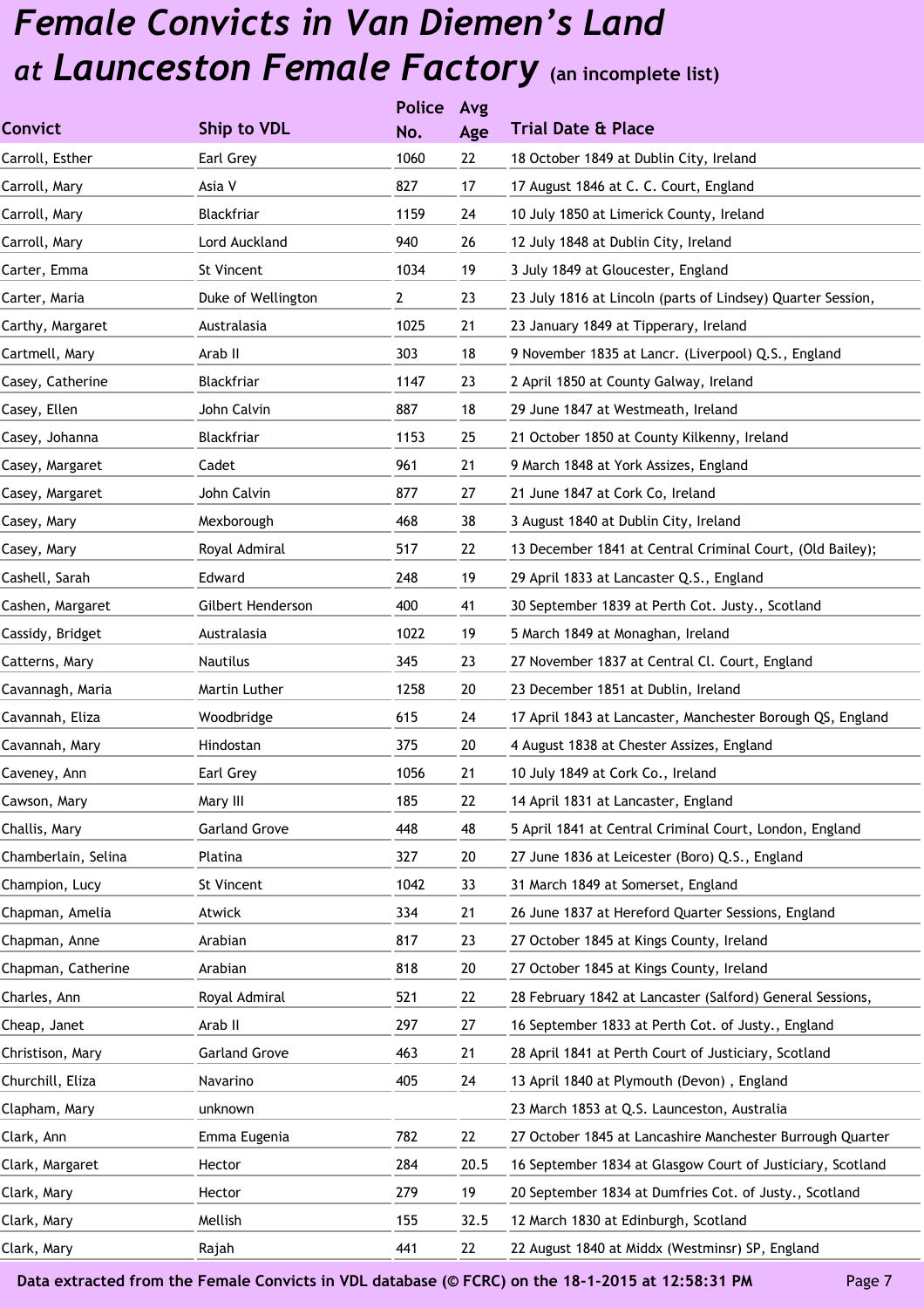|                      |                          | <b>Police</b> | Avg  |                                                              |
|----------------------|--------------------------|---------------|------|--------------------------------------------------------------|
| <b>Convict</b>       | <b>Ship to VDL</b>       | No.           | Age  | <b>Trial Date &amp; Place</b>                                |
| Clark, Sally         | <b>Garland Grove</b>     | 462           | 19   | 9 January 1841 at Glasgow Court of Justiciary, Scotland      |
| Clarke, Ann          | Royal Admiral            | 524           | 19.5 | 3 January 1842 at Somerset (Wells) Quarter Sessions, England |
| Clarke, Ann Maria    | Baretto Junior           | 1079          | 25   | 15 September 1848 at at Warwick Q.S., England                |
| Clarke, Bridget      | Mexborough               | 476           | 18   | 29 March 1841 at Meath, Ireland                              |
| Clarke, Catherine    | Blackfriar               | 1146          | 24   | 1 January 1850 at Fermanagh, Ireland                         |
| Clarke, Eliza        | <b>Nautilus</b>          | 349           | 20   | 28 December 1837 at Nottingham (Town) Q.S., England          |
| Clarke, Frances      | Lord Auckland            | 945           | 28   | 25 February 1848 at Longford, Ireland                        |
| Clarke, Margaret     | Rajah                    | 436           | 32   | 19 October 1840 at Central Cl Court, England                 |
| Clarke, Susan        | St Vincent               | 1037          | 34   | 27 August 1849 at Lancaster, England                         |
| Clayton, Ann         | Arab II                  | 306           | 23   | 26 October 1835 at Lancr. (Liverpool) Q.S., England          |
| Clearey, Margaret    | Tory                     | 911           | 17   | 7 December 1847 at Surrey Newington Sessions, England        |
| Clegg, Emma          | Royal Admiral            | 522           | 24   | 28 February 1842 at Lancaster (Salford) Quarter Sessions,    |
| Clements, Eliza      | Hindostan                | 374           | 20   | 4 March 1839 at Central Criminal Court (Old Bailey), London, |
| Clements, Mary Ann   | <b>Garland Grove</b>     | 453           | 20   | 1 March 1841 at Lancaster Quarter Sessions, England          |
| Clifford, Ann        | Maria II                 | 976           | 18   | October 1848 at Limerick Co. Oct. Sessions, Ireland          |
| Clifford, Ellen      | Emma Eugenia             | 1130          | 23   | 21 May 1850 at Clerkenwall, England                          |
| Clifford, Mary       | Hindostan                | 371           | 20   | 22 October 1838 at Central Criminal Court, England           |
| Clifford, Mary       | John Calvin              | 886           | 43   | 18 June 1847 at <[X:Westmeath]> Waterford City, Ireland      |
| Clifton, Ann Frances | Mermaid                  | 112           | 29   | 6 December 1827 at Old Bailey, England                       |
| Clogherty, Mary      | Kinnear                  | 927           | 23   | 12 April 1848 at Galway, Ireland                             |
| Coakley, Catherine   | Arabian                  | 813           | 20.5 | 24 March 1846 at Cork City, Ireland                          |
| Coan, Mary           | Kinnear                  | 931           | 25   | 28 December 1847 at Sligo, Ireland                           |
| Coates, Margaret     | Tasmania                 | 728           | 24   | 16 September 1842 at Glasgow Ct. of Justy, Scotland          |
| Coates, Mary         | Margaret                 | 581           | 19   | 21 October 1842 at Warwickshire Birmm Boro QS, England       |
| Coe, Hannah Maria    | Mermaid                  | 111           | 48   | 25 October 1827 at Old Bailey, England                       |
| Cokeley, Hannah      | Majestic                 | 362           | 16   | 4 August 1838 at Chester Assizes, England                    |
| Cole, Mary Ann       | Emma Eugenia             | 1133          | 39   | 23 July 1850 at Nottingham Assizes, England                  |
| Coleclough, Sarah    | Baretto Junior           | 1081          | 27   | 10 October 1849 at Lancaster Q.S., England                   |
| Collins, Ann         | Maria II                 | 970           | 22   | October 1848 at Galway Co. Oct. Sessions, Ireland            |
| Collins, Ellen       | Hindostan                | 372           | 21   | 26 November 1838 at Central Criminal Court (Old Bailey),     |
| Collins, Jane        | Mellish                  | 147           | 23   | 14 January 1830 at Middx, England                            |
| Collins, Jane        | Sea Queen                | 795           | 17   | 25 February 1846 at Tyne Assises, England                    |
| Collister, Maria     | Earl Grey                | 1077          | 20   | 12 July 1849 at Wexford, Ireland                             |
| Compstick, Margaret  | Australasia              | 1021          | 15   | 28 February 1849 at Longford, Ireland                        |
| Condon, Ann          | Sea Queen                | 796           | 18   | 2 February 1846 at Cent. Criminal Ct., England               |
| Conley, Jane         | Phoebe                   | 731           | 21   | 2 July 1844 at Armagh, Ireland                               |
| Conn, Bridget        | Platina                  | 330           | 30   | 22 February 1837 at Sussex Q.S., England                     |
| Connell, Ann         | <b>Garland Grove</b>     | 446           |      | 1 April 1841 at Central Criminal Court, London, England      |
| Connelly, Mary       | <b>Frances Charlotte</b> | 209           | 40   | 17 May 1832 at London G.D., England                          |
| Connelly, Sarah      | Royal Admiral            | 525           | 19   | 13 September 1841 at Surrey (St Mary Newington) Quarter      |
|                      |                          |               |      |                                                              |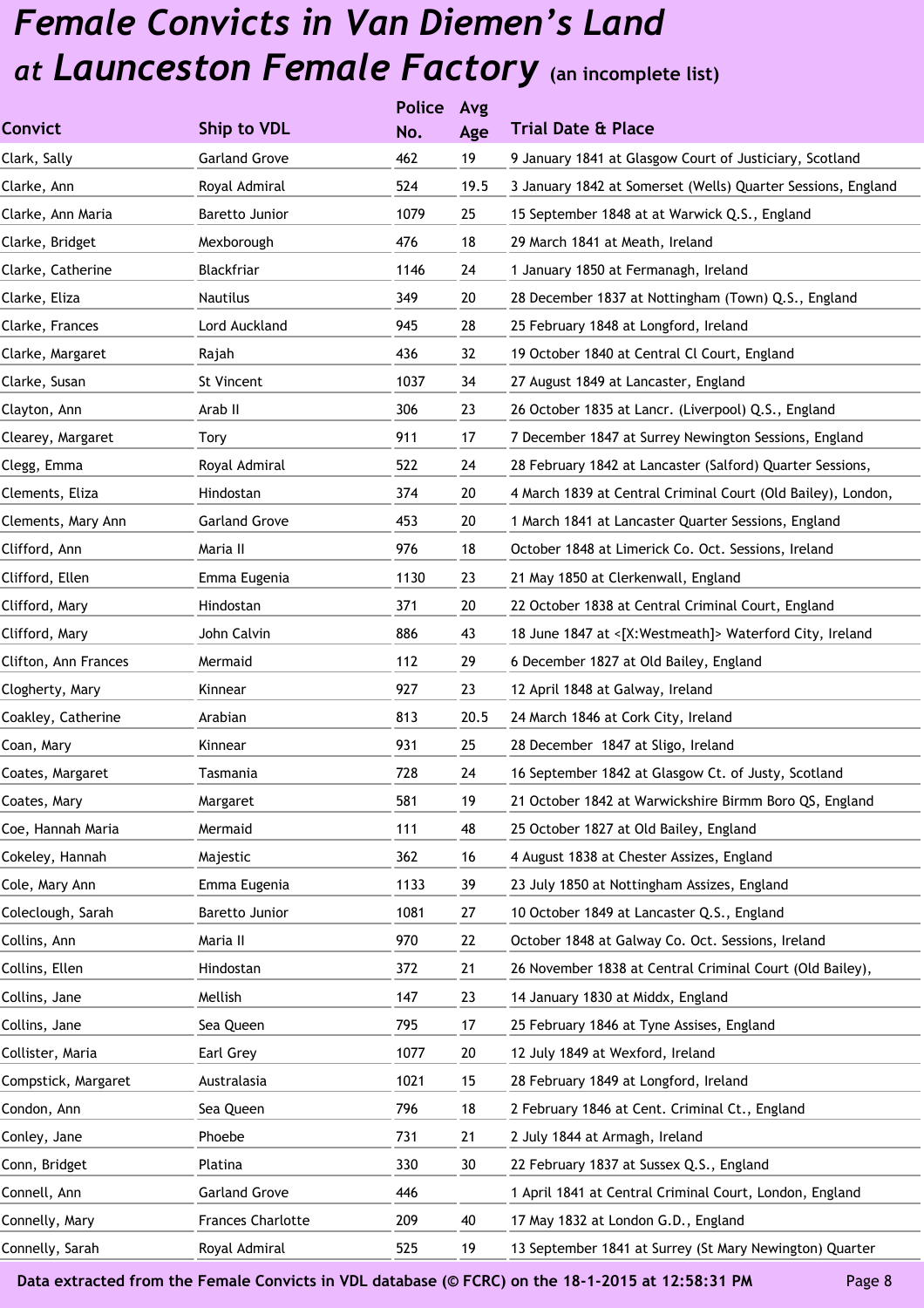|                      |                      | <b>Police</b> | Avg  |                                                                 |
|----------------------|----------------------|---------------|------|-----------------------------------------------------------------|
| <b>Convict</b>       | Ship to VDL          | No.           | Age  | <b>Trial Date &amp; Place</b>                                   |
| Connery, Judith      | John Calvin          | 880           | 26   | 17 August 1847 at Galway, Ireland                               |
| Connolly, Ann        | Platina              | 324           | 17   | 27 February 1837 at Central Cl. Court, England                  |
| Connolly, Mary       | Phoebe               | 735           | 19   | 29 December 1843 at Kildare, Ireland                            |
| Connolly, Sarah      | Asia V               | 835           | 24   | 1 September 1846 at Liverpool Sessions, England                 |
| Connor, Ann          | Emma Eugenia         | 623           | 19   | 26 June 1843 at York City Quarter Sessions, England             |
| Connor, Catherine    | Asia V               | 836           | 24   | 21 September 1846 at C. C. Court<br>, England                   |
| Connor, Catherine    | Majestic             | 359           | 22   | 18 June 1838 at Central Cl. Court, England                      |
| Connor, Ellen        | Australasia          | 1015          | 26   | 16 January 1849 at Galway Town, Ireland                         |
| Connor, Margaret     | Jane II              | 221           | 30   | 3 December 1832 at Lancaster (Liverpool) Q.S., England          |
| Connor, Teresa       | Mexborough           | 470           | 18   | 27 February 1841 at Dublin City, Ireland                        |
| Connors, Ellen       | Greenlaw             | 632           | 24.5 | 19 May 1843 at Cork City, Ireland                               |
| Conry, Jane          | Australasia          | 1019          | 25   | 2 January 1849 at Leitrim, Ireland                              |
| Conry, Mary          | Kinnear              | 925           | 21   | 12 April 1848 at Galway County, Ireland                         |
| Cony, Ann            | Kinnear              | 924           | 20   | 4 March 1848 at County Down, Ireland                            |
| Cook, Bridget        | Louisa               |               | 42   |                                                                 |
| Cooke, Mary          | Stately              | 994           | 23   | 25 October 1848 at Lancaster Q.S., England                      |
| Cooley, Ann          | Hindostan            | 379           | 27   | 22 October 1838 at Lancaster Quarter Sessions, England          |
| Cooney, Mary         | Gilbert Henderson    | 390           | 20   | 12 August 1839 at Central Cl. Court, England                    |
| Cooper, Sarah        | Arab II              | 296           | 29   | 19 October 1835 at Sussex Q.S. Lewes, England                   |
| Coote, Maria         | Providence II        | 71            | 26   | 18 July 1825 at Essex Assizes, England                          |
| Copestick, Mary Ann  | Asia V               | 839           | 22   | 8 January 1847 at Birmingham Sessions, England                  |
| Corbyn, Mary         | Hydery               | 191           | 41   | 5 January 1832 at Middlesex, England                            |
| Corney, Maria        | Sea Queen            | 798           | 19   | 31 December 1845 at Boro' of Leeds QS, England                  |
| Corrigan, Ellen      | Earl Grey            | 1069          | 36   | 10 March 1849 at Tyrone, Ireland                                |
| Cosgrove, Catherine  | <b>Garland Grove</b> | 455           | 23   | 4 January 1841 at Liverpool (Borough) Quarter Sessions, England |
| Costella, Mary       | Edward               | 250           | 20   | 28 November 1833 at Middlesex G.D., England                     |
| Costello, Margarette | Bodecia              | 430           |      | 27 April 1841 at Hobart Supreme Court, Australia                |
| Costelloe, Mary      | Australasia          | 1029          | 30   | 5 January 1849 at Waterford Co., Ireland                        |
| Cottar, Mary         | Providence II        | 78            | 21   | 30 June 1825 at Middlesex Gaol Delivery, England                |
| Cotter, Ellen        | Duke of Cornwall     | 1104          | 20   | 30 November 1849 at Cork Co., Ireland                           |
| Cousins, Emma        | Arab II              | 291           | 23   | 15 June 1835 at Central Cl. Court, England                      |
| Covill, Harriett     | St Vincent           | 1040          | 17.5 | 10 April 1849 at Lincoln, England                               |
| Cowley, Charlotte    | <b>Tory</b>          | 749           | 23   | 14 October 1844 at Worcester Q. Sess., England                  |
| Cox, Catherine       | <b>St Vincent</b>    | 1036          | 36   | 2 April 1849 at Lancaster, England                              |
| Coyle, Ann           | Gilbert Henderson    | 399           | 18   | 21 September 1839 at Glasgow Cot. Justiciary, Scotland          |
| Cradock, Ellen       | Maria II             | 978           | 19   | October 1848 at Co. Managhan Oct. Sessions, Ireland             |
| Cramp, Julia Maria   | Arab II              | 295           | 26   | 16 September 1835 at Sussex S.P., England                       |
| Crawford, Ann        | Providence II        | 74            | 20.5 | 19 May 1825 at Middlesex Gaol Delivery, England                 |
| Crawford, Jane       | Cadet                | 963           | 17   | 26 September 1848 at Glasgow, Scotland                          |
| Crawford, Mary       | Stately              | 988           | 22.5 | 3 January 1849 at Edinburgh C of J, Scotland                    |
|                      |                      |               |      |                                                                 |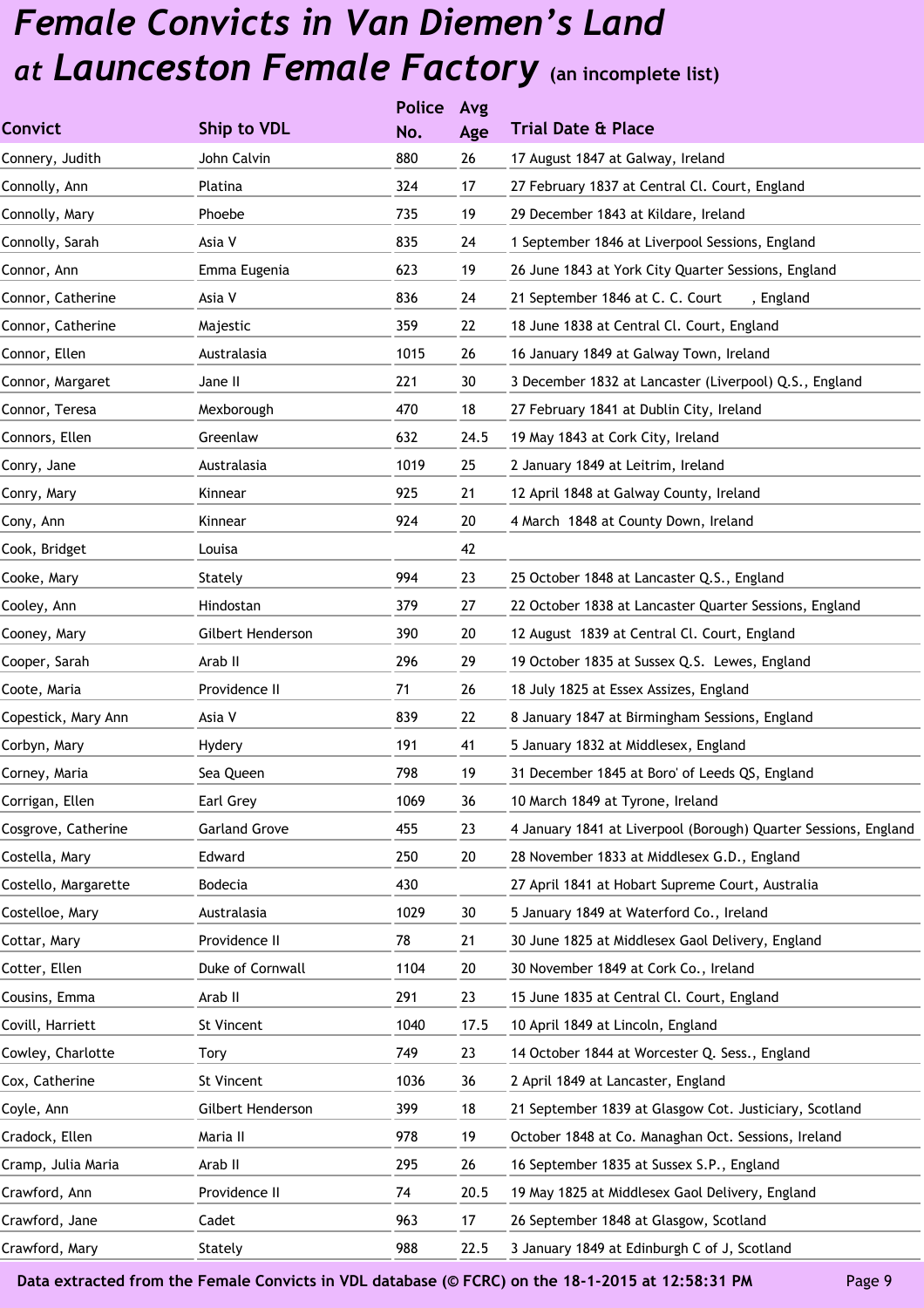|                      |                      | <b>Police</b> | Avg  |                                                                  |
|----------------------|----------------------|---------------|------|------------------------------------------------------------------|
| <b>Convict</b>       | Ship to VDL          | No.           | Age  | <b>Trial Date &amp; Place</b>                                    |
| Crawford, Mary Jane  |                      |               | 20   |                                                                  |
| Creaghan, Anne       | John Calvin          | 879           | 25   | 24 June 1847 at Galway, Ireland                                  |
| Creed, Mary          | Mermaid              | 110           | 19   | 25 October 1827 at Old Bailey, England                           |
| Crofts, Ann          | New Grove            | 269           | 21   | 9 July 1834 at York (West Riding) Q.S., England                  |
| Crompton, Mary       | New Grove            | 259           | 22   | 7 July 1834 at Lancaster Q.S., England                           |
| Crossley, Mary Ann   | Tory                 | 918           | 31   | 3 December 1847 at Lancaster Preston Sessions, England           |
| Cruise, Margaret     | Arabian              | 816           | 25   | 16 June 1846 at Dublin City, Ireland                             |
| Cuddihy, Mary        | John Calvin          | 873           | 18   | 16 June 1847 at Clare, Ireland                                   |
| Cuffe, Rebecca       | Lord Auckland        | 950           | 22   | 28 February 1848 at Waterford City, Ireland                      |
| Cullen, Mary         | Cadet                | 867           | 38   | 10 May 1847 at Central Criminal Court [Old Bailey] London,       |
| Cullen, Sarah        | Mexborough           | 464           | 54   | 22 October 1840 at Antrim, Ireland                               |
| Cullinane, Catherine | Lord Auckland        | 935           | 20.5 | 1 May 1848 at Co. Cork, Ireland                                  |
| Cully, Mary          | America              | 158           | 20   | 24 October 1829 at Bristol, England                              |
| Cummins, Elizabeth   | Jane II              | <b>AGRANC</b> | 21   | 7 August 1832 at Cornwall Asss, England                          |
| Cummins, Ellen       | Lord Auckland        | 944           | 25   | 18 April 1848 at Limerick Co., Ireland                           |
| Cunningham, Ann      | Anna Maria           | 1194          | 21.5 | 7 April 1851 at Manchester Q.S., England                         |
| Cunningham, Ann      | Jane II              | 226           | 23   | 16 October 1832 at Warwick Q.S., England                         |
| Cunningham, Caroline | Arab II              | 294           | 17   | 24 November 1834 at Central Cl. Court, England                   |
| Curry, Catharine     | Blackfriar           | 1160          | 31   | 18 March 1850 at Londonderry, Ireland                            |
| Dack, Maria          | Angelina             | 456           | 21   | 18 October 1843 at Norfolk (Norwich Bo.) Q.S., England           |
| Daley, Elizabeth     | Australasia          | 676           | 24   | 20 March 1849 at Kerry, Ireland                                  |
| Daley, Mary          | Blackfriar           | 767           | 20   | 21 October 1850 at Waterford County, Ireland                     |
| Dalton, Ally         | Waverley             | 371           | 17   | 9 July 1842 at Leitrim, Ireland                                  |
| Daly, Honora         | Lord Auckland        | 621           | 40   | 3 July 1848 at Cork Co., Ireland                                 |
| Daly, Julia          | Gilbert Henderson    | 275           | 21   | 19 September 1839 at Glasgow Cot. Justy., Scotland               |
| Daly, Mary           | Greenlaw             | 437           | 17   | 8 August 1843 at Cork City, Ireland                              |
| Dalziel, Margaret    | Aurora II            | 780           | 20   | 30 September 1850 at Glasgow Court of Justiciary, Scotland       |
| Darcy, Mary Anne     | John Calvin          | 591           | 28   | 28 June 1847 at Mayo, Ireland                                    |
| Darke, Mary Ann      | Nautilus             | 234           | 17   | 16 October 1837 at Worcester (City) Q.S., England                |
| Davenport, Ann       | Rajah                | 297           | 49   | 19 October 1840 at Chester QS, England                           |
| Davidson, Rachael    | Emma Eugenia         | 730           | 36   | 11 October 1845 at Perth, Scotland                               |
| Davies, Charlotte    | Henry                | 50            | 23   | 18 August 1824 at Caernarvon Great Session and Gaol Delivery,    |
| Davies, Eleanor      | Royal Admiral        | 351           | 32   | 14 February 1842 at Hertford Quarter Sessions, England           |
| Davies, Jane         | Royal Admiral        | 355           | 20   | 7 February 1842 at Lancaster (Liverpool Borough) Quarter         |
| Davies, Mary         | <b>Garland Grove</b> | 305           | 18   | 12 April 1841 at Chester City Supreme Court, England             |
| Davies, Mary Ann     | Emma Eugenia         | 717           | 24.5 | 30 June 1845 at Monmouth Quarter Sessions, Wales                 |
| Davies, Mary Ann     | Royal Admiral        | 352           | 20   | 25 October 1841 at Lancaster (Salford) Quarter Sessions, England |
| Davin, Bridget       | Australasia          | 675           | 18   | 4 January 1849 at Galway Co., Ireland                            |
| Davis, Ann           | Angelina             | 454           | 19   | 27 December 1843 at Manchester Bo. Q.S., England                 |
| Davis, Eliza         | Edward               | 165           | 21   | 20 February 1834 at London G.D., England                         |
|                      |                      |               |      |                                                                  |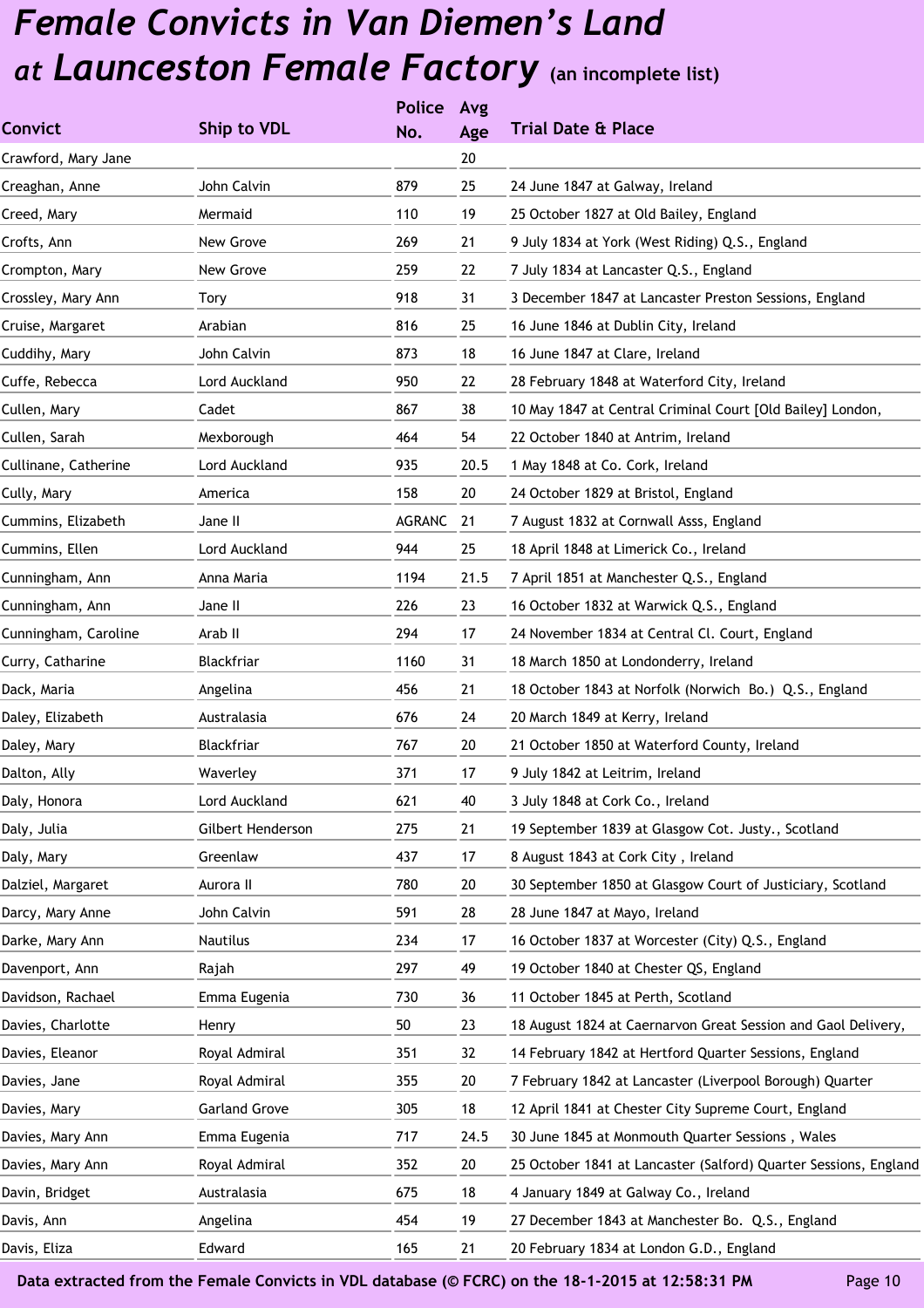|                            |                      | <b>Police</b> | Avg  |                                                                 |
|----------------------------|----------------------|---------------|------|-----------------------------------------------------------------|
| <b>Convict</b>             | Ship to VDL          | No.           | Age  | <b>Trial Date &amp; Place</b>                                   |
| Davis, Elizabeth           | Mary III             | 38            | 35   | 11 September 1822 at Middlesex Gaol Delivery, England           |
| Davis, Ellen               | Lord Auckland        | 626           | 25   | 23 June 1848 at Kildare, Ireland                                |
| Davis, Jane                |                      | 58            | 22   | June 1824 at, Australia                                         |
| Davis, Jane                | Princess Royal       | 213           | 17   | 22 August 1837 at Launceston, Australia                         |
| Davis, Jane                | unknown              |               |      | 21 March 1867 at Launceston Q.S., Australia                     |
| Davis, Louisa              | Emma Eugenia         | 719           | 18   | 29 July 1845 at Middlesex Clerkenwell Quarter Sessions, England |
| Davis, Mary                | America              | 122           | 26   | 19 April 1830 at Chester, England                               |
| Davis, Mary                | New Grove            | 183           | 30   | 13 October 1834 at Middlesex Q S., England                      |
| Davis, Mary Ann            | Rajah                | 300           | 17   | 7 December 1840 at Middlesex, England                           |
| Davis, Mary Ann            | Tasmania             | 469           | 18   | 25 March 1844 at Surrey Asss, England                           |
| Davis, Sarah               | Edward               | 168           | 16   | 20 February 1834 at Middlesex G.D., England                     |
| Davis, Sarah               | Kangaroo             | 137           |      | 14 March 1832 at Hobart Town, Australia                         |
| Davis, Sarah               | Lady of the Lake     | 104           | 28.5 | 13 October 1828 at Somerset, England                            |
| Davis, Sarah               | New Grove            | 180           | 17   | 25 August 1834 at Middlesex S.P., England                       |
| Davis, Sarah Ann           | St Vincent           | 684           | 18   | 18 October 1848 at Cambridge, England                           |
| Dawson, Catherine          | <b>Garland Grove</b> | 307           | 45   | 6 January 1841 at Newcastle Upon Tyne (Borough) Quarter         |
| Dawson, Sarah              | Gilbert Henderson    | 268           | 18   | 8 July 1839 at Lancaster (Liverpool) Q.S., England              |
| Daynes, Rebecca            | Asia V               | 564           | 25.5 | 5 January 1847 at Norwich Sessions, England                     |
| De La Constantine, Lucilia | Emma Eugenia         | 721           | 25   | 19 July 1845 at Devon Assizes, England                          |
| Dealey, Margaret           | New Grove            | 173           | 18   | 7 July 1834 at Lancr. (Liverpool) Q.S., England                 |
| Deans, Eliza               | Rajah                | 302           | 22   | 15 January 1840 at Edinburgh Ct Justy, Scotland                 |
| Delaney, Ellen             | Platina              | 214           | 20   | 27 February 1837 at Central Cl. Court, England                  |
| Dempsey, Mary Ann          | unknown              |               |      |                                                                 |
| Derbyshire, Harriet        | Tory                 | 489           | 34   | 5 September 1844 at Lancr. Mancr. Boro' Q S., England           |
| Develin, Eliza             | unknown              |               |      | 9 June 1864 at Launceston Q.S., Australia                       |
| Develin, Ellen             | Mexborough           | 312           | 22   | 22 October 1840 at Antrim, Ireland                              |
| Devign, Mary               | Mermaid              | 87            | 23   | 6 August 1827 at Croydon Ass., England                          |
| Devine, Mary               | Emma Eugenia         | 722           | 26   | 2 May 1845 at Glasgow Court of Judiciary, Scotland              |
| Devlin, Jane               | Greenlaw             | 449           | 20   | 3 July 1843 at Armagh, Ireland                                  |
| Diamond, Sarah Ann         | Cadet                | 583           | 22   | 1 April 1847 at Bolton Quarter Sessions, England                |
| Dick, Janet                | Tasmania             | 472           | 33   | 23 April 1844 at Stirling Ct of Justy, Scotland                 |
| Dicken, Margaret           |                      |               | 15   |                                                                 |
| Dickinson, Ann             | New Grove            | 175           | 19   | 1 September 1834 at Lancaster S.P., England                     |
| Dignam, Catherine          | John Calvin          | 588           | 29   | 14 July 1847 at Dublin City, Ireland                            |
| Dine, Caroline             | Margaret             | 388           | 17   | 14 September 1842 at Sussex Lewes QS, England                   |
| Dineen, Catherine          | Arabian              | 754           | 21   | 23 October 1845 at Limerick County, Ireland                     |
| Dixon, Sarah               | Asia V               | 572           | 18   | 20 July 1846 at Liverpool Sessn., England                       |
| Dobson, Ann                |                      |               | 22   |                                                                 |
| Dodd, Martha               | Nautilus             | 232           | 23   | 16 October 1837 at Middlesex Q. S., England                     |
| Dogherty, Mary             | Majestic             | 249           | 13   | 22 March 1838 at Warwick Assizes, England                       |
|                            |                      |               |      |                                                                 |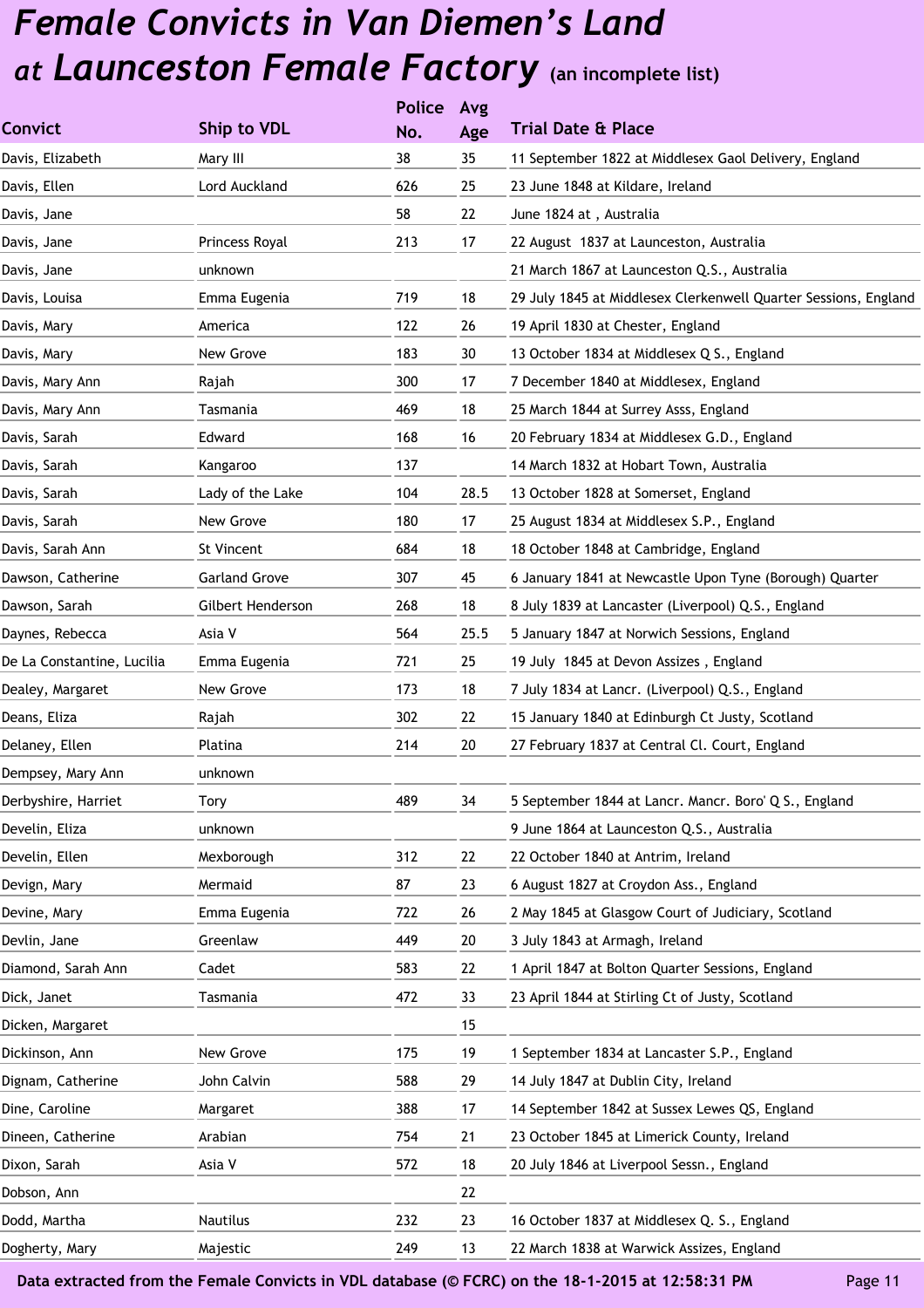|                        |                   | <b>Police</b> | Avg  |                                                                |
|------------------------|-------------------|---------------|------|----------------------------------------------------------------|
| <b>Convict</b>         | Ship to VDL       | No.           | Age  | <b>Trial Date &amp; Place</b>                                  |
| Doherty, Elizabeth     | Mexborough        | 317           | 23   | 23 March 1841 at Londonderry, Ireland                          |
| Doherty, Mary A        | Arabian           | 751           | 23   | 7 September 1846 at Dublin City, Ireland                       |
| Doherty, Nancy         | Mexborough        | 318           | 23   | 23 March 1841 at Londonderry, Ireland                          |
| Doherty, Elizabeth     |                   | 121           |      | 28 September 1830 at Hobart Town SC, Australia                 |
| Dollans, Margaret      | <b>Nautilus</b>   | 242           | 18   | 10 January 1838 at Glasgow Cot. of Justy., Scotland            |
| Donally, Mary          | Edward            | 164           | 19   | 24 February 1834 at Lancaster Q.S., England                    |
| Donegan, Bridget       | Lord Auckland     | 628           | 27   | 30 June 1848 at Queens Co., Ireland                            |
| Donnelly, Ann          | Australasia       | 678           | 31   | 10 March 1849 at Tyrone, Ireland                               |
| Donnelly, Mary         | Blackfriar        | 765           | 35   | 1 July 1850 at Tyrone, Ireland                                 |
| Donnelly, Mary         | Phoebe            | 480           | 25   | 13 January 1844 at Armagh, Ireland                             |
| Donovan, Ellen         | Maria II          | 651           | 22   | 28 December 1848 at Cork Co, Ireland                           |
| Donovan, Margaret      | Hector            | 192           | 17   | 11 May 1835 at Central Criml. Court, England                   |
| Donovan, Mary          | Rajah             | 296           | 21   | 1 March 1841 at Central Cl Court, England                      |
| Donoway, Mary Ann      | Royal Admiral     | 354           | 16   | 7 February 1842 at Lancaster (Liverpool Borough) Quarter       |
| Doolan, Margaret       | Arabian           | 746           | 24   | 4 August 1846 at Cork City, Ireland                            |
| Dooley, Mary           | East London       | 397           | 20   | 24 October 1842 at Kings, Ireland                              |
| Doran, Bridget         | Baretto Junior    | 712           | 21   | 4 August 1849 at Chester Assizes, England                      |
| Dore, Eliza            | Emma Eugenia      | 433           | 20   | 10 April 1843 at Southampton, Portsmouth Quarter Sessions,     |
| Dougan, Ann Mary       | Margaret          | 389           | 15   | 19 October 1842 at Yorkshire Leeds QS, England                 |
| Douglas, Ann           | Mellish           | 119           | 26   | 1 March 1830 at Edinburgh, Scotland                            |
| Douglas, Elizabeth     | Anna Maria        | 793           | 23   | 13 March 1851 at Edinburgh C. of J., Scotland                  |
| Douglas, Margaret      | Anna Maria        | 791           | 31   | 16 July 1851 at Birmingham Q.S., England                       |
| Douglas, Mary Ann      | Westmoreland      | 205           | 22   | 29 July 1836 at Northd. (Newcastle upon Tyne) Q.S., England    |
| Douglas, Sarah         | Nautilus          | 235           | 26   | 28 June 1837 at York (West Riding) Q.S., England               |
| Dover, Maria           | Sea Queen         | 734           | 15.5 | 6 January 1846 at Norwich City QS, England                     |
| Dowding, Mary          | Gilbert Henderson | 265           | 30   | 16 September 1839 at Central Cl. Court, England                |
| Dowell, Mary Ann       | Atwick            | 223           | 25   | 3 July 1837 at Central Criminal Court, England                 |
| Dowling, Margaret      | Royal Admiral     | 356           | 33   | 29 December 1841 at Middlesex (Westminster) Quarter Sessions,  |
| Dowling, Maria         | Hydery            | 140           | 27   | 1 December 1831 at Middlesex, England                          |
| Downes, Maria          | Tory              | 486           | 29   | 16 September 1844 at Cl Cl Court, England                      |
| Downey, Catherine Jane | Mexborough        | 313           | 24   | 17 January 1841 at Antrim, Ireland                             |
| Downey, Margaret       | Lord Auckland     | 623           | 30   | 13 July 1848 at Cork Co., Ireland                              |
| Dowzer, Alice          | Blackfriar        | 768           | 24   | 4 April 1850 at Wicklow County, Ireland                        |
| Doyle, Elizabeth       | Providence II     | 61            | 21.5 | 7 April 1825 at Middlesex Gaol Delivery (Old Bailey) / London  |
| Doyle, Mary            | Arabian           | 747           | 36   | 6 January 1846 at Dublin City, Ireland                         |
| Doyle, Mary            | Greenlaw          | 450           | 23   | 10 June 1843 at Dublin City, Ireland                           |
| Draper, Jane           | Royal Admiral     | 347           | 16   | 3 January 1842 at Central Criminal Court (Old Bailey); London, |
| Driscoll, Margaret     | Australasia       | 671           | 16   | 15 February 1849 at Cork Co., Ireland                          |
| Driscoll, Mary         | Edward            | 170           | 18   | 9 September 1833 at Surrey Q.S., England                       |
| Drury, Ann             | Platina           | 220           | 19   | 5 December 1836 at Lancaster Q.S., England                     |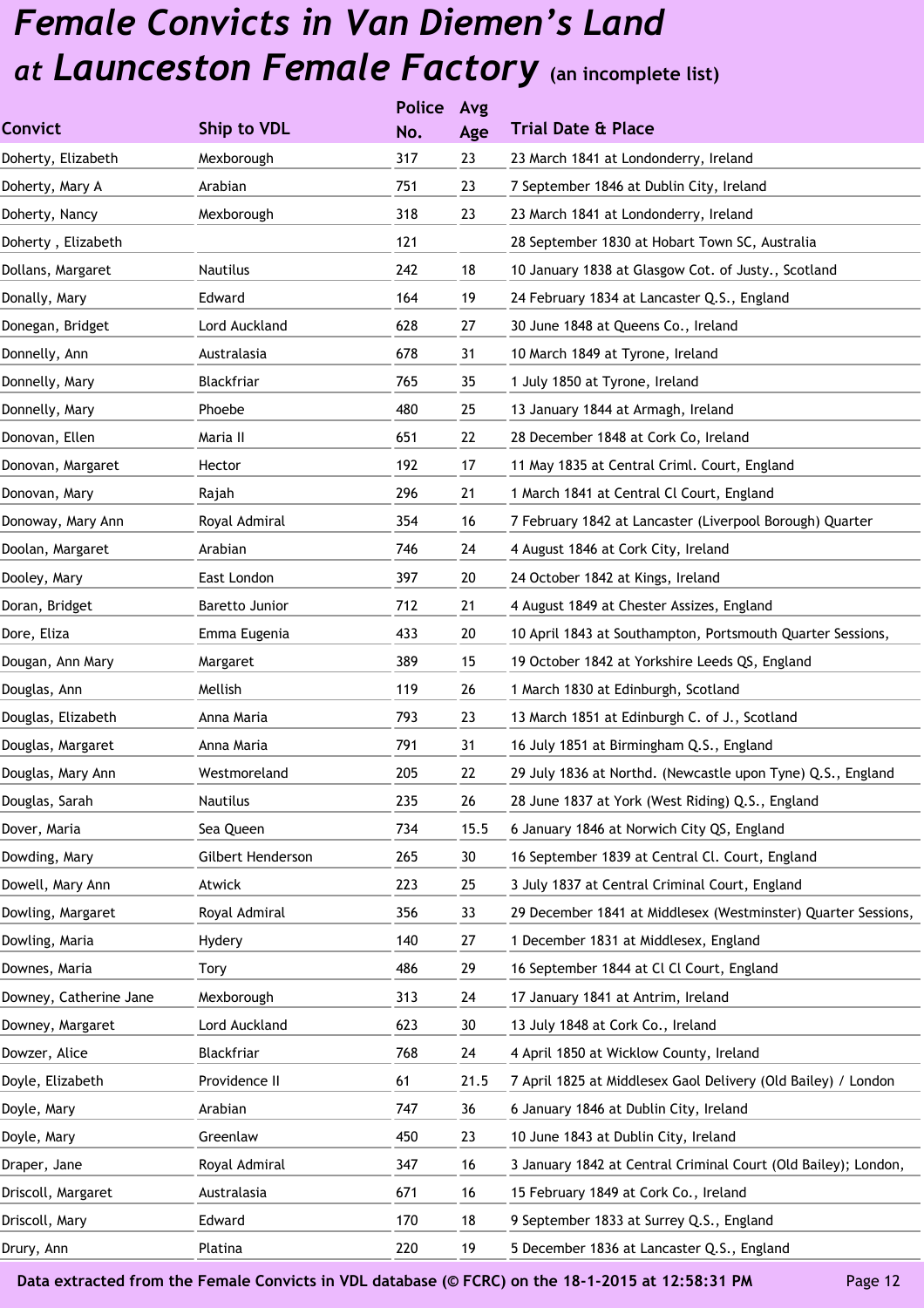|                    |                      | <b>Police</b> | Avg  |                                                           |
|--------------------|----------------------|---------------|------|-----------------------------------------------------------|
| <b>Convict</b>     | Ship to VDL          | No.           | Age  | <b>Trial Date &amp; Place</b>                             |
| Drury, Margaret    | Neva                 | 188           | 23   | Spring 1833 at Cavan Spring Assizes, Ireland              |
| Dryden, Cicelia    | Woodbridge           | 409           | 44   | 3 April 1843 at Central Cl Court, England                 |
| Duane, Mary        | Maria II             | 652           | 44   | 4 January 1849 at Galway Co., Ireland                     |
| Duckworth, Ellen   | Margaret             | 385           | 20   | 25 August 1842 at Lancaster Preston Genl Sesss, England   |
| Duff, Jane         | Nautilus             | 237           | 25   | 4 December 1837 at Edinburgh Cot. of Justy., Scotland     |
| Duffey, Catherine  | Emma Eugenia         | 726           | 24   | 4 September 1845 at Lancaster, Manchester Borough Quarter |
| Duffie, Margaret   | Nautilus             | 240           | 15   | 17 March 1838 at Edinburgh Cot. of Justy., Scotland       |
| Duffle, Catherine  | Arabian              | 750           | 43   | 13 July 1846 at Dublin City, Ireland                      |
| Duggan, Sarah      | Emma Eugenia         | 727           | 26   | 24 September 1845 at Glasgow Court of Judiciary, Scotland |
| Dundas, Charlotte  | Rajah                | 303           | 25   | 15 <[X:Jany]> July 1840 at Edinburgh Cot Justy, Scotland  |
| Dunlop, Eliza      | Blackfriar           | 751           | 19   | 9 October 1850 at County Cavan, Ireland                   |
| Dunn, Mary Ann     | Cadet                | 585           | 25   | 16 March 1847 at Stafford Assizes, England                |
| Dunne, Catherine   | John Calvin          | 587           | 20   | 24 October 1845 at Cavan, Ireland                         |
| Dunne, Eliza       | Blackfriar           | 755           | 18   | 17 October 1850 at Kings County, Ireland                  |
| Dusey, Mary        | Duke of Cornwall     | 725           | 25   | 26 February 1850 at Clare, Ireland                        |
| Dwyer, Eliza Rosa  |                      |               | 40   |                                                           |
| Dwyer, Ellen       | Phoebe               | 483           | ?    | 3 July 1844 at Tipperary, Ireland                         |
| Dwyer, Julia       | Jane II              | 153           | 19   | 18 October 1832 at Middlesex G.D., England                |
| Dyer, Ann          | Rajah                | 299           | 22   | 26 October 1840 at Lancaster QS., England                 |
| Dyer, Susan        | Emma Eugenia         | 420           | 20   | 8 March 1843 at Dorset Assizes, England                   |
| Dyson, Mary        | Emma Eugenia         | 430           | 41   | 1 July 1843 at Lincoln City Quarter Sessions, England     |
| Eagan, Margaret    | Phoebe               | 137           | 20   | 4 July 1844 at Cork, Ireland                              |
| Easton, Ann        | Mermaid              | 26            | 25   | 13 September 1827 at O'Bailey, England                    |
| Eddison, Jane      | <b>Garland Grove</b> | 97            | 23   | 21 April 1841 at Aberdeen Court of Justiciary, Scotland   |
| Edwards, Ann       | Margaret             | 117           | 28   | 24 October 1842 at Lancaster Liverpool QS, England        |
| Edwards, Elizabeth | Cadet                | 161           | 28   | 14 October 1846 at Liverpool Quarter Sessions, England    |
| Edwards, Hannah    | Hindostan            | 76            | 45   | 7 January 1839 at Lancaster Quarter Session, England      |
| Edwards, Jane      | Harmony              | 30            | 35   | 29 March 1828 at Denbigh Great Session, England           |
| Edwards, Mary      | Tory                 | 139           | 36   | 5 September 1844 at Lancr. Manchr. Boro QS, England       |
| Edwards, Sarah     |                      |               | 37   |                                                           |
| Eke, Mary Ann      | Stately              | 181           | 23   | 27 November 1848 at C.C.court, England                    |
| Eldridge, Louisa   | Woodbridge           | 121           | 18   | 12 June 1843 at Central Criminal Court, England           |
| Elemore, Elizabeth | Gilbert Henderson    | 85            | 20   | 1 July 1839 at Durham Quarter Sessions, England           |
| Ellard, Catherine  | Woodbridge           | 120           | 17   | 3 April 1843 at Central Criminal Court, England           |
| Elliker, Ann       | Majestic             | 73            | 28   | 17 May 1838 at Middlesex (Westminster) Q.S., England      |
| Elliott, Catherine | Martin Luther        | 213           | 25   | 5 February 1852 at Dublin City, Ireland                   |
| Elliott, Rachael   | Angelina             | 130           | 17   | 20 December 1843 at Southampton Spg Asss., England        |
| Ellis, Elizabeth   | Westmoreland         | 57            | 18.5 | 27 June 1836 at Middlesex Q.S., England                   |
| Ellis, Margaret    | New Grove            | 49            | 23.5 | 21 October 1833 at Lanr. (Liverpool) Q.S., England        |
| Elsmore, Catharine | Tory                 | 138           | 21   | 14 October 1844 at Hereford Q S, England                  |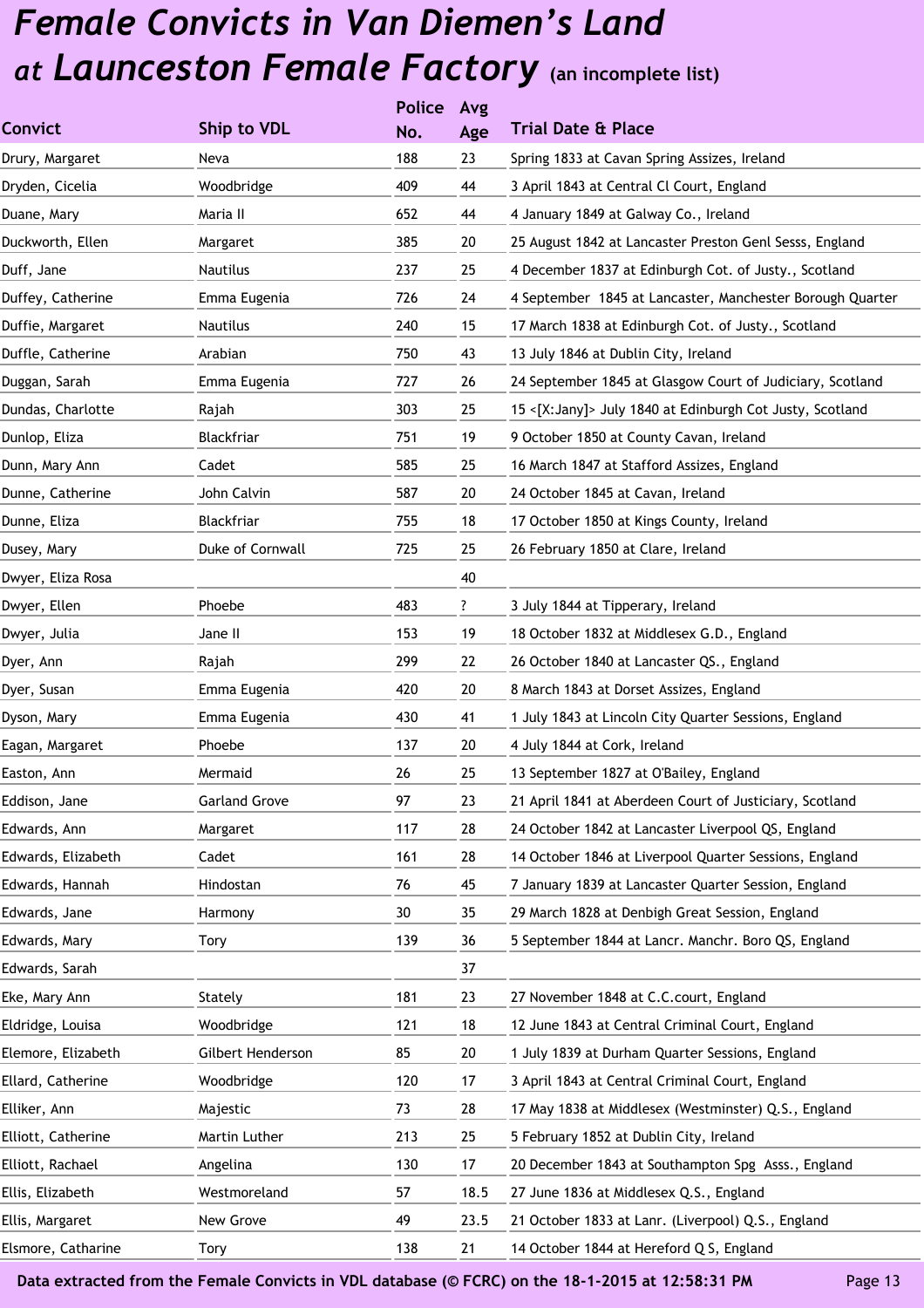|                      |                      | <b>Police</b> | Avg  |                                                                 |
|----------------------|----------------------|---------------|------|-----------------------------------------------------------------|
| <b>Convict</b>       | Ship to VDL          | No.           | Age  | <b>Trial Date &amp; Place</b>                                   |
| English, Mary        | Emma Eugenia         | 128           | 24   | 3 July 1843 at Surrey, Newington Quarter Sessions, England      |
| Enright, Margaret    | John Calvin          | 166           | 35   | 1 July 1847 at Limerick Co, Ireland                             |
| Enright, Mary        | John Calvin          | 165           | 20   | 1 July 1847 at Kerry, Ireland                                   |
| Erskine, Mary        | <b>Garland Grove</b> | 100           | 18   | 27 April 1841 at Perth Court of Justiciary, Scotland            |
| Eshitt, Jane         | <b>Garland Grove</b> | 95            | 16   | 4 January 1841 at Durham Quarter Sessions, England              |
| Esp, Sarah           | Rajah                | 94            | 30   | 14 October 1839 at Salop QS., England                           |
| Evans, Jane          | Majestic             | 74            | 28   | 31 March 1838 at Somerset Assizes, England                      |
| Evans, Mary          | Emma Eugenia         | 127           | 19.5 | 29 March 1843 at Devon, Exeter Assizes, England                 |
| Ewington, Mary Ann   | Gilbert Henderson    | 82            | 20   | 8 April 1839 at Central Cl. Court, England                      |
| Fagan, Elizabeth     | Mexborough           | 209           | 19   | 4 January 1841 at Down, Ireland                                 |
| Fairhurst, Mary      | <b>Garland Grove</b> | 205           | 24   | 25 January 1841 at Wigan (Borough) Quarter Sessions, England    |
| Fairley, Ellen       | Arab II              | 139           | 27   | 6 July 1835 at Lancr. (Liverpool) Q.S., England                 |
| Fanning, Catherine   | John Calvin          | 376           | 23   | 21 June 1847 at Carlow, Ireland                                 |
| Farcey, Ann          | Aurora II            | 489           | 25   | 16 December 1850 at Liverpool Borough Quarter Sessions,         |
| Farmer, Lydia        | Tory                 | 310           | 49   | 22 July 1844 at Kent Asss, England                              |
| Farran, Nancy        | Tasmania             | 294           | 23   | 8 April 1844 at York Pontefract Q.S., England                   |
| Farrell, Judith      | Australasia          | 436           | 30   | 2 December 1848 at Waterford Co., Ireland                       |
| Farrell, Margaret    | John Calvin          | 381           | 19   | 2 July 1847 at Waterford Co, Ireland                            |
| Fear, Ann            | New Grove            | 119           | 27   | 7 April 1834 at Middlesex Q.S., England                         |
| Fear, Emma           | Tasmania             | 295           | 20   | 25 March 1844 at Somerset Wells Q.S., England                   |
| Fearnes, Bridget     | Aurora II            | 490           | 40   | 28 August 1850 at Wakefield Quarter Sessions, England           |
| Fearns, Mary         | Edward               | 116           | 35   | 1 January 1834 at Stafford Q.S., England                        |
| Fee, Catherine       | Kinnear              | 391           | 19   | 21 February 1848 at Drogheda, Ireland                           |
| Feeley, Bridget      | Greenlaw             | 133           | 36   | 12 January 1844 at Kerry, Ireland                               |
| Fennelly, Mary       | Gilbert Henderson    | 173           | 15   | 21 October 1839 at Lancaster Liverpool Q.S., England            |
| Fensum, Mary         | Edward               | 115           | 21   | 26 November 1833 at Middlesex S.P., England                     |
| Fenton, Mary         | <b>Garland Grove</b> | 202           | 23   | 4 January 1841 at Liverpool Quarter Sessions, England           |
| Fenton, Sarah        | Mary Anne I          | 27            | 28   | 17 April 1820 at York (Leeds Borough) Quarter Sessions, England |
| Ferguson, Ann        | Anna Maria           | 498           | 24   | 6 May 1851 at Perth C. of J., Scotland                          |
| Ferguson, Elizabeth  | Arab II              | 136           | 16   | 9 November 1835 at Edinburgh Cot. of Justy., Scotland           |
| Ferguson, Mary       | Woodbridge           | 269           | 54.5 | 27 February 1843 at Edinburgh Ct of Justy, Scotland             |
| Fillmore, Frances    | Woodbridge           | 263           | 18   | 3 April 1843 at Central Cl Court, England                       |
| Finlay, Bridget      | Maria II             | 425           | 20   | 15 November 1848 at Dublin City, Ireland                        |
| Fisher, Eliza        | Platina              | 150           | 22   | 9 January 1837 at Lancr. (Liverpool) Q.S., England              |
| Fisher, Mary         | Lloyds               | 317           | 19   | 8 January 1845 at Glasgow Ct of Justy, Scotland                 |
| Fitzgerald, Ellen    | Maria II             | 424           | 22   | 11 January 1849 at at Limerick Co, Ireland                      |
| Fitzgerald, Margaret | Hector               | 125           | 20.5 | 23 March 1835 at Surrey, Q.S, England                           |
| Fitzimons, Eliza     | Lord Auckland        | 397           | 24.5 | 4 March 1848 at Down, Ireland                                   |
| Fitzjohn, Maria      | Hindostan            | 165           | 29   | 2 January 1839 at Cambridge (Ely) Quarter Sessions, England     |
| Fitzpatrick, Eliza   | Earl Grey            | 446           | 19   | 18 July 1849 at Kildare, Ireland                                |
|                      |                      |               |      |                                                                 |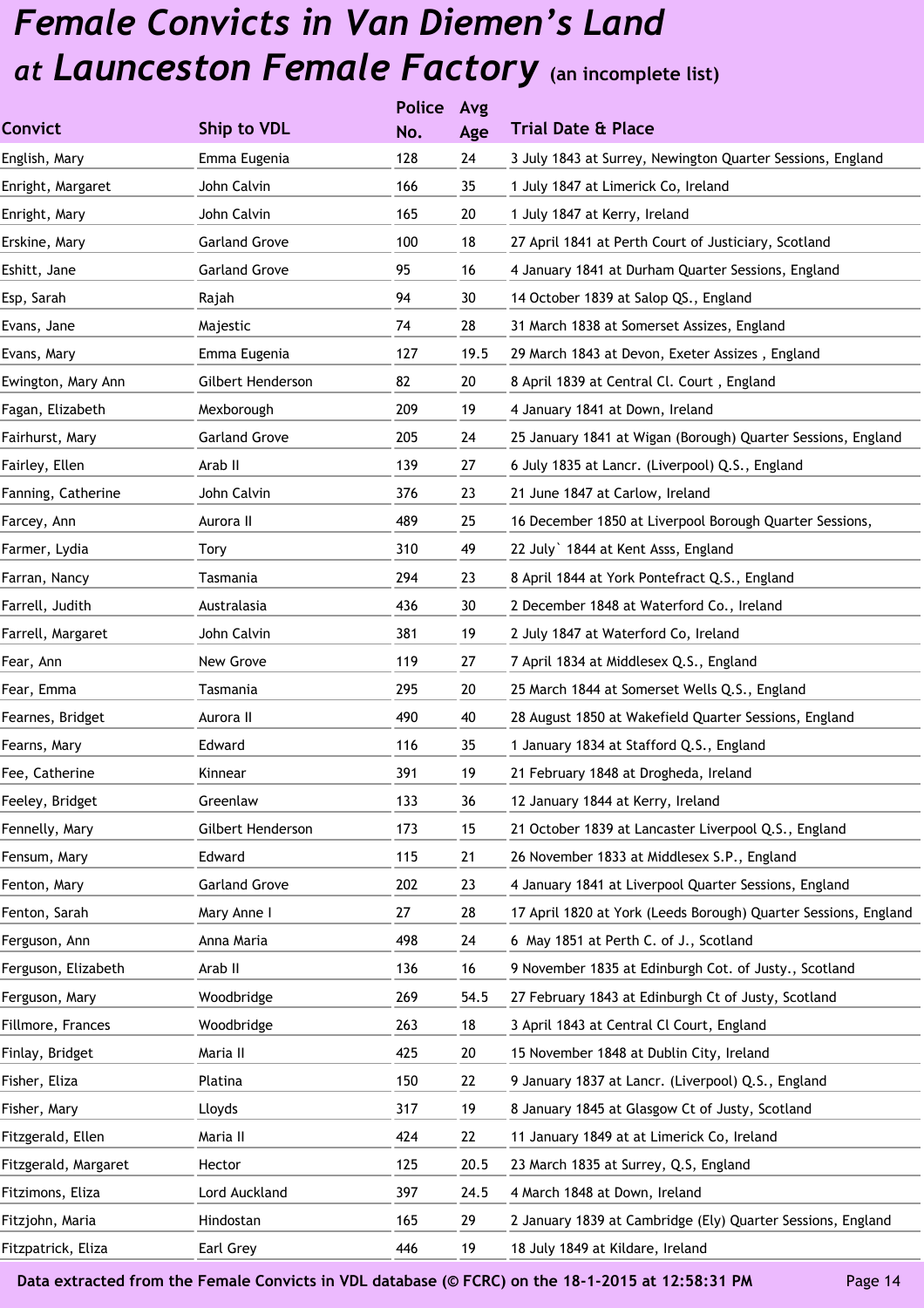|                     |     | Avg           |                                                              |
|---------------------|-----|---------------|--------------------------------------------------------------|
| Ship to VDL         | No. | Age           | <b>Trial Date &amp; Place</b>                                |
| Harmony             | 67  | 26            | 29 May 1828 at Middlesex Gaol Delivery, England              |
| Greenlaw            | 129 | 24            | 27 July 1843 at Kerry, Ireland                               |
| Woodbridge          | 267 | 47            | 5 December 1842 at Yorkshire Sheffield QS, England           |
| Hydery              | 102 | 29            | 12 September 1831 at Glasgow, Scotland                       |
| Majestic            | 162 | 37            | 2 April 1838 at Central Cl. Court, England                   |
| Angelina            | 288 | 25            | 2 August 1843 at Northumbd. (Newcastle Tyne) Q.S., England   |
| America             | 88  | 30.5          | 18 January 1830 at Suffolk, England                          |
| Edward              | 117 | 23            | 6 March 1834 at Stafford Q.S., England                       |
| Maria II            | 421 | 31            | October 1848 at Tipperary Co. Oct. Sessiosn, Ireland         |
| Woodbridge          | 266 | 18            | 3 Mar 1843 at Warwick Birmingham QS, England                 |
| Maria II            | 422 | 28            | October 1848 at Waterford Co. Oct. Sessions 1848, Ireland    |
| Gilbert Henderson   | 171 | 17            | 21 October 1839 at Central Cl. Court, England                |
| Phoebe              | 305 | 36            | 27 July 1844 at Dublin (City), Ireland                       |
| Elizabeth and Henry | 350 | 26            | 29 April 1846 at Glasgow, Scotland                           |
| Emma Eugenia        | 217 | 18            | 1 October 1841 at Glasgow Cot Justy, Scotland                |
| Rajah               | 197 | 27            | 31 August 1840 at Lancaster S.P., England                    |
| Gilbert Henderson   | 174 | 16            | 19 September 1839 at Glasgow Cot. Justy., Scotland           |
| Mexborough          | 213 | 25            | 18 February 1841 at Limerick City, Ireland                   |
| Blackfriar          | 487 | 22            | 29 October 1850 at Wicklow, Ireland                          |
| Lord Auckland       | 399 | 20            | 4 April 1848 at Fermanagh, Ireland                           |
| Atwick              | 155 | 21            | 16 June 1838 at Northampton / Town Quarter Sessions, England |
| Mexborough          | 211 | 26            | 28 December 1840 at Meath, Ireland                           |
| Arab II             | 133 | 22            | 17 August 1835 at Central Cl. Court, England                 |
| Jane II             | 106 | 43            | 4 December 1832 at Devon Sessions of Peace, England          |
| Tasmania            | 303 | 30            | 1 March 1844 at Lanc. Manchester Boro QS., England           |
| Emma Eugenia        | 275 | 28            | 13 July 1843 at Somerset; Bath Quarter Sessions, England     |
| Westmoreland        | 145 | 17            | 16 May 1836 at Edinburgh Cot. of Justy., Scotland            |
| Royal Admiral       | 228 | 22            | 14 March 1842 at Kent Assizes, England                       |
| Earl Grey           | 453 | 24            | 4 July 1849 at Co. of Clare, Ireland                         |
| Gilbert Henderson   | 168 | 18            | 22 October 1839 at Central Cl. Court, England                |
| Royal Admiral       | 230 | 23            | 22 October 1841 at Warwick (Birmingham) Borough Quarter      |
| Lady of the Lake    | 72  | 33            | 30 September 1828 at Ayr, Scotland                           |
| Edward              | 113 | 31            | 10 March 1834 at Kent G.D, England                           |
| Angelina            | 283 | 25            | 16 October 1843 at Chester Knutsford Q.S., England           |
| Tory                | 389 | 22            | 5 October 1847 at Perth, Scotland                            |
| Emma Eugenia        | 344 | 16            | 11 April 1843 at Bristol City Quarter Sessions, England      |
|                     |     | 19            |                                                              |
| Hydery              | 114 | 28            | 18 October 1831 at Kent, England                             |
| Gilbert Henderson   | 233 | 17            | 16 September 1839 at Central Cl. Court, England              |
| Asia V              | 432 | 23            | 9 November 1846 at Edinburg, Scotland                        |
|                     |     | <b>Police</b> |                                                              |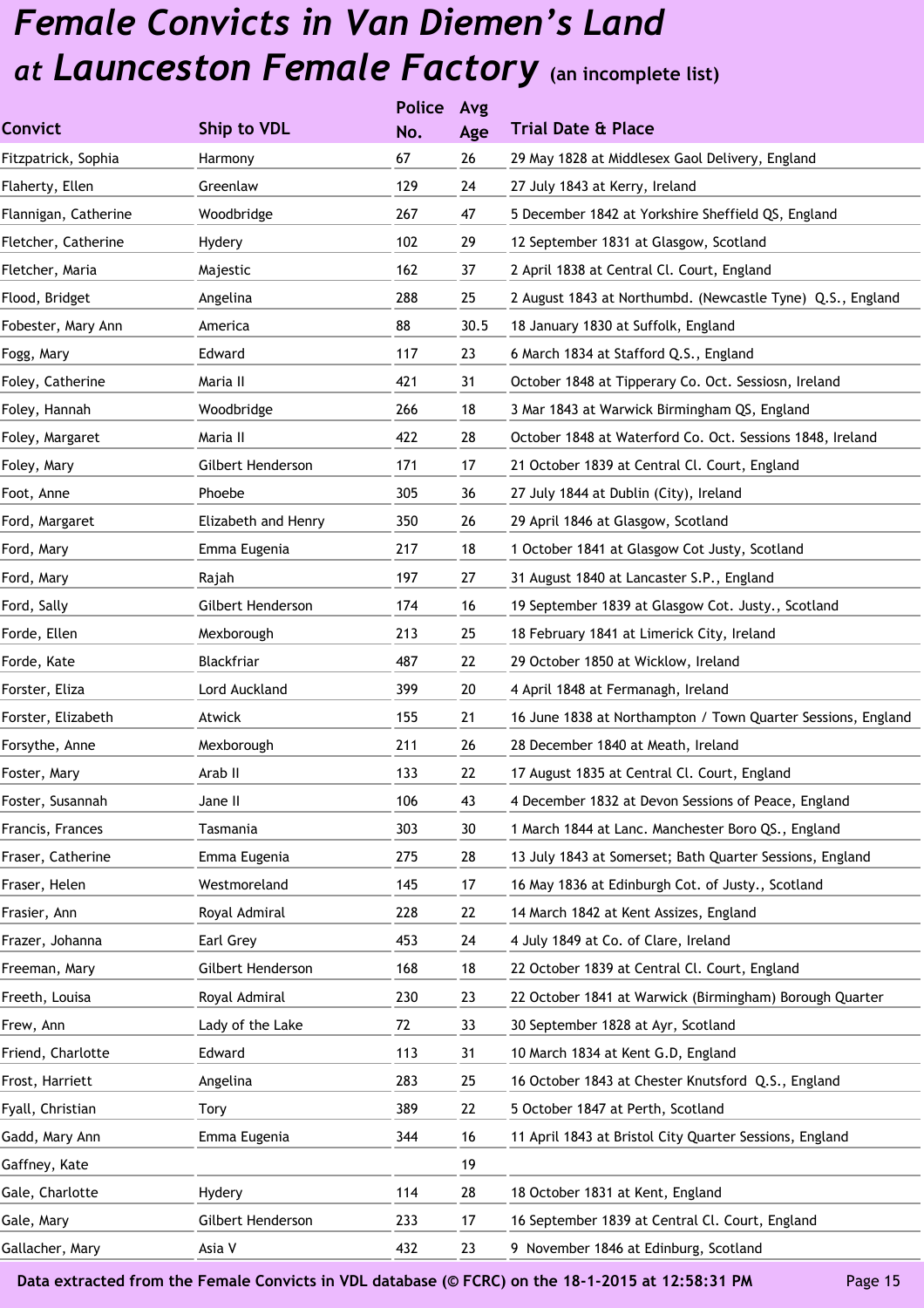|                     | <b>Police</b> | Avg  |                                                                 |
|---------------------|---------------|------|-----------------------------------------------------------------|
| Ship to VDL         | No.           | Age  | <b>Trial Date &amp; Place</b>                                   |
| <b>St Vincent</b>   | 522           | 22   | 20 August 1849 at Cen. Criml. Court, England                    |
| Royal Admiral       | 292           | 23   | 5 January 1842 at Cheshire (Nether Knutsford) QS, England       |
| Mary III            | 108           | 25   | 9 December 1830 at Old Bailey, England                          |
| Australasia         | 519           | 18   | 28 February 1849 at Longford, Ireland                           |
| Royal Admiral       | 293           | 34   | 14 February 1842 at Hertfordshire (Hertford) Quarter ¤Sessions, |
| Mellish             | 94            | 27   | 14 January 1830 at Middx, England                               |
| Edward              | 151           | 16   | 9 December 1833 at Surrey Q.S., England                         |
| Hindostan           | 223           | 25   | 1 January 1839 at Norfolk (Norwich) Quarter Sessions, England   |
| Phoebe              | 380           | 20   | 8 March 1844 at Down, Ireland                                   |
| Tasmania            | 370           | 19   | 29 February 1844 at York Sheffield QS., England                 |
| Anna Maria          | 581           | 18   | 23 April 1851 at Inverness C. of J., Scotland                   |
| Kangaroo            | 4             |      | 24 March 1831 at Quarter Sessions, Australia                    |
| Gilbert Henderson   | 235           | 17   | 22 August 1839 at Middlesex (Westminster) Q.S., England         |
| Anna Maria          | 573           | 26   | 7 April 1851 at Manchester Q.S., England                        |
| Borneo              | 77            | 21   | 16 October 1827 at Lancaster, England                           |
| Hector              | 164           | 18.5 | 14 April 1835 at Stirling Cot. of Justy., Scotland              |
| Anna Maria          | 582           | 24   | 23 April 1850 at Perth C. of J., Scotland                       |
| Arabian             | 429           | 22   | 23 June 1846 at Mayo, Ireland                                   |
| Gilbert Henderson   | 231           | 23   | 16 September 1839 at Central Cl. Court, England                 |
| Royal Admiral       | 295           | 33   | 25 October 1841 at Lancaster (Falford) Quarter Sessions,        |
| Greenlaw            | 352           | 30   | 25 February 1843 at Down, Ireland                               |
| Maria II            | 500           | 20   | July 1848 at Kings Co. July assizes, Ireland                    |
| Royal Admiral       | 290           | 28   | 3 January 1842 at Central Criminal Court (Old Bailey); London,  |
| Anna Maria          | 575           | 23   | 1 April 1851 at Bury St. Edmunds Assizes, England               |
| unknown             |               |      |                                                                 |
| Platina             | 187           | 37   | 28 November 1836 at Devon (Tiverton) Quarter Sessions, England  |
| Edward              | 141           | 19   | 31 December 1833 at Dorset Q.S., England                        |
| Edward              | 149           | 19   | 6 August 1833 at Somerset Asss., England                        |
| John Calvin         | 450           | 42   | 2 July 1847 at Kings, Ireland                                   |
| Rajah               | 258           | 24   | 8 September 1840 at Glasgow Cot Justy, Scotland                 |
| Maria II            | 494           | 20   | October 1848 at Antrim Co. Oct. Sessions 1848, Ireland          |
| Stately             | 504           | 19   | 18 October 1848 at York Q.S., England                           |
| Australasia         | 516           | 21   | 20 March 1849 at Kerry, Ireland                                 |
| Kinnear             | 478           | 17   | 5 January 1848 at Co. Cork, Ireland                             |
| Elizabeth and Henry | 417           | 20   | 24 April 1846 at Hereford Sesss., England                       |
| Woodbridge          | 344           | 17   | 10 March 1843 at Edinburgh Ct of Justiciary, Scotland           |
| Mexborough          | 268           | 30   | 28 December 1840 at Meath, Ireland                              |
| Tory                | 475           | 22   | 19 October 1847 at Devon Exeter Sessions, England               |
| Angelina            | 362           | 55   | 23 October 1843 at Suffolk (Ipswich Bo.) Q.S., England          |
| Majestic            | 214           | 31   | 10 April 1838 at Devon (Exeter) Q.S., England                   |
|                     |               |      |                                                                 |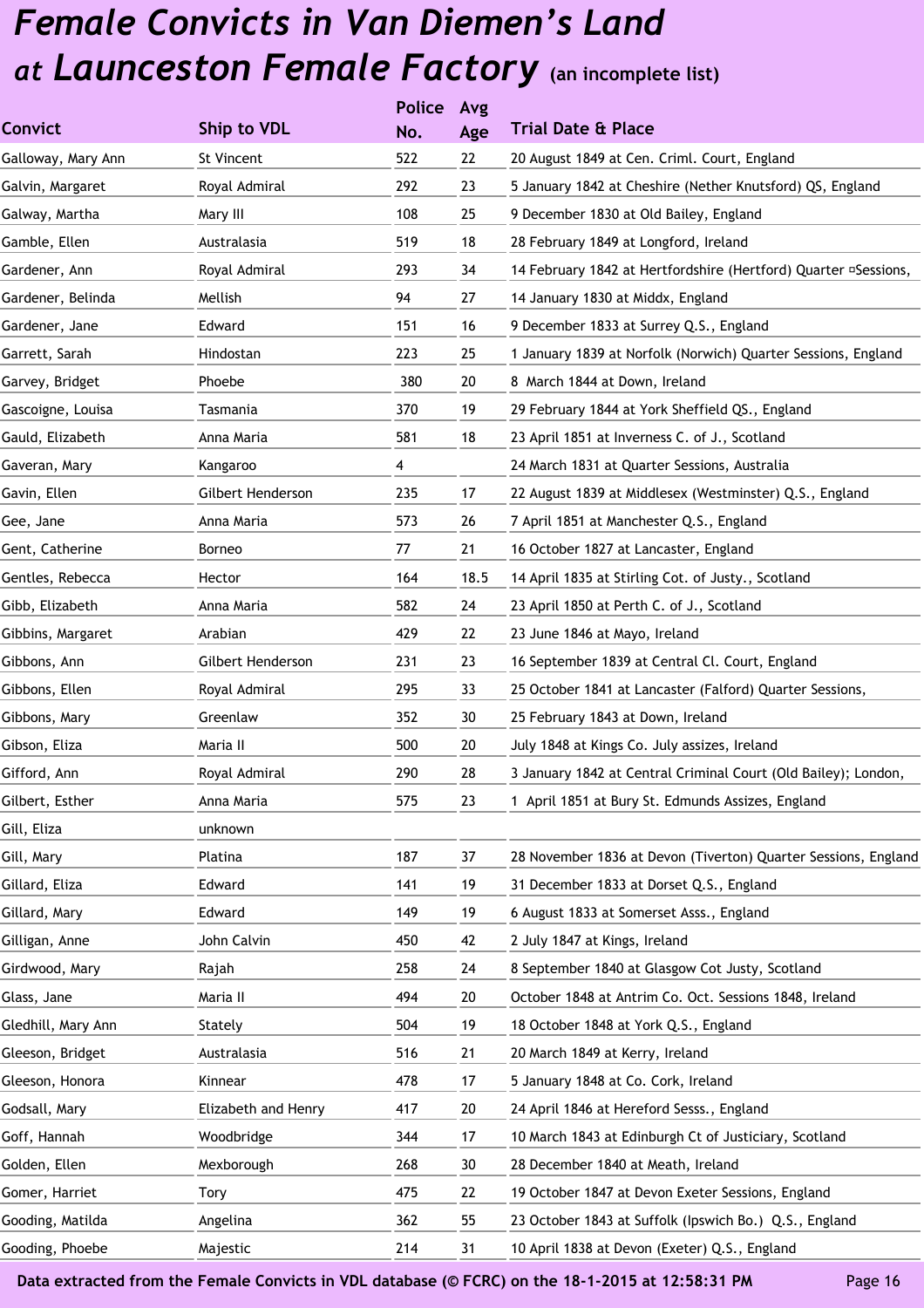|                     |                          | <b>Police</b> | Avg  |                                                            |
|---------------------|--------------------------|---------------|------|------------------------------------------------------------|
| <b>Convict</b>      | Ship to VDL              | No.           | Age  | <b>Trial Date &amp; Place</b>                              |
| Goodson, Mary Ann   | Tasmania                 | 372           | 41   | 21 May 1844 at Essex Chelmsford, England                   |
| Goodwin, Ann        | Margaret                 | 320           | 19   | 24 October 1842 at Centl Criml Court, England              |
| Goodwin, Jane       | Edward                   | 143           | 25   | 6 January 1834 at Lancaster Q.S., England                  |
| Goodyear, Elizabeth | Gilbert Henderson        | 232           | 19   | 16 September 1839 at Central Cl. Court, England            |
| Gordon, Anne        | Mellish                  | 96            | 27   | 10 November 1829 at Edinburgh, Scotland                    |
| Gordon, Barbara     | <b>Garland Grove</b>     | 265           | 21   | 15 April 1841 at Inverness Court of Justiciary, Scotland   |
| Gordon, Jane        | <b>Frances Charlotte</b> | 129           | 30   | 23 April 1832 at Aberdeen Cot. Justy., Scotland            |
| Gore, Sarah         | Margaret                 | 325           | 25   | 24 October 1842 at Somerset Wells QS, England              |
| Gould, Hannah       | Angelina                 | 361           | 24   | 21 October 1843 at Lincoln (Lincoln Cy.) Q.S., England     |
| Goulding, Mary Ann  | Edward                   | 148           | 13   | 3 March 1834 at Middlesex S.P., England                    |
| Grady, Catherine    | Arabian                  | 427           | 22   | 3 January 1846 at Kilkenny City, Ireland                   |
| Grady, Jane         | Emma Eugenia             | 348           | 24   | 12 December 1842 at Liverpool Boro' Lancaster Quarters     |
| Graham, Charlotte   | Phoebe                   | 381           | 19   | 29 June 1844 at Fermanagh, Ireland                         |
| Graham, Eliza       | Tasmania                 | 373           | 22   | 23 April 1844 at Ayr Ct of Justy, Scotland                 |
| Graham, Emily       | Blackfriar               | 552           | 36   | 20 November 1850 at Dublin City, Ireland                   |
| Graham, Helen       | Elizabeth and Henry      | 459           | 29   | 1 May 1847 at Perth, Scotland                              |
| Graham, Louisa      | Platina                  | 183           | 21   | 2 January 1837 at Central Cl. Court, England               |
| Graham, Mary        | Aurora II                | 570           | 18   | 30 September 1850 at Glasgow Court of Justiciary, Scotland |
| Graham, Sarah       | Blackfriar               | 551           | 30   | 10 July 1850 at Dublin City, Ireland                       |
| Graham, Elizabeth   | Aurora II                | 560           | 35   | 2 January 1849 at Carlisle Quarter Sessions, England       |
| Grant, Ann          | Mellish                  | 99            | 38   | 2 September 1829 at Inverness, Scotland                    |
| Grant, Catherine    | Arabian                  | 423           | 19   | 27 December 1845 at Armagh, Ireland                        |
| Grant, Grace        | <b>Frances Charlotte</b> | 130           | 14   | 23 April 1832 at Aberdeen Cot. Justy., Scotland            |
| Grant, Isabella     | Emma Eugenia             | 546           | 32   | 11 April 1850 at Aberdeen, Scotland                        |
| Grant, Margaret     | Nautilus                 | 207           | 26   | 19 September 1837 at Aberdeen Cot. of Justy., Scotland     |
| Grantham, Sophia    | Rajah                    | 254           | 20   | 19 October 1840 at Chester QS, England                     |
| Grattan, Eliza      | Cadet                    | 444           | 15   | 14 October 1844 at Stafford Quarter Sessions, England      |
| Gray, Agnes         | Emma Eugenia             | 547           | 18   | 23 April 1850 at Perth Court of Justiciary, Scotland       |
| Gray, Mary          | Margaret                 | 326           | 35.5 | 13 April 1842 at Aberdeen Cot. of Justy, Scotland          |
| Gray, Matilda       | Aurora II                | 567           | 20   | 12 September 1850 at Ayr Court of Justiciary, Scotland     |
| Gray, Sarah         | William Bryan            | 136           | 16   | 11 March 1833 at Middlesex, England                        |
| Grayson, Sarah      | Borneo                   | 79            | 23   | 14 January 1828 at York, England                           |
| Greaghan, Mary      | Mexborough               | 270           | 30   | 6 April 1841 at Sligo, Ireland                             |
| Green, Ann          | Edward                   | 142           | 18   | 9 December 1833 at Kent G.D., England                      |
| Green, Ann          | Sea Queen                | 412           | 22   | 5 January 1846 at Stafford QS, England                     |
| Green, Mary         | Tasmania                 | 376           | 38   | 8 April 1844 at Cl.Cl. Court, England                      |
| Green, Mary Ann     | Emma Eugenia             | 405           | 23   | 10 July 1845 at York Assizes, England                      |
| Green, Mary Ann     | New Grove                | 155           | 17   | 1 September 1834 at Lancaster S.P., England                |
| Green, Rachel       | Angelina                 | 367           | 31   | 2 January 1844 at York (Northallerton) Q.S., England       |
| Green, Susannah     | Aurora II                | 562           | 28   | 31 December 1850 at Maidstone Quarter Sessions, England    |
|                     |                          |               |      |                                                            |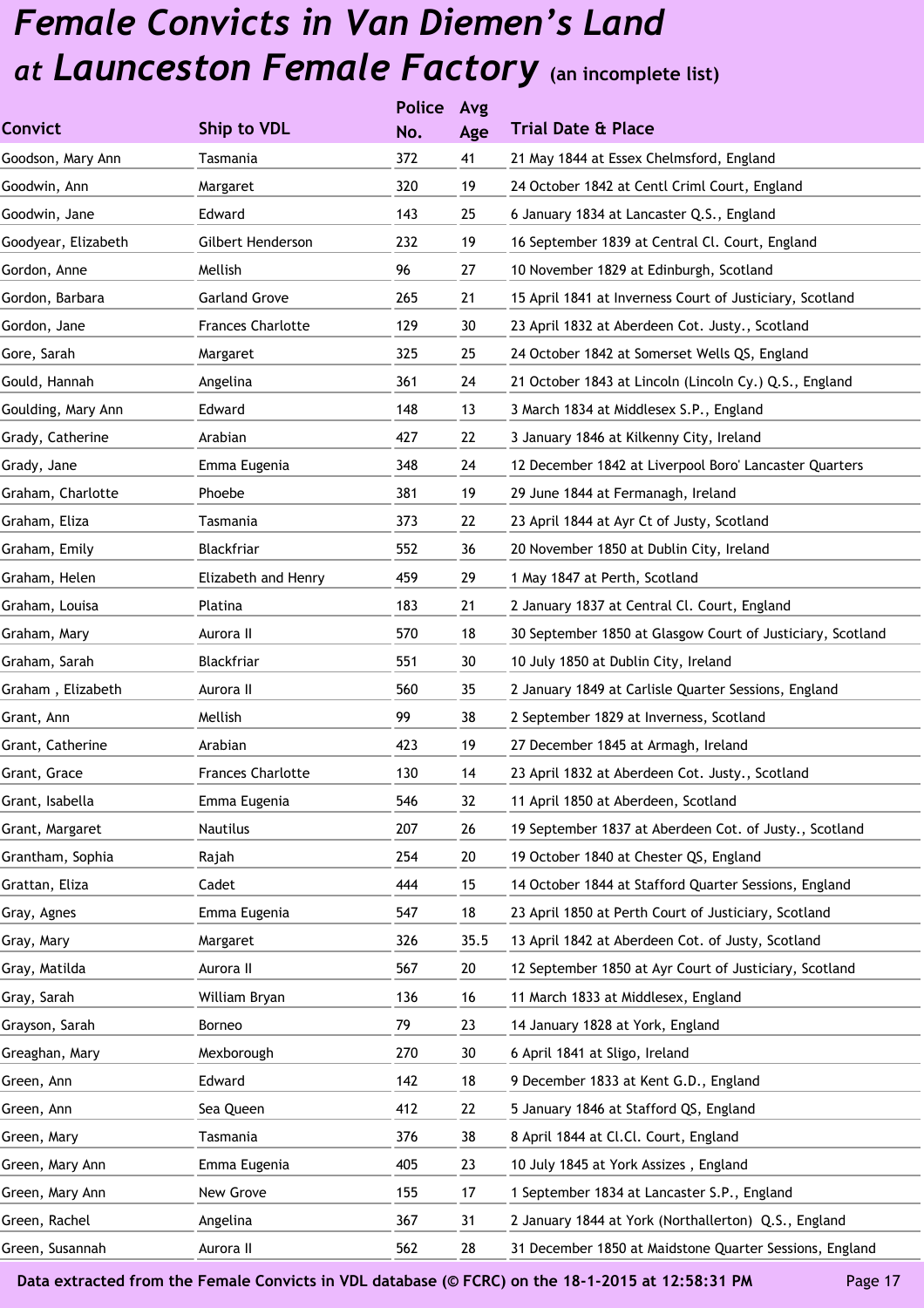|                     |                           | <b>Police</b> | Avg  |                                                                 |
|---------------------|---------------------------|---------------|------|-----------------------------------------------------------------|
| <b>Convict</b>      | Ship to VDL               | No.           | Age  | <b>Trial Date &amp; Place</b>                                   |
| Greenhalgh, Sarah   | Margaret                  | 324           | 23   | 29 August 1842 at Lancr. Salford General Sesss., England        |
| Greer, Ann          | <b>Garland Grove</b>      | 260           | 26   | 24 January 1841 at Lancashire Quarter Sessions, England         |
| Gregory, Margaret   | Blackfriar                | 558           | 25   | 7 January 1850 at Wicklow, Ireland                              |
| Greig, Margaret     | <b>Sir Charles Forbes</b> | 66            | 35   | 13 July 1826 at Edinbro, Scotland                               |
| Griffen, Ann        | Lord Auckland             | 487           | 19   | 2 March 1848 at Fermanagh, Ireland                              |
| Griffen, Honor      | Lord Auckland             | 488           | 34   | 17 January 1848 at Galway Town, Ireland                         |
| Griffin, Mary       | <b>Frances Charlotte</b>  | 122           | 50   | 9 April 1832 at Essex (Colchester QS), England                  |
| Griffiths, Ann      | Cadet                     | 446           | 23   | 1 April 1847 at Monmouth Usk Assizes, Wales                     |
| Grundy, Catherine   | Margaret                  | 323           | 20   | 25 August 1842 at Lancr. Preston Genl Sesss., England           |
| Gullen, Sarah       | Platina                   | 184           | 18   | 27 February 1837 at Central Cl. Court, England                  |
| Gunter, Sarah       | New Grove                 | 153           | 31   | 12 July 1834 at Carmarthen Asss., Wales                         |
| Hackwood, Charlotte | Harmony                   | 128           | 18   | 13 March 1828 at Stafford Assizes, England                      |
| Hade, Catherine     | Phoebe                    | 588           | 45   | 15 March 1844 at Kilkenny, Ireland                              |
| Haggerty, Mary      | Royal Admiral             | 468           | 19   | 14 December 1841 at Lancaster (Liverpool) Quarter Sessions,     |
| Haid, Eliza         | Hindostan                 | 344           | 22   | 4 February 1839 at Central Criminal Court (Old Bailey), London, |
| Haig, Agnes         | Arab II                   | 263           | 20   | 9 September 1835 at Glasgow Ct. of Justy., Scotland             |
| Hailes, Catherine   | Mary III                  | 171           | 26   | 17 April 1831 at Perth Spring Circuit, Scotland                 |
| Haines, Margaret    | St Vincent                | 805           | 50   | 17 September 1849 at Cen. Criml. Court, England                 |
| Hall, Mary          | Platina                   | 297           | 23.5 | 18 March 1837 at Leicester Asss., England                       |
| Hallam, Elizabeth   | Margaret                  | 489           | 17   | 30 July 1842 at Lancr Asss., England                            |
| Hallard, Jane       | Emma Eugenia              | 548           | 43   | 30 June 1843 at Somerset; Bridgewater Boro Quarter Sessions,    |
| Halloran, Bridget   | Duke of Cornwall          | 860           | 16.5 | 2 July 1849 at Clare, Ireland                                   |
| Halsam, Elizabeth   | Hector                    | 250           | 28   | 13 April 1835 at Devon/Plymouth/Q.S., England                   |
| Halstead, Margaret  | Platina                   | 292           | 23   | 27 February 1837 at Central Cl. Court, England                  |
| Hamilton, Ann       | Elizabeth Henrietta       | 20            | 22   | March 1816 at Antrim Co., Ireland                               |
| Hamilton, Margaret  | Maria II                  | 785           | 20   | October 1848 at Wexford Co. Oct. Sessions, Ireland              |
| Hampton, Sarah      | Margaret                  | 501           | 20   | 17 October 1842 at Worcester City QS, England                   |
| Hand, Sarah Jane    |                           |               | 22   |                                                                 |
| Haneghan, Mary      |                           | 288           | 16   | 6 October 1837 at Launceston QS, Australia                      |
| Hanley, Ellen       | Greenlaw                  | 557           | 18   | 6 November 1843 at Limerick City, Ireland                       |
| Hanlon, Ann         | Platina                   | 296           | 25   | 28 February 1837 at Lancaster (Liverpool) Quarter Sessions,     |
| Hanlon, Joanna      | Maria II                  | 787           | 21.5 | 30 November 1848 at Cork CO., Ireland                           |
| Hanlon, Maria       | unknown                   |               |      | 6 October 1864 at Launceston S.C., Australia                    |
| Harding, Ann        | Jane II                   | 202           | 21   | 5 July 1832 at Middlesex G.D., England                          |
| Hargrave, Elizabeth | Royal Admiral             | 459           | 21.5 | 4 January 1842 at Bedford Quarter Sessions, England             |
| Hargreaves, Jane    | Lloyds                    | 616           | 42   | 29 November 1844 at Preston, Lancashire, England                |
| Harman, Charlotte   | Hindostan                 | 340           | 21   | 31 December 1838 at Central Criminal Court (Old Bailey),        |
| Harper, Georgiana   | Atwick                    | 309           | 22   | 10 May 1837 at Edinburgh Court of Justice, Scotland             |
| Harper, Phoebe Ann  | Westmoreland              | 273           | 21   | 4 January 1836 at Bristol Q.S., England                         |
| Harrington, Mary    | Rajah                     | 399           | 22   | 19 October 1840 at Central Cl Court, England                    |
|                     |                           |               |      |                                                                 |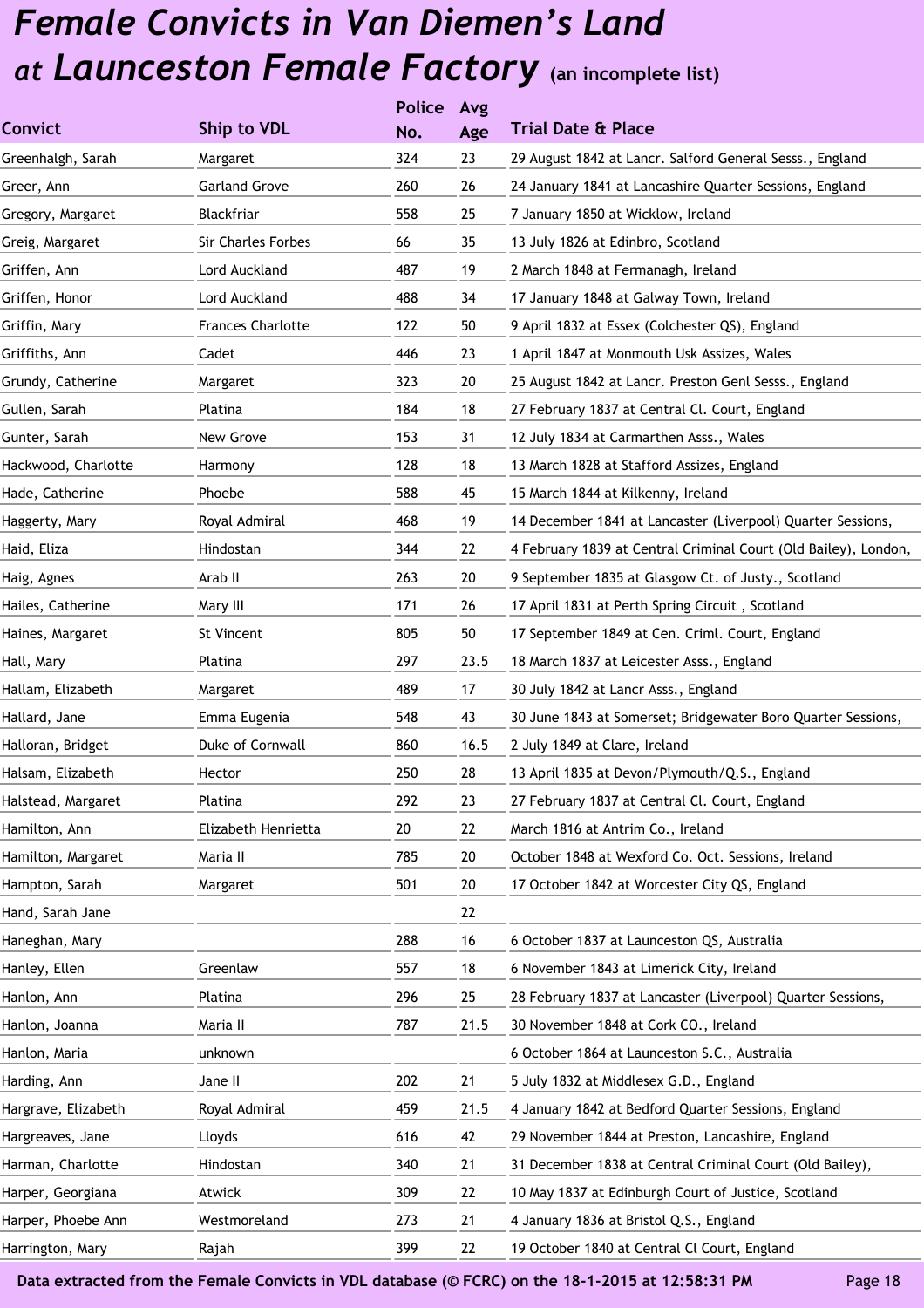|                      |                      | <b>Police</b> | Avg  |                                                            |
|----------------------|----------------------|---------------|------|------------------------------------------------------------|
| Convict              | Ship to VDL          | No.           | Age  | <b>Trial Date &amp; Place</b>                              |
| Harris, Eliza        | Baretto Junior       | 851           | 22   | 17 December 1849 at Cen. Criml. Court, England             |
| Harris, Eliza        | Tory                 | 595           | 15   | 16 July 1844 at Bristol Q.S., England                      |
| Harris, Mary Ann     | William Bryan        | 214           | 17   | 11 April 1833 at Middlesex, England                        |
| Harrison, Elizabeth  | Emma Eugenia         | 875           | 23   | 28 February 1850 at Durham Quarter Sessions, England       |
| Hart, Ann            | <b>Charles Kerr</b>  | 270           |      |                                                            |
| Hart, Ellen          | Majestic             | 329           | 34   | 27 August 1838 at Lancaster Q.S., England                  |
| Hart, Mary           | <b>Garland Grove</b> | 423           | 23   | 8 January 1841 at Glasgow Court of Justiciary, Scotland    |
| Hartigan, Johanna    | Blackfriar           | 889           | 24   | 28 June 1850 at Limerick County, Ireland                   |
| Hartley, Ellen       | Tory                 | 721           | 20   | 5 January 1848 at Lancaster Preston Sessions, England      |
| Harvey, Elizabeth    | America              | 168           | 24   | 19 October 1830 at Wilts., England                         |
| Harwood, Elizabeth   | New Grove            | 240           | 36.5 | 4 September 1834 at Middlesex G.D., England                |
| Hassett, Mary        | Australasia          | 795           | 18   | 20 January 1849 at Clare, Ireland                          |
| Hastings, Mary Ann   | Cadet                | 680           | 27   | 1 February 1847 at Liverpool Quarter Sessions, England     |
| Haughie, Jane        | Tory                 | 610           | 21   | 4 November 1844 at Edinboro' Ct of Justy, Scotland         |
| Haurahan, Margaret   | Phoebe               | 589           | 28   | 5 January 1844 at Tipperary, Ireland                       |
| Hawkins, Elizabeth   | Rajah                | 403           | 23.5 | 26 October 1840 at Devon Plymouth QS, England              |
| Hawkins, Hannah      | Platina              | 291           | 23   | 27 February 1837 at Central Cl. Court, England             |
| Hawkins, Maria       |                      |               |      |                                                            |
| Hawkins, Mary Ann    | Eliza III            | 141           | 24   | 11 June 1829 at Middx, England                             |
| Hay, Margaret        | Tory                 | 609           | 34   | 27 July 1844 at Edinbro' Ct. of Justy, Scotland            |
| Hayden, Mary A       | Lord Auckland        | 744           | 19   | 8 August 1848 at Dublin Co., Ireland                       |
| Hayes, Bridget       | John Calvin          | 701           | 26   | 2 July 1847 at Waterford Co, Ireland                       |
| Hayes, Margaret      | John Calvin          | 697           | 20   | 23 July 1847 at Limerick Co, Ireland                       |
| Headspeth, Ann       | Rajah                | 411           | 17   | 14 October 1840 at York (Kingston upon Hull) QS, England   |
| Heald, Betsey        | Rajah                | 404           | 17   | 28 August 1840 at Lancaster SP., England                   |
| Healy, Mary          | Anna Maria           | 909           | 22   | 20 June 1851 at Manchester Q.S., England                   |
| Hebbron, Margaret    | New Grove            | 243           | 22   | 30 July 1834 at Northumberland (Newcastle upon Tyne) Q.S., |
| Heffernan, Mary      | Mexborough           | 426           | 20   | 13 February 1841 at Dublin City, Ireland                   |
| Helps, Mary          | William Bryan        | 213           | 23   | 8 April 1833 at Middlesex, England                         |
| Henderson, Christian | Westmoreland         | 286           | 25   | 18 March 1836 at Edinburgh Cot. of Justy., Scotland        |
| Henderson, Isabella  | Mellish              | 155           | 27   | 12 March 1830 at Edinburgh, Scotland                       |
| Hennessey, Mary      | Hindostan            | 341           | 22   | 31 December 1838 at Central Criminal Court (Old Bailey),   |
| Henry, Bridget       | Platina              | 289           | 23   | 30 January 1837 at Central Cl. Court, England              |
| Henrys, Catherine    | Arab II              | 263           | 29   | 8 October 1835 at Derby Borough Quarter Sessions, England  |
| Henshall, Harriet    | Baretto Junior       | 847           | 23   | 19 July 1849 at Stafford Assizes, England                  |
| Hesketh, Ellen       | Emma Eugenia         | 638           | 23   | 25 June 1845 at Lancaster, Manchester Borough Quarter      |
| Hickey, Mary         | Earl Grey            | 829           | 33   | 2 July 1849 at Clare, Ireland                              |
| Higgins, Bridget     | Australasia          | 799           | 17.5 | 16 January 1849 at Galway Town, Ireland                    |
| Higgins, Margaret    | Baretto Junior       | 857           | 23   | 4 February 1850 at C.C.C., England                         |
| Higgins, Margaret    | Hope                 | 449           | 21   | 7 December 1841 at Cork City, Ireland                      |
|                      |                      |               |      |                                                            |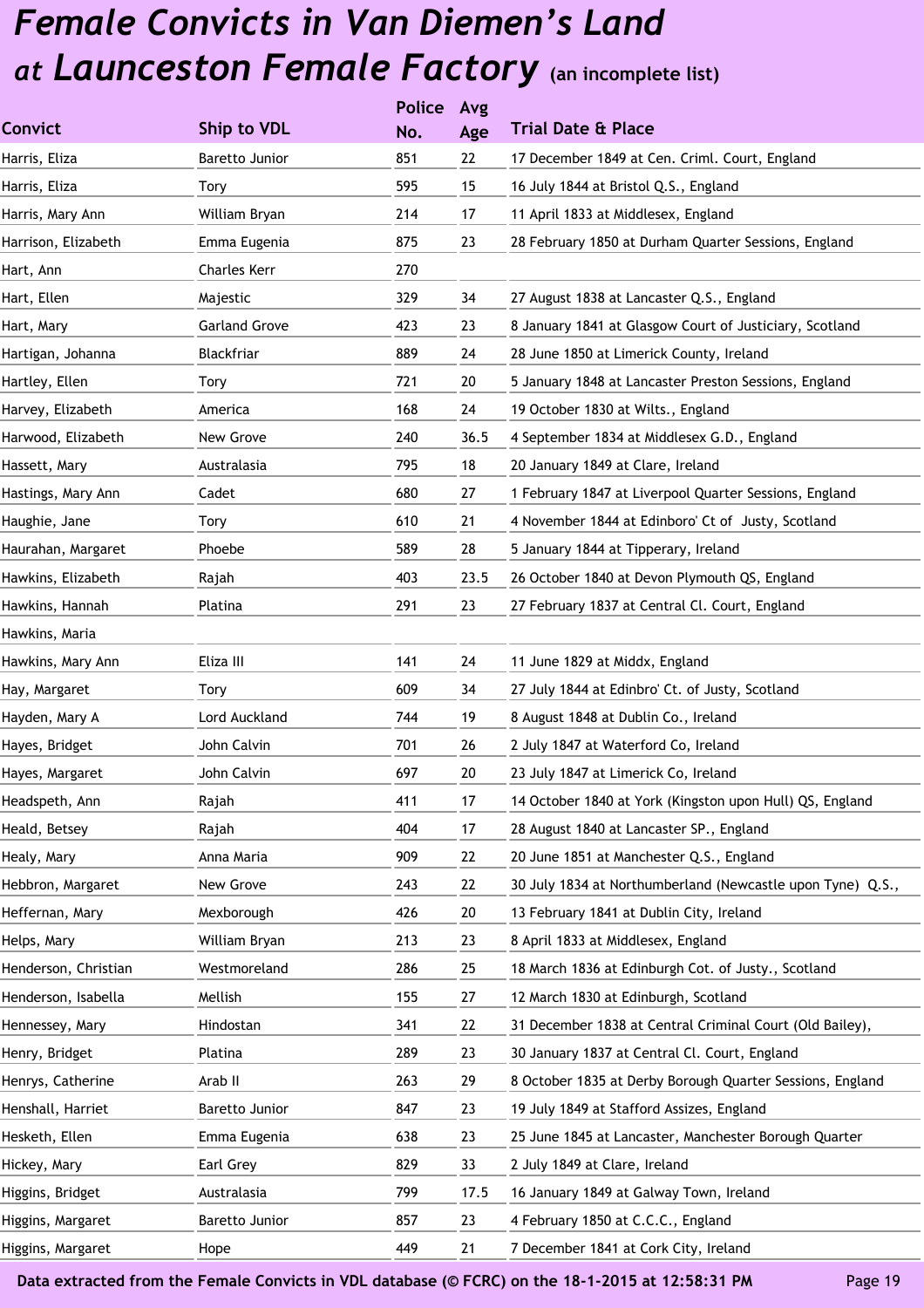|                    |                      | <b>Police</b> | Avg  |                                                                 |
|--------------------|----------------------|---------------|------|-----------------------------------------------------------------|
| <b>Convict</b>     | Ship to VDL          | No.           | Age  | <b>Trial Date &amp; Place</b>                                   |
| Hill, Elizabeth    | John Calvin          | 703           | 40   | 2 July 1847 at Armagh, Ireland                                  |
| Hill, Hannah       | Mary III             | 181           | 19   | 11 March 1831 at Stafford Lent Asss., England                   |
| Hill, Jane         | Cadet                | 685           | 16   | 13 April 1847 at Barnstaple Borough Quarter Sessions, England   |
| Hinchy, Ellen      | Mexborough           | 427           | 24   | 17 December 1840 at Limerick, Ireland                           |
| Hinds, Ellen       | Cadet                | 764           | 18   | 10 January 1848 at Salford Sessions, England                    |
| Hitching, Maria    | Majestic             | 323           | 21   | 26 March 1838 at Chester Q.S., England                          |
| Hitt, Ann          | Tory                 | 597           | 20   | 14 October 1844 at Devon Exeter City Q S., England              |
| Hodgetts, Harriet  | Tory                 | 606           | 18   | 19 July 1844 at Wark. Birmingham Boro' Q S, England             |
| Hodgkiss, Mary Ann | Tory                 | 605           | 18   | 25 July 1844 at Stafford Q S, England                           |
| Hodgson, Hannah    | Borneo               | 123           | 26   | 12 March 1828 at Edinburgh, Scotland                            |
| Hogan, Bridget     | Angelina             | 560           | 30   | 18 September 1843 at Cl. Cl. Court, England                     |
| Hogan, Mary        | Arabian              | 659           | 25   | 20 April 1846 at Tipperary, Ireland                             |
| Hoghan, Mary Ann   | Asia                 |               |      | 21 August 1855 at Launceston QS, Australia                      |
| Holcraft, Rosanna  | Gilbert Henderson    | 363           | 20   | 8 July 1839 at Lancaster Q.S., England                          |
| Holden, Elizabeth  | Cadet                | 765           | 24   | 3 April 1848 at Liverpool Borough Sessions, England             |
| Holden, Jane       | Royal Admiral        | 476           | 32   | 3 January 1842 at Sussex (Chichester Borough) Quarter Sessions, |
| Holder, Mary Anne  | Emma Eugenia         | 549           | 36   | 13 July 1843 at Somerset; Bath Boro Quarter Sessions, England   |
| Holland, Sarah     | <b>Garland Grove</b> | 486           | 22.5 | 4 July 1842 at Central Criminal Court, England                  |
| Holland, Sarah Ann | Asia V               | 665           | 21   | 4 January 1847 at Manchester Sessions, England                  |
| Holland, Susannah  | Majestic             | 332           | 18   | 27 June 1837 at Warwick Q.S., England                           |
| Holley, Sarah      | Majestic             | 324           | 22   | 2 July 1838 at Devon (Exeter) QS., England                      |
| Hollywood, Anna    | Lord Auckland        | 745           | 40   | 30 June 1848 at Dublin City, Ireland                            |
| Holmes, Bridget    | Maria II             | 780           | 23   | 29 July 1848 at Kilkenny Co, Ireland                            |
| Holmes, Rachel     | Mary III             | 182           | 18   | 3 January 1831 at Preston, England                              |
| Homan, Elizabeth   | Baretto Junior       | 850           | 23   | 26 November 1849 at Cen Criml. Court, England                   |
| Hood, Mary         | Edward               | 234           | 21   | 14 October 1833 at York Q.S., England                           |
| Hopkins, Elizabeth | Jane II              | 206           | 30   | 18 October 1832 at Middlesex G.D., England                      |
| Hopkins, Frances   | Majestic             | 322           | 33   | 14 May 1838 at Central Cl. Court, England                       |
| Hopper, Elizabeth  | William Bryan        | 220           | 20   | 15 April 1833 at Sussex (Hastings), England                     |
| Horn, Catherine    | <b>Garland Grove</b> | 424           | 50   | 24 April 1841 at Glasgow Court of Justiciary, Scotland          |
| Horne, Ann         | Rajah                | 414           | 17   | 10 September 1840 at Glasgow Cot of Justy, Scotland             |
| Hornet, Mary       | America              | 164           | 32   | 9 December 1830 at Middlesex, England                           |
| Houghton, Jane     | Rajah                | 407           | 34   | 26 October 1840 at Lancaster (Liverpool) QS, England            |
| Houston, Elizabeth | Atwick               | 308           | 30   | 14 March 1837 at Edinburgh Court of Justice, Scotland           |
| Howard, Elizabeth  | Mary III             | 175           | 18   | 7 April 1831 at Old Bailey, England                             |
| Howard, Ellen      | America              | 156           | 44   | 12 July 1830 at Chester, England                                |
| Howard, Jane       | Edward               | 227           | 19   | 2 December 1833 at Lancaster S.P., England                      |
| Howard, Mary       | Woodbridge           | 531           | 24   | 1 June 1843 at Yorkshire Sheffield, England                     |
| Howe, Ann          | Mary III             | 177           | 18   | 12 May 1831 at Old Bailey, England                              |
| Howlett, Mary      | Mary                 |               |      | 26 June 1855 at Launceston QS, Australia                        |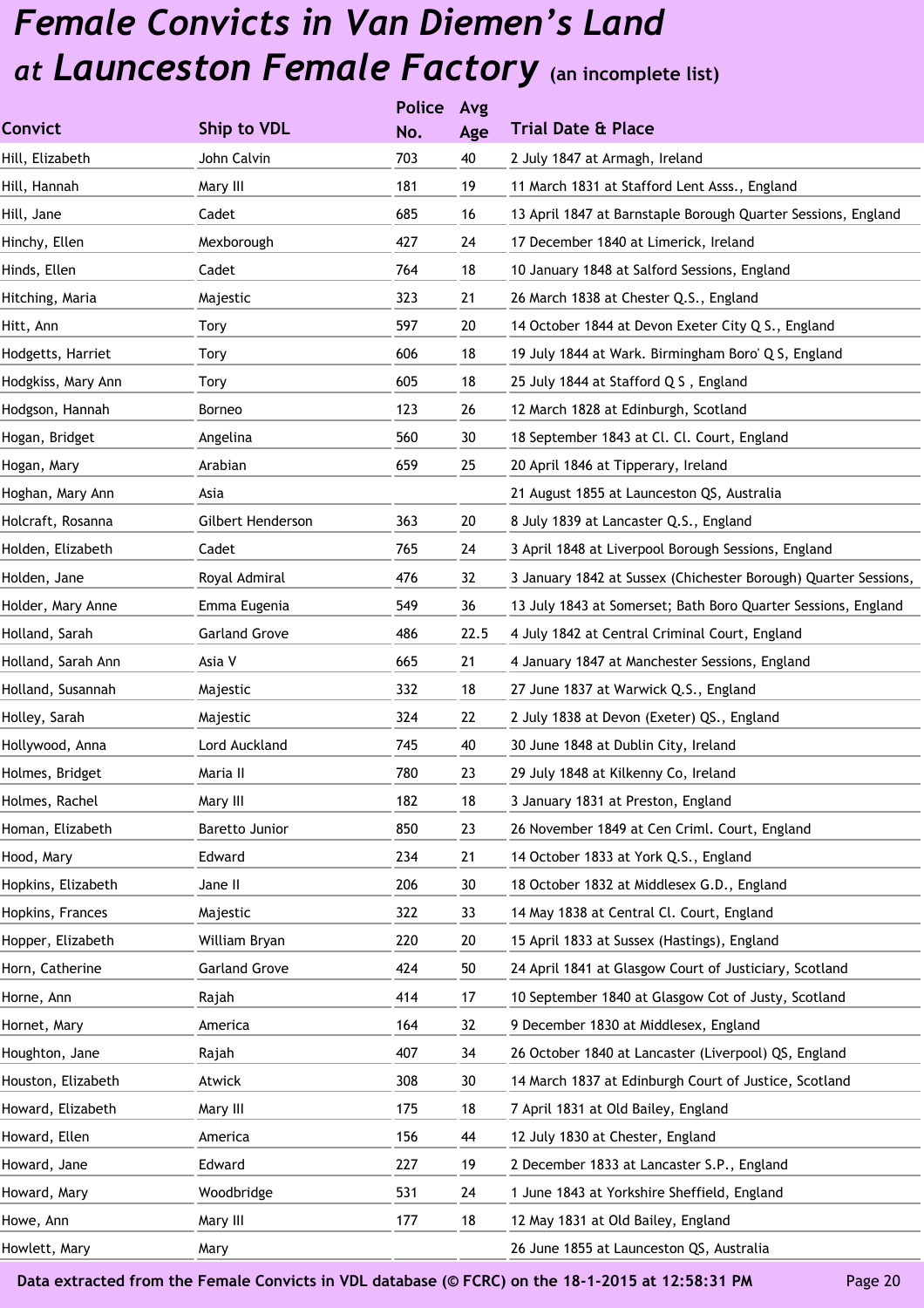|                     |                      | <b>Police</b> | Avg  |                                                                 |
|---------------------|----------------------|---------------|------|-----------------------------------------------------------------|
| <b>Convict</b>      | Ship to VDL          | No.           | Age  | <b>Trial Date &amp; Place</b>                                   |
| Hughes, Ann         | America              | 166           | 21   | 7 August 1830 at Sussex, England                                |
| Hughes, Ann         | Cadet                | 687           | 23   | 1 February 1847 at Liverpool Quarter Sessions, England          |
| Hughes, Anne        | Phoebe               | 581           | 21   | 26 February 1844 at Cavan, Ireland                              |
| Hughes, Caroline    | Jane II              | 204           | 31   | 6 September 1832 at Middlesex G.D., England                     |
| Hughes, Catherine   | Rajah                | 408           | 22   | 26 October 1840 at Lancaster (Liverpool) QS, England            |
| Hughes, Eliza       | Woodbridge           | 529           | 20   | 27 March 1843 at Warwick Asss, England                          |
| Hughes, Elizabeth   | Margaret             | 500           | 18   | 24 October 1842 at Lancaster Liverpool Boro QS, England         |
| Hughes, Ellen       | Stately              | 792           | 24   | 25 September 1848 at Lancaster Q.S., England                    |
| Hughes, Margaret    | Hindostan            | 350           | 23   | 5 March 1839 at Lancaster (Liverpool) Quarter Session, England  |
| Hughes, Margaret    | Phoebe               | 586           | 30   | 25 July 1844 at Dublin (City), Ireland                          |
| Hughes, Margaret    | Tory                 | 732           | 17   | 20 April 1847 at Glasgow, Scotland                              |
| Hughes, Sarah       | Rajah                | 400           | 23   | 19 October 1840 at Central Cl Court, England                    |
| Hulse, Mary Ann     | Angelina             | 565           | 19   | 16 December 1843 at Lancaster Asss., England                    |
| Hunter, Catherine   | Rajah                | 410           | 18   | 30 July 1840 at Surry QS, England                               |
| Hunter, Eliza       | Atwick               | 302           | 26   | 1 July 1837 at Derby Borough Quarter Sessions, England          |
| Hunter, Elizabeth   | Tory                 | 735           | 26   | 8 January 1848 at Edinburgh, Scotland                           |
| Hunter, Jane        | Baretto Junior       | 854           | 19.5 | 11 January 1850 at Glasgow C. of J., Scotland                   |
| Hunter, Mary        | Aurora II            | 896           | 37   | 14 October 1850 at Reading Quarter Sessions, England            |
| Hurley, Honora      | Maria II             | 781           | 21   | October 1848 at Limerick Co. Oct. Sessions, Ireland             |
| Hurley, Mary        | Blackfriar           | 891           | 32   | 12 July 1850 at Tipperary, Ireland                              |
| Hurley, Sarah       |                      |               |      |                                                                 |
| Hurst, Ann          | New Grove            | 237           | 28   | 7 July 1834 at Lancaster Q.S., England                          |
| Huskinson, Winefred | Earl Grey            | 834           | 21   | 27 July 1849 at Kilkenny Co, Ireland                            |
| Hutcheson, Mary     | Rajah                | 413           | 25   | 10 September 1840 at Glasgow Cot Justy, Scotland                |
| Hutton, Agnes       | Majestic             | 335           | 23   | 9 January 1838 at Glasgow Cot. of Justy., Scotland              |
| Hynes, Biddy        | Phoebe               | 590           | 30   | 15 July 1844 at Tipperary, Ireland                              |
| Inch, Margaret      | Anna Maria           | 416           | 42   | 29 April 1851 at Aberdeen C. of J., Scotland                    |
| Inglesby, Mary      | Mary III             | 40            | 20   | 11 March 1831 at Stafford Lent Assizes, England                 |
| Inglis, Margaret    | Tasmania             | 79            | 39   | 30 April 1844 at Perth Ct. of Justy, Scotland                   |
| Irwin, Betsy        | Royal Admiral        | 66            | 26   | 6 December 1841 at Lancaster General Sessions, England          |
| Irwin, Mary Ann     | John Calvin          | 87            | 34   | 16 March 1846 at Cork Co., Ireland                              |
| Jackman, Jane       | Royal Admiral        | 228           | 28   | 4 January 1842 at Wiltshire (Devises) Quarter Sessions, England |
| Jackson, Ann        | Gilbert Henderson    | 176           | 21   | 8 July 1839 at Central Cl. Court, England                       |
| Jackson, Charlotte  | Cadet                | 322           | 19   | 10 May 1857 at Central Criminal Court [Old Bailey], London,     |
| Jackson, Eliza      | Jane II              | 102           | 21   | 6 September 1832 at Middlesex G.D., England                     |
| Jackson, Isabella   | Arab II              | 134           | 25   | 26 October 1835 at Lancr. (Liverpool) Q.S., England             |
| Jackson, Jane       | Majestic             | 166           | 24   | 3 July 1838 at Warwick (Coventry) Q.S., England                 |
| Jackson, Mary       | <b>Garland Grove</b> | 205           | 31   | 1 March 1841 at Lancashire Quarter Sessions, England            |
| Jackson, Rosanna    | William Bryan        | 107           | 21   | 12 April 1833 at York. City., England                           |
| Jacobs, Esther Jane |                      |               | 30   |                                                                 |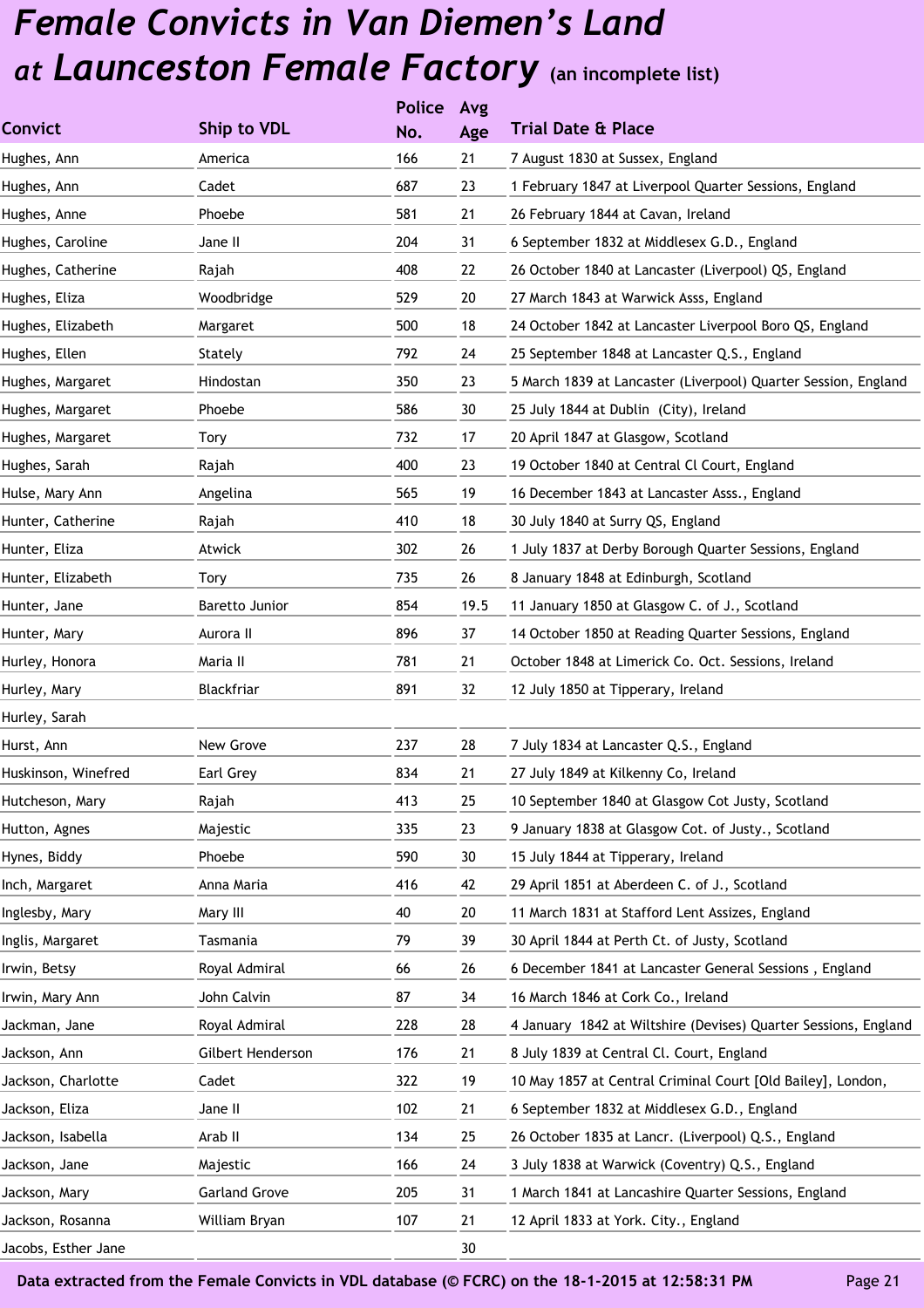|                           |                      | <b>Police</b> | Avg  |                                                              |
|---------------------------|----------------------|---------------|------|--------------------------------------------------------------|
| <b>Convict</b>            | Ship to VDL          | No.           | Age  | <b>Trial Date &amp; Place</b>                                |
| Jacobs, Sarah             | Mermaid              | 49            | 25   | 13 September 1827 at O. Bailey, England                      |
| James, Louisa             | Arab II              | 129           | 22   | 15 June 1835 at Central Cl. Court, England                   |
| James, Mary               | Elizabeth and Henry  | 302           | 17   | 9 January 1846 at Birmingham Sesss., England                 |
| James, Mary               | Morley               | 10            | 28   | 15 September 1819 at Middlesex Gaol Delivery, England        |
| Jeffreys, Julia           | Westmoreland         | 143           | 20   | 8 April 1836 at York (City) Q.S., England                    |
| Jenkins, Anne             | Royal Admiral        | 226           | 19   | 7 January 1842 at Pembroke (Haverford West Town) Quarter     |
| Jennison, Elizabeth       | Atwick               | 152           | 31   | 27 June 1837 at Dorset Quarter Sessions, England             |
| Johns, Rebecca            | Edward               | 109           | 24   | 15 October 1833 at Cornwall Q.S., England                    |
| Johnson, Ann              | Majestic             | 161           | 18   | 2 July 1838 at Chester Q.S., England                         |
| Johnson, Christiana       | Edward               | 112           | 19   | 2 January 1834 at Middlesex GD., England                     |
| Johnson, Eliza            | Cadet                | 323           | 25   | 4 May 1847 at Clerkenwell Quarter Sessions, England          |
| Johnson, Emma             | New Grove            | 118           | 20   | 7 July 1834 at Lancaster Q.S., England                       |
| Johnson, Hannah           | New Grove            | 119           | 20   | 3 July 1834 at Middlesex G.D., England                       |
| Johnson, Jane             | Rajah                | 201           | 38   | 21 July 1840 at Edinburgh Ct Justy, Scotland                 |
| Johnson, Jane             | Rajah                | 202           | 20   | 4 November 1840 at Edinburgh Cot Justy, Scotland             |
| Johnson, Margaret         | Persian              | 41            | 24   | 14 September 1826 at Middlesex Gaol Delivery, England        |
| Johnson, Margaret         | Royal Admiral        | 227           | 21   | 6 December 1841 at Surrey (St Mary Newington) Quarter        |
| Johnson, Mary             | Earl Grey            | 379           | 27   | 23 October 1849 at Fermanagh, Ireland                        |
| Johnson, Mary             | Rajah                | 200           | 23   | 9 November 1840 at Lancaster (Wigan) QS, England             |
| Johnson, Mary Ann         | Aurora II            | 408           | 27   | 26-11-2010 November 1850 at Manchester Borough Quarter       |
| Johnson, Mary Ann         | St Vincent           | 377           | 22.5 | 11 July 1849 at York, England                                |
| Johnston, Elizabeth       | Emma Eugenia         | 396           | 19   | 12 March 1850 at Edinburgh Court of Justiciary, Scotland     |
| Johnston, Margaret Perrie | Nautilus             | 159           | 18   | 7 September 1837 at Ayr Cot. of Justy., Scotland             |
| Johnston, Mary A          | Blackfriar           | 401           | 29   | 7 March 1850 at Fermanagh, Ireland                           |
| Johnston, Margaret        | Aurora II            | 411           | 24   | 26 September 1849 at Dumfries Court of Justiciary, Scotland  |
| Johnstone, Mary           | Woodbridge           | 256           | 31   | 29 April 1842 at Glasgow Ct of Justy, Scotland               |
| Jones, Agnes              | Elizabeth and Henry  | 304           | 30   | 13 April 1846 at Middx Sesss., England                       |
| Jones, Ann                | Asia V               | 312           | 19   | 1 September 1846 at Liverpool Boro. Sessns., England         |
| Jones, Ann                | <b>Garland Grove</b> | 204           | 25   | 4 January 1841 at Coventry Quarter Sessions, England         |
| Jones, Ann                | Hindostan            | 170           | 28   | 4 March 1839 at Central Criminal Court (Old Bailey), London, |
| Jones, Catherine          | Platina              | 147           | 27   | 8 August 1836 at Denbigh Asss., Wales                        |
| Jones, Charlotte          | Elizabeth and Henry  | 305           | 21   | 15 December 1845 at Liverpool Sesss., England                |
| Jones, Eleanor            | Eliza III            | 66            | 34   | 11 June 1829 at Middx, England                               |
| Jones, Eliza              | Anna Maria           | 420           | 20   | 1 April 1851 at Clerkenwell Q.S., England                    |
| Jones, Eliza              | Eliza III            | 68            | 19   | 10 September 1829 at Middlesex, England                      |
| Jones, Eliza              | Majestic             | 163           | 18.5 | 3 July 1838 at Stafford Q.S., England                        |
| Jones, Eliza              | Sea Queen            | 300           | 29   | 14 July 1845 at Bristol Q.S., England                        |
| Jones, Elizabeth          | Asia V               | 314           | 17   | 26 August 1846 at Manchester Sessions, England               |
| Jones, Elizabeth          | Edward               | 110           | 21   | 2 July 1833 at Dorset Q.S., England                          |
| Jones, Hannah             | Mary III             | 87            | 21   | 10 January 1831 at Salford, England                          |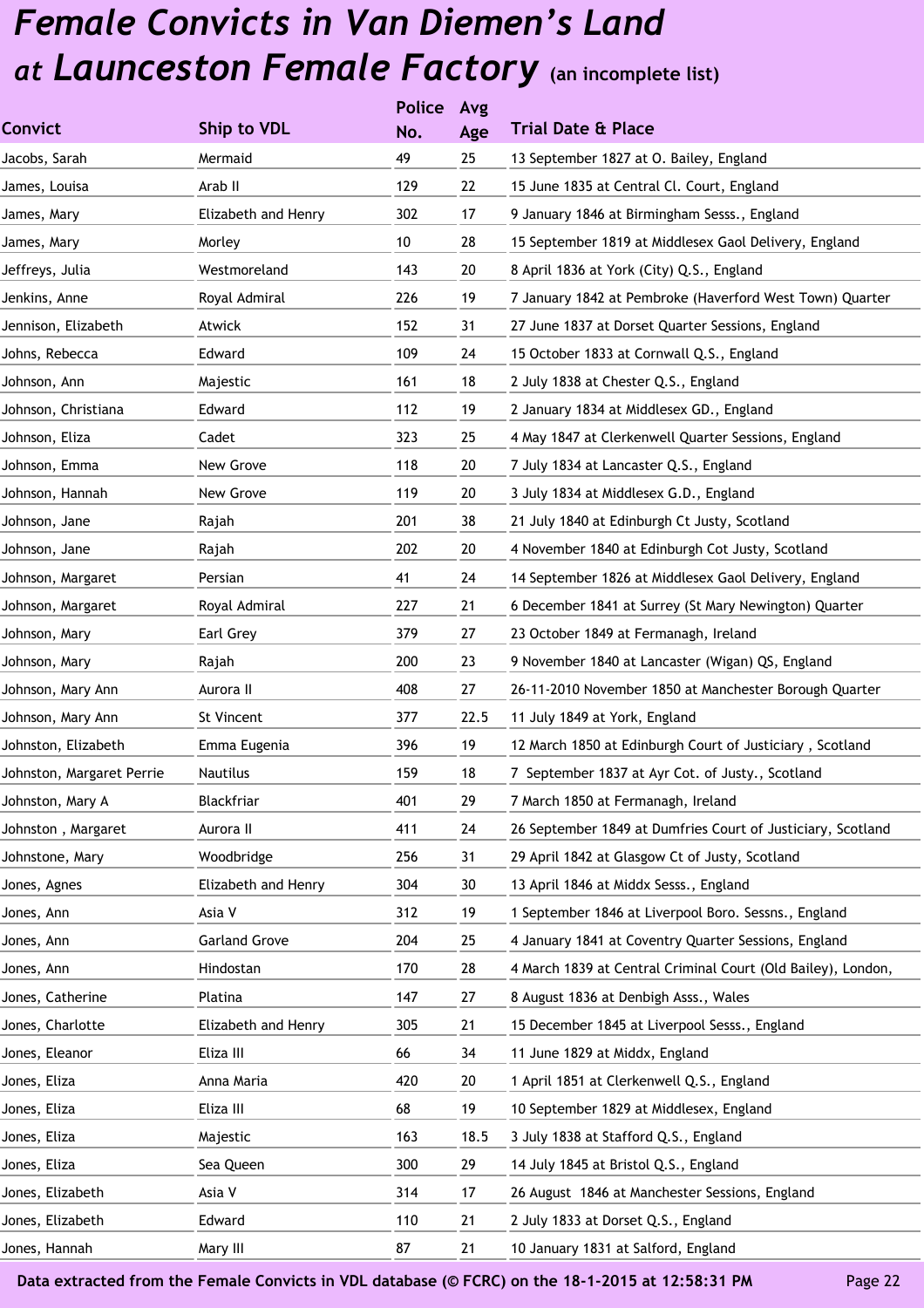|                    |                           | <b>Police</b> | Avg  |                                                              |
|--------------------|---------------------------|---------------|------|--------------------------------------------------------------|
| <b>Convict</b>     | Ship to VDL               | No.           | Age  | <b>Trial Date &amp; Place</b>                                |
| Jones, Jane        | Emma Eugenia              | 212           | 25   | 25 October 1841 at Lancaster Liverpool QS., England          |
| Jones, Jane        | Rajah                     | 197           | 23   | 31 October 1840 at Lancaster QS., England                    |
| Jones, Jane        | William Bryan             | 105           | 16   | 10 April 1833 at Northumberland. Newcastle, England          |
| Jones, Margaret    | Royal Admiral             | 222           | 17   | 7 February 1842 at Lancaster (Liverpool Borough) Quarter     |
| Jones, Margaret    | Sovereign                 | 45            | 17   | 5 April 1827 at Middlesex (Old Bailey), England              |
| Jones, Margarett   | Aurora II                 | 409           | 16   | 18 October 1850 at Birmingham Borough Quarter Sessions,      |
| Jones, Mary        | Angelina                  | 271           | 22.5 | 23 October 1843 at Cl. Cl. Court, England                    |
| Jones, Mary        | Arab II                   | 132           | 19   | 21 September 1835 at Middlesex S.P., England                 |
| Jones, Mary        | Arab II                   | 135           | 26   | 12 August 1835 at Radnor Asss., Wales                        |
| Jones, Mary        | Tory                      | 339           | 24   | 20 December 1847 at Lancaster Liverpool Sessions, England    |
| Jones, Sarah       | Mary III                  | 22            | 19   | 2 September 1822 at Newington, Surrey Quarter Session,       |
| Jones, Sarah       | Westmoreland              | 140           | 31   | 4 January 1836 at Somerset Q.S., England                     |
| Jones, Sarah       | William Bryan             | 106           | 18   | 16 March 1833 at Shropshire, England                         |
| Jones, Anne        | Duchess of Northumberland | 454           | 23   | 4 August 1852 at City of Wells Ass, England                  |
| Jones, Margaret    | Royal Admiral             | 219           | 21   | 4 January 1842 at Glamorganshire (Cardiff) Quarter Sessions, |
| Jordan, Catherine  | Royal Admiral             | 221           | 26   | 14 December 1841 at Lancaster (Liverpool Borough) Quarter    |
| Jowett, Mary       | Edward                    | 114           | 20   | 8 January 1834 at York Q.S., England                         |
| Joy, Mary          | Rajah                     | 194           | 18   | 23 November 1840 at Central Cl Court, England                |
| Joyce, Catherine   | Blackfriar                | 402           | 23   | 28 June 1850 at Queens County, Ireland                       |
| Joyce, Hannah      | Royal Admiral             | 229           | 18   | 19 March 1838 at York (Sheffield) Quarter Sessions, England  |
| Kane, Agnes        | John Calvin               | 311           | 25   | 23 June 1847 at Antrim, Ireland                              |
| Kavanagh, Alicia   | Earl Grey                 | 382           | 27   | 7 March 1949 at Dublin City, Ireland                         |
| Kay, Helen         | Jane II                   | 87            | 22   | 6 September 1832 at Middlesex G.D., England                  |
| Kean, Mary Ann     | Stately                   | 362           | 20   | 20 September 1848 at Glasgow C. of J., Scotland              |
| Kearns, Catherine  | Australasia               | 372           | 21   | 5 January 1849 at Monaghan, Ireland                          |
| Keating, Catherine | Mexborough                | 188           | 25   | 31 March 1841 at Kerry, Ireland                              |
| Keefe, Catherine   | unknown                   |               |      |                                                              |
| Keegan, Mary       | Australasia               | 370           | 20   | 1 March 1849 at Longford, Ireland                            |
| Keith, Mary Ann    | Emma Eugenia              | 419           | 15   | 23 April 1850 at Perth Court of Justiciary, Scotland         |
| Kelley, Ann        | Gilbert Henderson         | 132           | 19   | 17 June 1839 at Central Cl. Court, England                   |
| Kelly, Alicia      | Mexborough                | 177           | 15   | 6 April 1841 at Dublin City, Ireland                         |
| Kelly, Ann         | America                   | 74            | 30   | 15 July 1830 at York, England                                |
| Kelly, Ann         | Rajah                     | 167           | 23   | 19 October 1840 at Bristol City QS, England                  |
| Kelly, Ann         | Westmoreland              | 110           | 40   | 18 March 1836 at Edinburgh Cot. of Justy., Scotland          |
| Kelly, Bridget     | Mary Anne III             | 156           | 23   | 21 February 1840 at Roscommon, Ireland                       |
| Kelly, Bridget     | Phoebe                    | 267           | 17   | 1 March 1844 at Dublin (City), Ireland                       |
| Kelly, Catherine   | <b>Garland Grove</b>      | 171           | 19   | 24 May 1841 at Lancashire Quarter Session, England           |
| Kelly, Elizabeth   | Atwick                    | 116           | 24   | 9 May 1837 at Edinburgh Court of Justice, Scotland           |
| Kelly, Elizabeth   | Emma Eugenia              | 421           | 28   | 23 May 1850 at Preston Quarter Sessions, England             |
| Kelly, Ellen       | Blackfriar                | 430           | 20.5 | 20 November 1850 at Dublin City, Ireland                     |
|                    |                           |               |      |                                                              |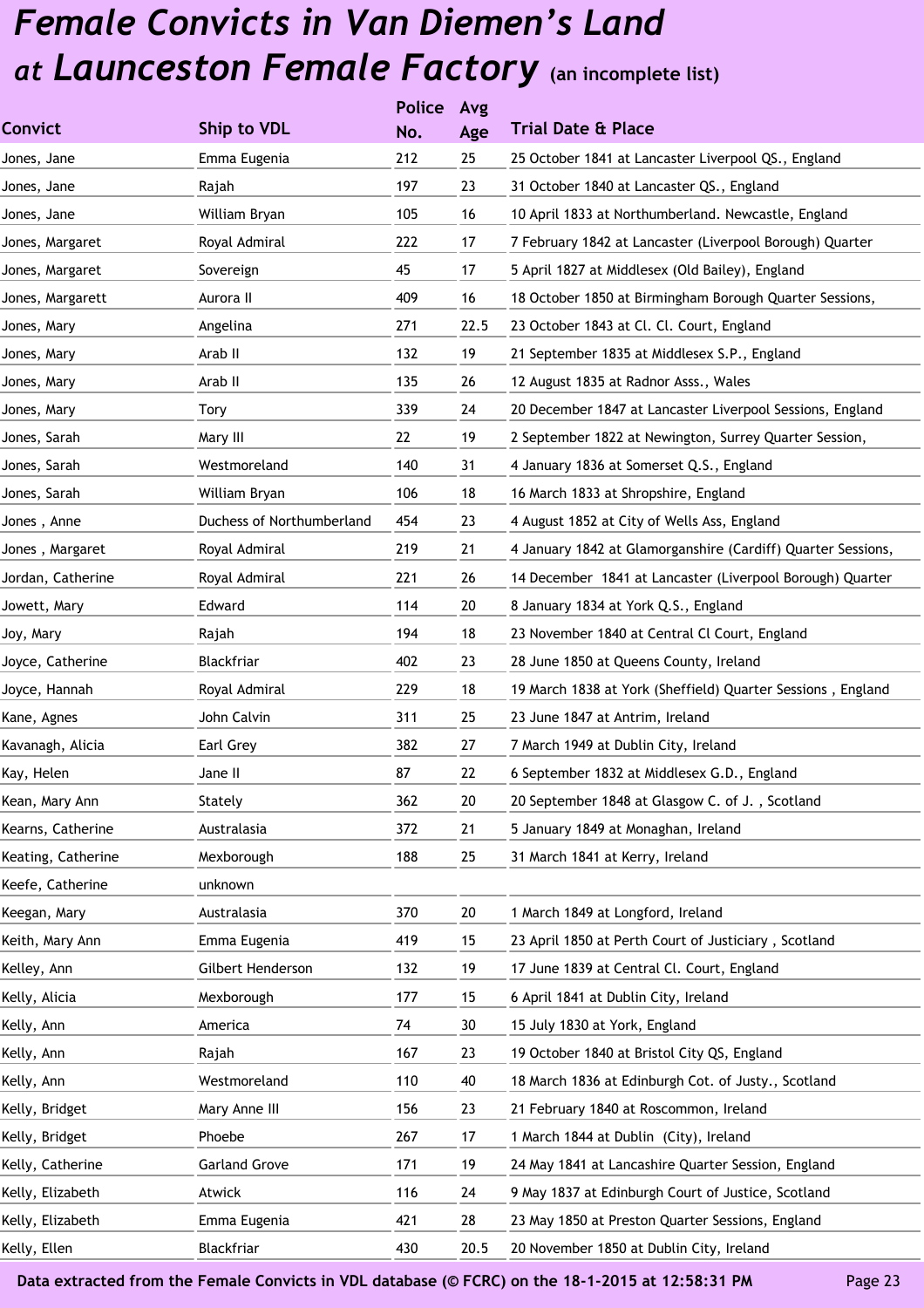|                    |                      | <b>Police</b> | Avg  |                                                                 |
|--------------------|----------------------|---------------|------|-----------------------------------------------------------------|
| <b>Convict</b>     | Ship to VDL          | No.           | Age  | <b>Trial Date &amp; Place</b>                                   |
| Kelly, Helen       | Woodbridge           | 237           | ?    | 1 May 1842 at Glasgow Ct of Justy, Scotland                     |
| Kelly, Jane        | Mexborough           | 184           | 23   | 26 February 1841 at Leitrim, Ireland                            |
| Kelly, Margaret    | Arabian              | 297           | 25   | 29 December 1845 at Dublin City, Ireland                        |
| Kelly, Margaret    | Margaret             | 227           | 21   | 19 September 1842 at Glasgow Cot of Justy, Scotland             |
| Kelly, Margaret    | Mexborough           | 178           | 28   | 5 March 1841 at Dublin City, Ireland                            |
| Kelly, Mary        | Blackfriar           | 423           | 26   | 17 June 1850 at County Carlow, Ireland                          |
| Kelly, Mary        | Emma Eugenia         | 241           | 14   | 9 January 1843 at Cheshire, Chester City Quarter Sessions,      |
| Kelly, Mary        | Greenlaw             | 246           | 21   | 21 July 1843 at Donegal, Ireland                                |
| Kelly, Mary        | Martin Luther        | 483           | 30   | 28 October 1851 at City Limerick, Ireland                       |
| Kelly, Mary        | Mexborough           | 175           | 31   | 29 December 1840 at Armagh, Ireland                             |
| Kelly, Mary Ann    | Angelina             | 258           | 18   | 8 January 1844 at York (Sheffield Q.S.), England                |
| Kelly, Mary Ann    | Elizabeth and Henry  | 292           | 22   | 28 April 1846 at Glasgow, Scotland                              |
| Kemble, Ellen      | Edward               | 93            | 18   | 1 March 1834 at Southampton Asss., England                      |
| Kendle, Maria      | <b>Garland Grove</b> | 170           | 27   | 14 April 1841 at Kings Lynn (Borough) Quarter Sessions, England |
| Kendrick, Mary     | Gilbert Henderson    | 133           | 21.5 | 8 July 1839 at Central Cl. Court, England                       |
| Kennedy, Eliza     | Blackfriar           | 429           | 30   | 9 November 1850 at Dublin City, Ireland                         |
| Kennedy, Ellen     | Princess Charlotte   | 16            | 20   | Lent 1819 at Longford, Ireland                                  |
| Kennedy, Margaret  | Nereus               | 41            | 24   | 1 October 1818 at Glasgow Court of Justiciary, Scotland         |
| Kennedy, Mary      | Duke of Cornwall     | 415           | 25   | 20 February 1850 at Wicklow, Ireland                            |
| Kennedy, Mary      | Mexborough           | 180           | 15   | 14 July 1841 at Dublin City, Ireland                            |
| Kennerley, Mary    | Gilbert Henderson    | 135           | 30   | 1 July 1839 at Chester Q.S., England                            |
| Kenning, Elizabeth | Cadet                | 308           | 16   | 9 March 1847 at Clerkenwell Quarter Sessions, England           |
| Kenny, Mary        | Arabian              | 294           | 52   | 4 July 1846 at Limerick City, Ireland                           |
| Kenny, Sarah       | St Vincent           | 376           | 19   | 27 August 1849 at Lancaser, England                             |
| Kent, Ellen        | Blackfriar           | 425           | 20   | 9 July 1850 at County Cork, Ireland                             |
| Keogh, Essy        | Greenlaw             | 250           | 21.5 | 28 February 1843 at Wexford, Ireland                            |
| Kerr, Barbara      | Borneo               | 53            | 19   | 12 March 1828 at Edinburgh; Edinburgh Court of Justiciary.,     |
| Kerr, Charlotte    | Mexborough           | 187           | 23   | 13 January 1841 at Tyrone, Ireland                              |
| Kerr, Margaret     | Hector               | 97            | 24   | 12 March 1834 at Edinburgh Cot. of Justy., Scotland             |
| Kerr, Margaret     | Margaret             | 225           | 53   | 8 April 1842 at Dumfries Cot of Justy, Scotland                 |
| Kershaw, Sarah     | Tasmania             | 261           | 18.5 | 4 July 1844 at Lancr Bolton Boro QS., England                   |
| Key, Jane          | Royal Admiral        | 210           | 20   | 7 February 1842 at Lancaster (Liverpool Borough) Quarter        |
| Kidston, Margaret  | Lady of the Lake     | 61            | 20   | 11 April 1829 at Glasgow, Scotland                              |
| Kimpsey, Elizabeth | Mary III             | 76            | 22   | 1 March 1831 at Oxford Lt Asss, England                         |
| Kimsley, Mary      | Lady of the Lake     | 58            | 18   | 15 January 1829 at Northumberland, England                      |
| King, Elizabeth    | Mermaid              | 49            | 23   | 6 December 1827 at O Bailey; Middlesex Gaol Delivery, England   |
| King, Kitty        | Australasia          | 366           | 30   | 10 April 1849 at Galway Co., Ireland                            |
| King, Margaret     | St Vincent           | 381           | 26   | 25 April 1849 at Scotland, Scotland                             |
| King, Marion       | Tasmania             | 262           | 20   | 5 January 1844 at Glasgow Ct of Justy., Scotland                |
| King, Martha       | Midas                | 39            |      | 29 March 1825 at Warwick Assizes, England                       |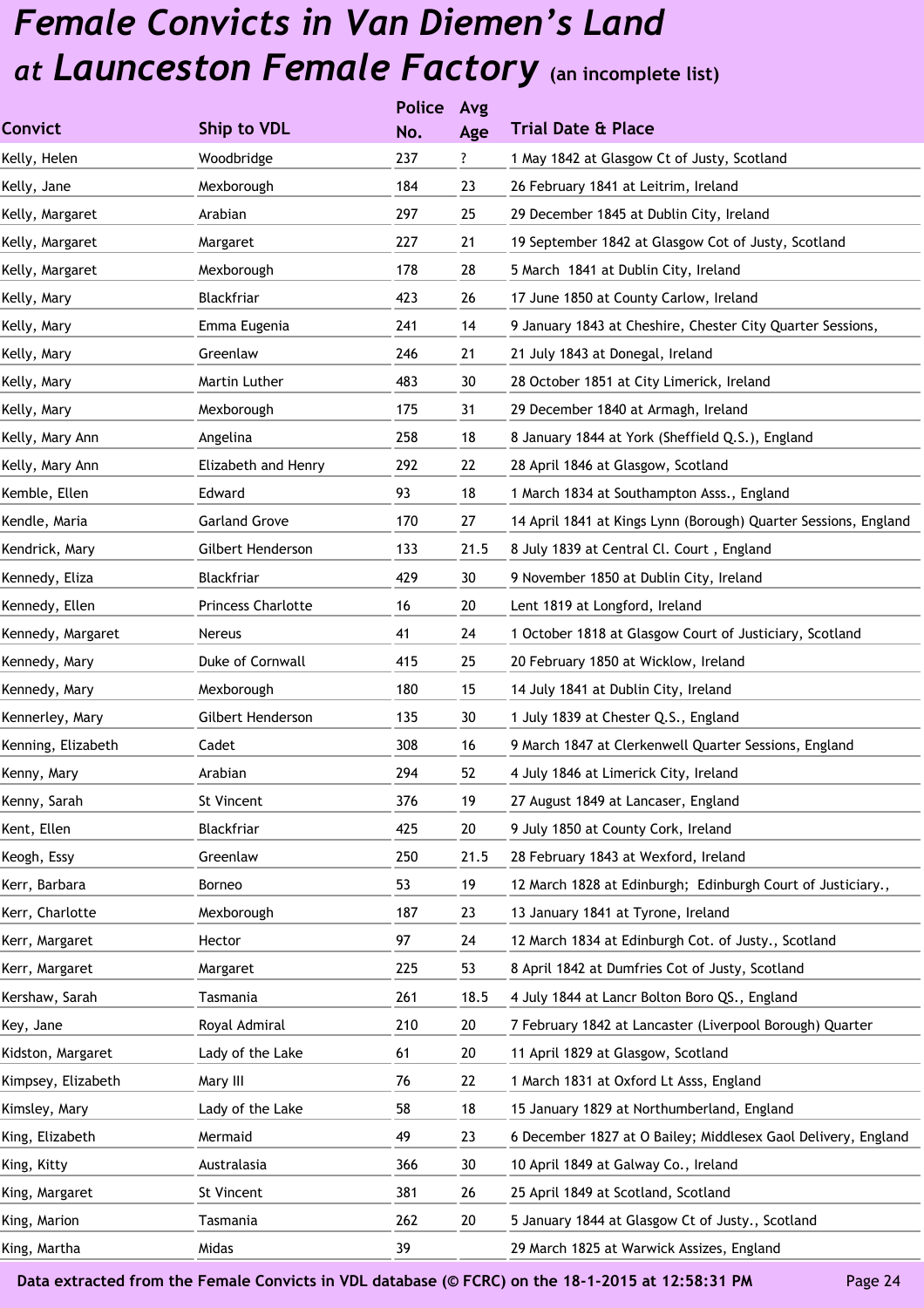|                      |                     | <b>Police</b> | Avg  |                                                                  |
|----------------------|---------------------|---------------|------|------------------------------------------------------------------|
| <b>Convict</b>       | Ship to VDL         | No.           | Age  | <b>Trial Date &amp; Place</b>                                    |
| King, Mary           | Atwick              | 113           | 24   | 4 July 1837 at Norfolk Quarter Sessions, England                 |
| King, Mary           | Aurora II           | 443           | 19   | 3 March 1851 at Central Criminal Court (Old Bailey), London,     |
| King, Mary           | Gilbert Henderson   | 134           | 50   | 16 September 1839 at Central Cl. Court, England                  |
| King, Mary Ann       | Rajah               | 166           | 22   | 19 October 1840 at Central Cl Court, England                     |
| King, Nappy          | Australasia         | 367           | 26   | 10 April 1849 at Galway Co., Ireland                             |
| King, Sarah          | Lady of the Lake    | 57            | 22   | 28 April 1829 at Derby, England                                  |
| Kinshella, Bridget   | unknown             |               |      |                                                                  |
| Kirby, Margaret      | Majestic            | 129           | 19   | 9 April 1838 at Lancaster (Liverpool) Q.S., England              |
| Kirby, Susan         | unknown             | 105           | 16   |                                                                  |
| Kirk, Mary           | <b>Charles Kerr</b> | 138           | 44   |                                                                  |
| Kirkbridge, Ann      | Cadet               | 300           | 37   | 5 April 1847 at Durham Quarter Sessions, England                 |
| Kirkpatrick, Mary    | Emma Eugenia        | 244           | 27   | 21 October 1842 at Westmoreland (Kendall) Quarter Sessions,      |
| Kirkwood, Eliza      | Tasmania            | 265           | 49   | 24 June 1844 at Lancr. Manchester Boro QS, England               |
| Kivane, Catherine    | Earl Grey           | 385           | 23   | 21 June 1849 at Clare, Ireland                                   |
| Knight, Margaret     | Arabian             | 301           | 20   | 18 April 1846 at Limerick City, Ireland                          |
| Lacy, Mary Ann       | <b>Brothers</b>     | 32            | 32   | 21 July 1823 at Lancaster Quarter Session, England               |
| Laing, Amelia        | Rajah               | 229           | 24   | 22 July 1840 at Edinburgh Cot Justy, Scotland                    |
| Lamb, Sarah          | Edward              | 137           | 38   | 20 February 1834 at Middlesex GD., England                       |
| Lamont, Mary         | Sir Charles Forbes  | 56            | 36   | 29 May 1826 at Edinboro; Edinburgh Court of Justiciary, Scotland |
| Lander, Agnes        | Margaret            | 283           | 22   | 15 September 1842 at Glasgow Cot. of Justy, Scotland             |
| Lane, Hannah         | William Bryan       | 133           | 21   | 25 March 1833 at Surrey, England                                 |
| Langlands, Catherine | <b>Nautilus</b>     | 184           | 28   | 26 September 1837 at Perth Cot of Justy., Scotland               |
| Langstaff, Frances   | Phoebe              | 337           | 29   | 16 August 1844 at Dublin (City), Ireland                         |
| Lapham, Sarah        | William Bryan       | 132           | 18   | 31 December 1832 at Somerset, England                            |
| Larney, Mary         | Hindostan           | 192           | 37.5 | 4 August 1838 at Chester Assizes, England                        |
| Latham, Mary         | Emma Eugenia        | 302           | 22   | 31 July 1843 at Chestershire (Nether Knutsford) Quarter          |
| Lauglen, Ann         | Lord Auckland       | 426           | 30   | 21 July 1848 at Donegal, Ireland                                 |
| Law, Mary            | New Grove           | 143           | 32   | 3 July 1834 at Middlesex G.D., England                           |
| Lawler, Margaret     | Martin Luther       | 535           | 20   | 26 June 1851 at Co Kilkenny, Ireland                             |
| Lawless, Margaret    | Mexborough          | 239           | 31   | 9 January 1841 at Down, Ireland                                  |
| Lawley, Maria        | Tasmania            | 325           | 19   | 7 March 1844 at Stafford Quarter Sessions, England               |
| Lawrence, Isabella   | America             | 103           | 21   | 18 October 1830 at York, England                                 |
| Lawrence, Sarah      | New Grove           | 144           | 27   | 4 September 1834 at Middlesex G.D., England                      |
| Leach, Rachael       | Jane II             | 125           | 17.5 | 15 October 1832 at Surrey (Southwk.) Q.S., England               |
| Leahy, Margaret      | Midlothian          | 544           | 17   | 12 March 1852 at Cork Assizes, Ireland                           |
| Leary, Mary          | Lord Auckland       | 416           | 19   | 11 February 1848 at Co. Cork, Ireland                            |
| Leatherland, Eliza   |                     |               | 14   |                                                                  |
| Leatherland, Mary    |                     |               | 14   |                                                                  |
| Lee, Bridget         | Duke of Cornwall    | 477           | 17.5 | 21 June 1849 at Clare, Ireland                                   |
| Lee, Elizabeth       | Borneo              | 77            | 26   | 15 March 1828 at Norfolk Assizes, England                        |
|                      |                     |               |      |                                                                  |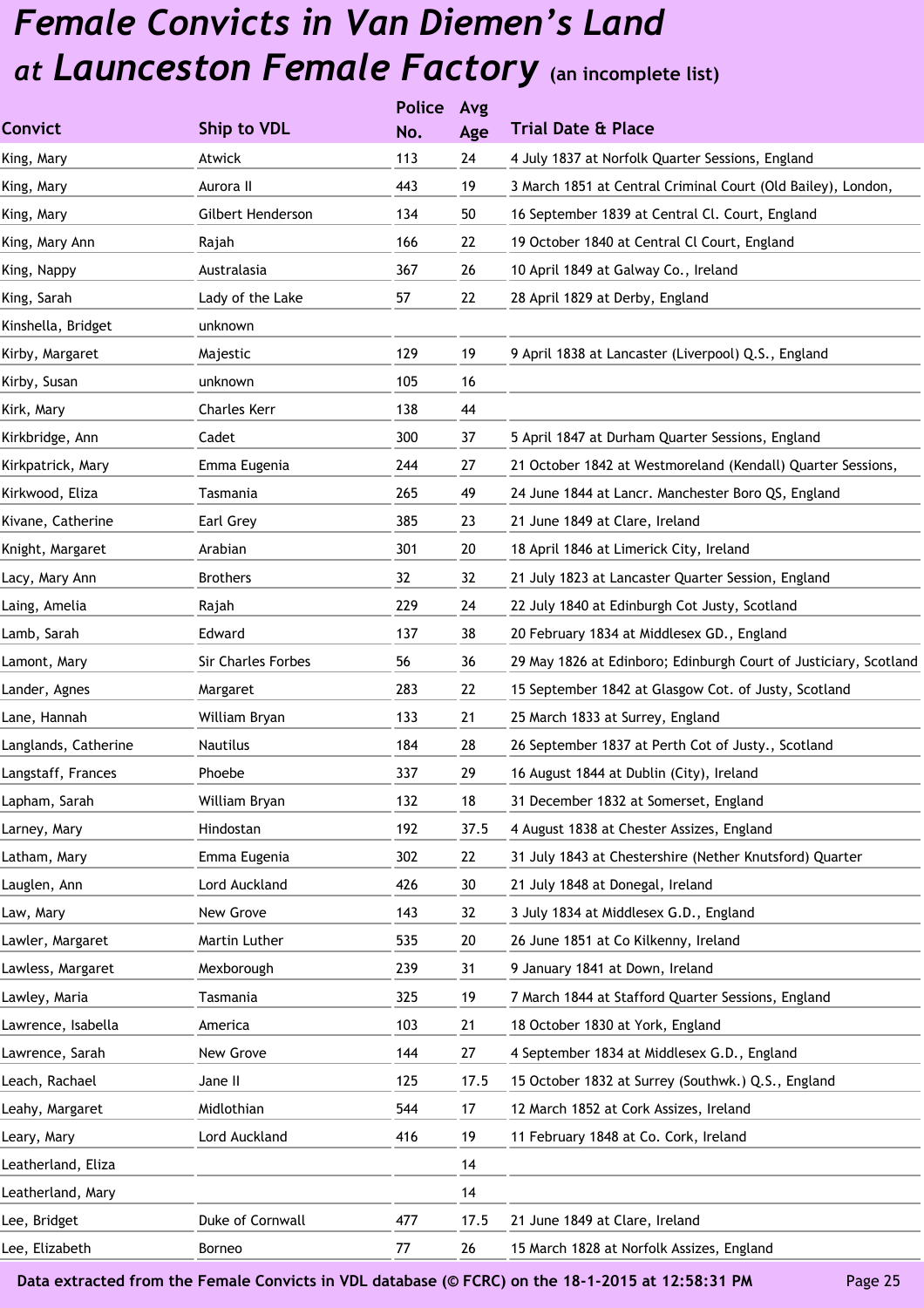|                      | <b>Police</b> | Avg  |                                                                |
|----------------------|---------------|------|----------------------------------------------------------------|
| Ship to VDL          | No.           | Age  | <b>Trial Date &amp; Place</b>                                  |
| unknown              |               |      |                                                                |
| William Bryan        | 131           | 22   | 11 April 1833 at Middlesex, England                            |
| Rajah                | 227           | 19   | 7 September 1840 at Middlesex S.P., England                    |
| Woodbridge           | 297           | 28.5 | 23 February 1842 at Yorkshire Sheffield QS, England            |
| St Vincent           | 457           | 17   | 30 June 1848 at York, England                                  |
| Borneo               | 81            | 24   | 13 September 1827 at Glasgow Court of Justiciary, Scotland     |
| Sea Queen            | 367           | 40   | 7 January 1846 at Gloucester Q.S., England                     |
| Woodbridge           | 293           | 21   | 30 January 1843 at Central Cl Court, England                   |
| Emma Eugenia         | 308           | 31   | 27 June 1843 at Stafford Quarter Sessions, England             |
| St Vincent           | 454           | 19   | 30 June 1849 at Salop, England                                 |
| Borneo               | 82            | 21   | 21 January 1828 at Devon (Borough and Parish of Barnstable)    |
| Elizabeth and Henry  | 375           | 21   | 16 June <[X:1846] 1845 T.B.E. at Cent Criml Court, Scotland    |
| Medway               | 134           |      | 17 February 1834 at Launceston, Australia                      |
| Platina              | 169           | 20   | 28 February 1837 at Lancr. (Liverpool) Q.S., England           |
| <b>Garland Grove</b> | 233           | 24   | 6 January 1841 at Ely Quarter Sessions, England                |
| Emma Eugenia         | 364           | 31   | 20 October 1845 at Norfolk King's Lym Borough Quarter Assizes, |
| Emma Eugenia         | 361           | 22   | 17 October 1845 at Birmingham Sessions, England                |
| Mary Anne III        | 216           | 20   | 22 June 1840 at Antrim, Ireland                                |
| Gilbert Henderson    | 202           | 45   | 13 August 1839 at Lancaster Assizes, England                   |
| Waverley             | 268           | 20   | 18 March 1842 at Galway Town, Ireland                          |
| Arab II              | 152           | 17   | 23 September 1835 at Aberdeen Cot. of Justy., Scotland         |
| Royal Admiral        | 257           | 18   | 26 October 1841 at Devon (Barnstaple Borough) Quarter          |
| Australasia          | 452           | 24   | 9 April 1849 at Tyrone, Ireland                                |
| Edward               | 136           | 26   | 9 December 1833 at Kent G.D., England                          |
| John Calvin          | 395           | 28   | 21 June 1847 at Tipperary, Ireland                             |
|                      |               | 17   |                                                                |
| Eliza III            | 94            | 21   | 27 July 1829 at Derby, England                                 |
| Asia V               | 382           | 19   | 6 July 1846 at C.C. Court (Central Criminal Court), England    |
| Angelina             | 322           | 22   | 2 May 1843 at Perth Ct. of Justy., Scotland                    |
| Rajah                | 226           | 20   | 31 August 1840 at Lancaster QS, England                        |
| Sovereign            | 62            | 24   | 6 March 1827 at Northumbd; Northumberland (Town of             |
| Margaret             | 279           | 31   | 17 October 1842 at Somerset Taunton QS,, England               |
| Majestic             | 187           | 19.5 | 18 June 1838 at Central Cl. Court, England                     |
| <b>Tory</b>          | 402           | 38   | 6 October 1847 at Perth, Scotland                              |
| Australasia          | 444           | 18   | 27 February 1849 at Clare, Ireland                             |
| Anna Maria           | 515           | 22   | 6 May 1851 at Perth C. of J., Scotland                         |
| Blackfriar           | 485           | 26   | 3 July 1850 at County Cork, Ireland                            |
| Stately              | 442           | 22   | 18 July 1848 at at Middlesex Q.S., England                     |
| America              | 100           | 23   | 28 October 1830 at Middlesex, England                          |
| Margaret             | 285           | 18   | 4 October 1842 at Jedburgh Cot. of Justy, Scotland             |
|                      |               |      |                                                                |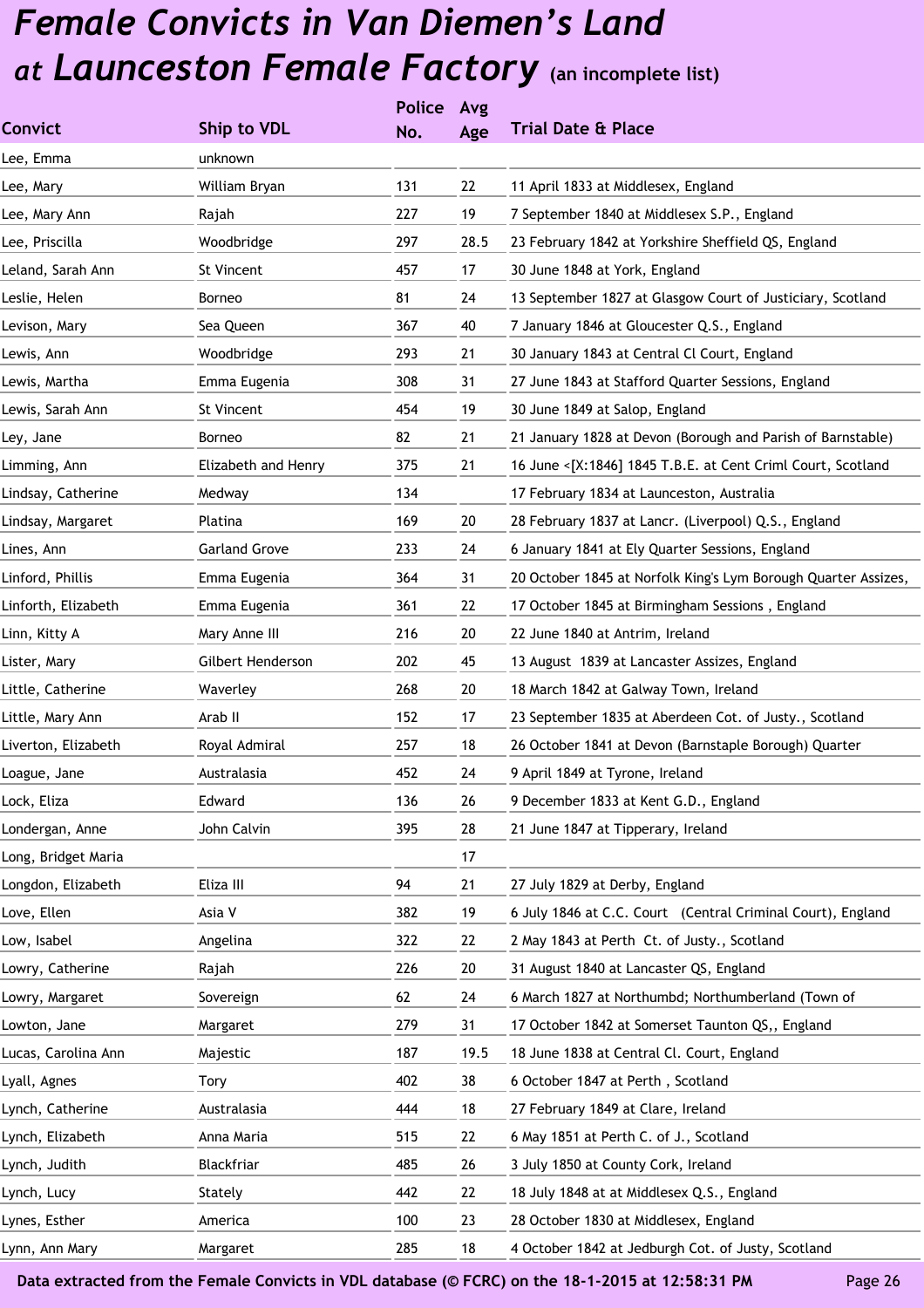|                         |                      | <b>Police</b> | Avg  |                                                               |
|-------------------------|----------------------|---------------|------|---------------------------------------------------------------|
| <b>Convict</b>          | Ship to VDL          | No.           | Age  | <b>Trial Date &amp; Place</b>                                 |
| Lyon, Eliza             | Jane II              | 123           | 19   | 3 November 1832 at Lancaster (Liverpool) Q.S., England        |
| Lyon, Mary              | Rajah                | 223           | 26   | 17 August 1840 at Central Cl Court, England                   |
| Maccartney, Jane        | Hindostan            | 380           | 21   | 4 December 1838 at Lancaster (Liverpool) Quarter Sessions,    |
| Macdonald, Ann          | <b>Garland Grove</b> | 355           | 19   | 23 April 1841 at Aberdeen Court of Justiciary, Scotland       |
| Macdonald, Jane         | Platina              | 219           | 21   | 24 October 1836 at Lancaster Q.S., England                    |
| Mace, Matilda           | Cadet                | 317           | 16   | 29 June 1846 at Worcester Quarter Sessions, England           |
| Mace, Rebecca Ann       | Westmoreland         | 243           | 31   | 13 June 1836 at Central Cl. Court, England                    |
| Macgoverin, Mary        | New Grove            | 154           | 29   | 7 July 1834 at Lancaster (Liverpool) Q.S., England            |
| Mack, Catherine         | <b>Garland Grove</b> | 354           | 16   | 2 March 1841 at Liverpool (Borough) Quarter Sessions, England |
| Mack, Elizabeth         | Gilbert Henderson    | 307           | 19   | 5 March 1839 at Lancaster (Liverpool) Q.S., England           |
| Mack, Ellen             | St Vincent           | 1066          | 20   | 17 September 1849 at C <[X:r]>en Criml Court, England         |
| Mackay, Helen Elizabeth | Templar              | 493           | 31   | December 1851 at Benares Calcutta, India                      |
| Maclean, Margaret       | Hindostan            | 291           | 16   | 22 October 1838 at Lancaster (Liverpool) Quarter Sessions,    |
| Madden, Bridget         | Gilbert Henderson    | 309           | 24   | 16 October 1839 at Lancaster (Manchester) Q.S., England       |
| Madden, Marion          | Sea Queen            | 675           | 29   | 26 January 1845 at Edinburgh, Scotland                        |
| Madigan, Mary           | Kinnear              | 903           | 19   | 24 February 1848 at Clare, Ireland                            |
| Magahan, Bridget        | Sovereign            | 66            | 20   | 31 May 1827 at, England                                       |
| Magee, Margaret         | Australasia          | 1051          | 25.5 | 5 March 1849 at Fermanagh, Ireland                            |
| Magee, Mary Ann         | William Bryan        | 192           | 29   | 8 April 1833 at York. North Ridg., England                    |
| Maggs, Sarah            | Rajah                | 343           | 22   | 14 October 1840 at Somerset (Bath) QS, England                |
| Maguire, Bell           | Australasia          | 1058          | 20   | 14 July 1848 at Fermanagh, Ireland                            |
| Maguire, Bridget        | Earl Grey            | 1099          | 20   | 26 June 1849 at Leitrim, Ireland                              |
| Maguire, Catherine      | Mexborough           | 377           | 21   | 5 April 1841 at Fermanagh, Ireland                            |
| Maguire, Sarah Ann      | Australasia          | 1059          | 25   | 1 March 1849 at Louth, Ireland                                |
| Mahon, Anne             | John Calvin          | 828           | 25   | 18 October 1847 at Carlow, Ireland                            |
| Mahon, Honor            | John Calvin          | 841           | 30   | 30 October 1847 at Galway, Ireland                            |
| Mahoney, Anne           | Arabian              | 739           | 24   | 15 July 1846 at Limerick County, Ireland                      |
| Mahoney, Joanna         | Mexborough           | 363           | 24   | 18 December 1840 at Cork City, Ireland                        |
| Mahoney, Mary           | Margaret             | 454           | 25   | 28 November 1842 at Centl. Criml Court, England               |
| Mahony, Catherine       | Lord Auckland        | 940           | 20   | 17 May 1848 at Co. Cork, Ireland                              |
| Mahony, Elizabeth       | John Calvin          | 833           | 27   | 25 October 1847 at Cork Co., Ireland                          |
| Mahony, Mary            | Blackfriar           | 1235          | 22   | 17 May 1850 at County Cork, Ireland                           |
| Makin, Elizabeth        | Hindostan            | 292           | 16.5 | 25 February 1839 at Lancaster Quarter Session, England        |
| Makin, Martha           | Majestic             | 284           | 39   | 28 May 1838 at Lancaster Q.S., England                        |
| Malone, Susan           | Lord Auckland        | 950           | 22   | 19 April 1848 at Limerick Co., Ireland                        |
| Maloney, Mary           | John Calvin          | 848           | 20   | 1 July 1847 at Tipperary, Ireland                             |
| Maloney, Mary           | Platina              | 257           | 18   | 27 February 1837 at Central Cl. Court, England                |
| Malony, Ellen           | New Grove            | 214           | 17   | 25 August 1834 at Middlesex S.P., England                     |
| Mansell, Sarah          | Tory                 | 568           | 33   | 15 October 1844 at Gloucester Q. S., England                  |
| Marmion, Margaret       | Arabian              | 736           | 21   | 22 October 1845 at Kings County, Ireland                      |
|                         |                      |               |      |                                                               |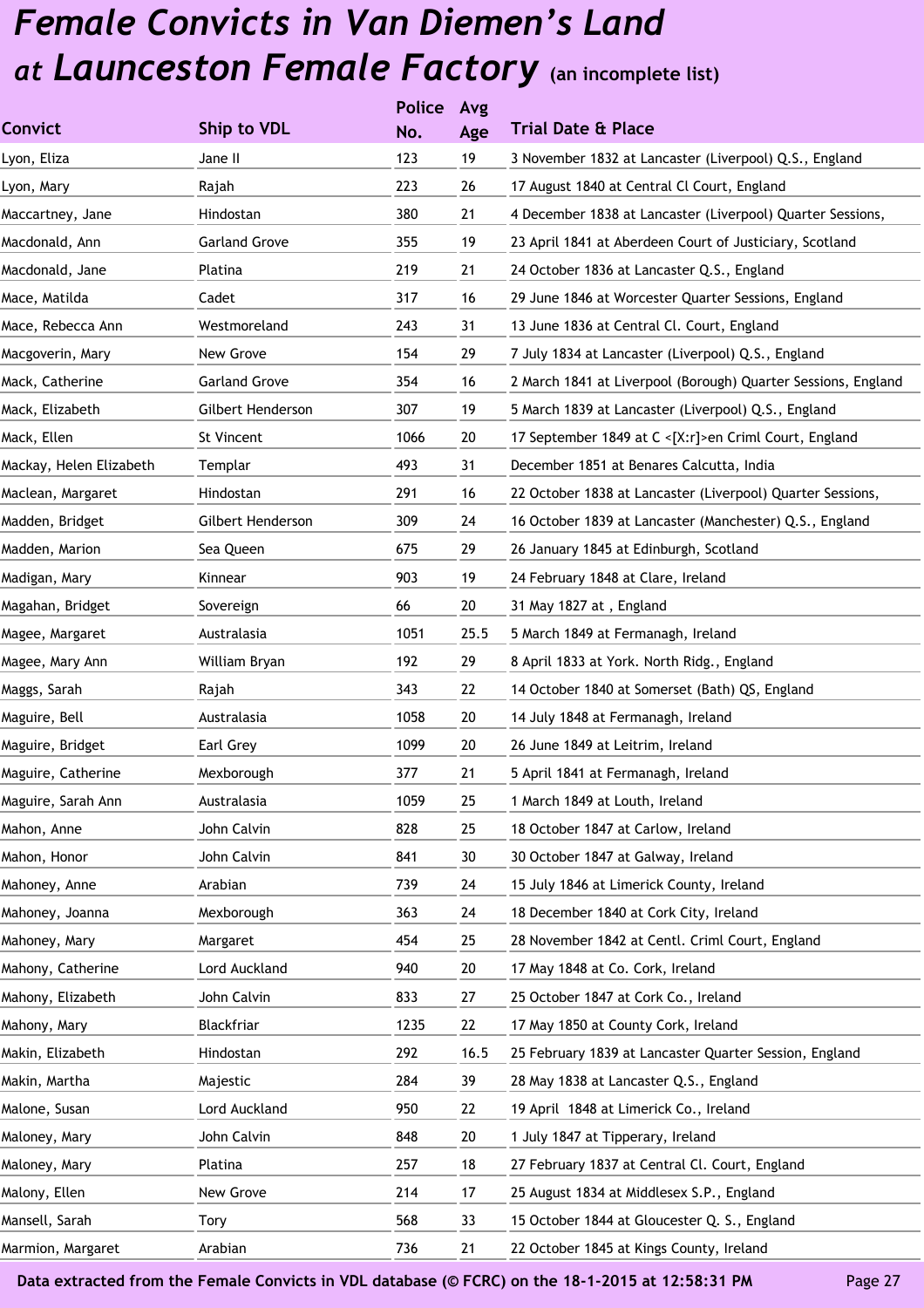|                      |                          | <b>Police</b> | Avg  |                                                               |
|----------------------|--------------------------|---------------|------|---------------------------------------------------------------|
| <b>Convict</b>       | Ship to VDL              | No.           | Age  | <b>Trial Date &amp; Place</b>                                 |
| Marney, Ann          | Platina                  | 259           | 22   | 27 February 1837 at Central Cl. Court, England                |
| Marr, Ellen          | Rajah                    | 348           | 18   | 5 September 1840 at Jedburgh Cot Justy, Scotland              |
| Marsden, Hannah      | Emma Eugenia             | 493           | 27   | 4 April 1843 at Cumberland, Cockermouth Quarter Sessions,     |
| Marsh, Mary Ann      | Rajah                    | 339           | 19   | 4 January 1841 at Central Cl Court, England                   |
| Marshall, Agnes      | Tory                     | 578           | 23   | 8 November 1844 at Edinbro' Ct of Justy, Scotland             |
| Marshall, Ann        | Tory                     | 899           | 24   | 20 December 1847 at Lancaster Liverpool Sessions, England     |
| Marshall, Eliza      | Royal Admiral            | 415           | 20   | 18 October 1841 at Devon (Exeter City) Quarter Sessions,      |
| Marshall, Mary       | Lady of the Lake         | 100           | 21   | 30 April 1829 at York, England                                |
| Martin, Margaret     | Royal Admiral            | 420           | 16   | 28 February 1842 at Lancaster (Salford) General Sessions,     |
| Mason, Elizabeth     | Royal Admiral            | 423           | 29   | 3 January 1842 at Worcester (City) Quarter Sessions, England  |
| Mason, Jane          | Westmoreland             | 245           | 49   | 27 June 1836 at Chester Q.S., England                         |
| Mason, Mary          | Borneo                   | 74            | 27   | 23 October 1827 at Lancaster Quarter Session, England         |
| Mather, Margaret     | <b>Frances Charlotte</b> | 169           | 24   | 12 March 1832 at Edinburgh Cot. Justy., Scotland              |
| Mathers, Hannah      | Edward                   | 195           | 31   | 9 December 1833 at Kent G.D., England                         |
| Matthews, Harriet    | Edward                   | 204           | 28   | 3 January 1834 at York (City) Q.S., England                   |
| Matthews, Mary       | Edward                   | 203           | 24   | 17 March 1834 at Sussex Asss., England                        |
| Matthews, Winifred   | Asia V                   | 783           | 33   | 30 November 1846 at Manchester Sessions, England              |
| Maughan, Elizabeth   | New Grove                | 217           | 14   | 2 April 1832 at Oxford (City) Q.S., England                   |
| Maule, Mary Ann      | Aurora II                | 1290          | 16   | 16 December 1850 at Liverpool Borough Quarter Sessions,       |
| Maw, Mary            | Sovereign                | 68            | 40   | 30 April 1827 at York, England                                |
| Mayher, Frances      | Emma Eugenia             | 492           | 30.5 | 17 April 1843 at Cheshire, Nether Knutsford Quarter Sessions, |
| Mayne, Elizabeth     | Tory                     | 893           | 17   | 29 June 1847 at Bodmin Sessions, Cornwall, England            |
| Mcaleer, Catherine   | Australasia              | 1056          | 20   | 29 December 1848 at Tyrone, Ireland                           |
| Mcanally, Ellen      | Mexborough               | 147           | 17   | 13 March 1841 at Armagh, Ireland                              |
| Mcanaspy, Catherine  | Gilbert Henderson        | 126           | 29   | 2 July 1839 at Lancaster (Liverpool) Q.S., England            |
| Mcarthur, Alice      | <b>Frances Charlotte</b> | 73            | 22.5 | 4 May 1832 at Glasgow Cot. of Justy., Scotland                |
| Mcbarnett, Beatrice  | Emma Eugenia             | 545           | 32   | 27 July 1841 at Edinburgh Court of Justiciary, Scotland       |
| Mccann, Ann          | Sea Queen                | 664           | 24.5 | 6 December 1845 at York Special Asss., England                |
| Mccann, Elizabeth    | Asia V                   | 750           | 41   | 21 December 1846 at Edinburgh, Scotland                       |
| Mccarthy, Anastasia  | Maria II                 | 991           | 50   | June 1848 at Waterford, Ireland                               |
| Mccarthy, Ellen      | Blackfriar               | 1271          | 20   | 28 October 1850 at Limerick City, Ireland                     |
| Mccarthy, Margaret   | St Vincent               | 1080          | 24   | 9 April 1849 at Cen Criml Court, England                      |
| Mccaskill, Jean      | Gilbert Henderson        | 396           | 21   | 25 September 1839 at Aberdeen Cot. Justy., Scotland           |
| Mcconnell, Sarah     | Elizabeth and Henry      | 712           | 17   | 5 May 1846 at Glasgow, Scotland                               |
| Mcconville, Margaret | John Calvin              | 834           | 15   | 2 July 1847 at Down, Ireland                                  |
| Mccook, Catherine    | Maria II                 | 985           | 42   | June 1848 at Galway, Ireland                                  |
| Mccormack, Ellen     | Elizabeth and Henry      | 692           | 17   | 23 July 1846 at Durham Assizes, England                       |
| Mccormack, Margaret  | Mermaid                  | 107           | 21   | 13 September 1827 at Old Bailey, England                      |
| Mccullagh, Jane      | Maria II                 | 992           | 17   | 10 July 1848 at Drogheda, Ireland                             |
| Mcdairmid, Letitia   | Atwick                   | 231           | 20   | 29 April 1837 at Glasgow Court of Justice, Scotland           |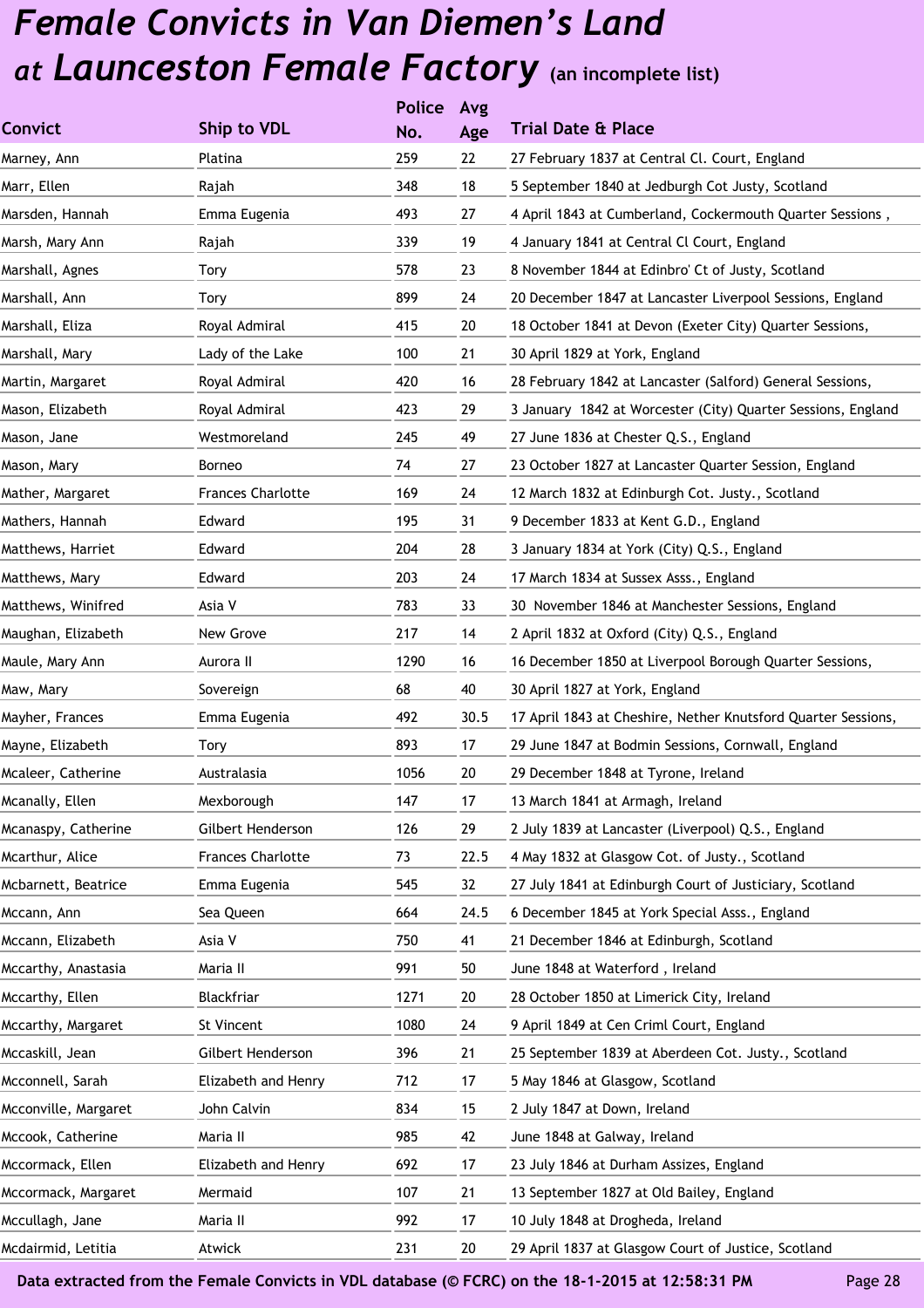|                      |                      | <b>Police</b> | Avg  |                                                         |
|----------------------|----------------------|---------------|------|---------------------------------------------------------|
| <b>Convict</b>       | Ship to VDL          | No.           | Age  | <b>Trial Date &amp; Place</b>                           |
| Mcdead, Mary         | Gilbert Henderson    | 274           | 22   | 19 September 1839 at Glasgow Cot. Justy., Scotland      |
| Mcdermott, Alice     | Blackfriar           | 1273          | 30   | 21 October 1850 at Louth, Ireland                       |
| Mcdermott, Ann       | Gilbert Henderson    | 260           | 44   | 8 April 1839 at Central Cl. Court, England              |
| Mcdonald, Ann        | <b>Garland Grove</b> | 311           | 30   | 6 January 1841 at Glasgow Court of Justiciary, Scotland |
| Mcdonald, Catherine  | Emma Eugenia         | 645           | 28   | 26 April 1845 at Perth Court of Jusiciary, Scotland     |
| Mcdonald, Catherine  | Emma Eugenia         | 1220          | 32   | 16 May 1850 at Edinburgh Court of Justiciary, Scotland  |
| Mcdonald, Catherine  | Gilbert Henderson    | 277           | 22   | 30 September 1839 at Perth Cot. Justy., Scotland        |
| Mcdonald, Eliza      | Gilbert Henderson    | 266           | 26   | 21 October 1839 at Central Cl. Court, England           |
| Mcdonald, Elizabeth  | Lady of the Lake     | 105           | 43   | 23 December 1828 at Edinburgh, Scotland                 |
| Mcdonnell, Eliza     | Blackfriar           | 1268          | 20   | 5 September 1850 at Dublin City, Ireland                |
| Mcdonough, Harriet   | Woodbridge           | 414           | 19   | 12 July 1843 at Yorkshire Assizes, England              |
| Mcdonough, Mary      | John Calvin          | 840           | 22.5 | 17 August 1847 at Galway, Ireland                       |
| Mcdougall, Isabell   | Cadet                | 974           | 35   | 29 September 1847 at Aberdeen, Scotland                 |
| Mcewan, Eliza        | Woodbridge           | 125           | 17   | 14 March 1843 at Edinburgh Ct of Justy, Scotland        |
| Mcewan, Mary         | Anna Maria           | 1340          | 26   | 23 April 1851 at Glasgow C. of J., Scotland             |
| Mcgarnahan, Mary     | Martin Luther        | 1424          | 31   | 11 July 1850 at Co Tyrone, Ireland                      |
| Mcghie, Ann          | Cadet                | 312           | 24   | 11 March 1847 at Worcester Assizes, England             |
| Mcgilligan, Mary Ann | Rajah                | 255           | 16   | 26 October 1840 at Lancaster (Liverpool) QS, England    |
| Mcginnis, Mary Ann   | Cadet                | 313           | 17   | 28 April 1847 at Glasgow, Scotland                      |
| Mcglone, Mary Ann    | Northumberland       |               | 53   |                                                         |
| Mcgrath, Bridget     | Blackfriar           | 1263          | 18   | 1 July 1850 at County Clare, Ireland                    |
| Mcgrath, Mary        | Phoebe               | 551           | 20   | 9 April 1844 at Galway, Ireland                         |
| Mcgregor, Agnes      | <b>Garland Grove</b> | 263           | 21   | 25 January 1841 at Edinburgh Cot. Justy, Scotland       |
| Mcgregor, Betty      | Emma Eugenia         | 1227          | 42   | 12 April 1850 at Stirling Court of Justiciary, Scotland |
| Mchugh, Mary Ann     | Angelina             | 561           | 19   | 27 November 1843 at Cl. Cl. Court, England              |
| Mcinerhenry, Honora  | Australasia          | 1045          | 15   | 27 February 1849 at Clare, Ireland                      |
| Mcinroy, Isobelor    | Elizabeth and Henry  | 696           | 20   | 1 May 1846 at Perth , Scotland                          |
| Mcintosh, Agnes      | Nautilus             | 52            | 16   | 26 February 1838 at Edinburgh Cot. of Justy., Scotland  |
| Mcintosh, Charlotte  | Hector               | 46            | 22   | 15 December 1834 at Edinburgh Cot. of Justy., Scotland  |
| Mcintosh, Emily      | Lloyds               | 593           | 17   | 4 November 1844 at Edinburgh, Scotland                  |
| Mcintosh, Grace      | Tasmania             | 534           | 19   | 23 April 1844 at Scotland Ayr Ct of Justy, Scotland     |
| Mcintyre, Esther     | Elizabeth and Henry  | 698           | 19   | 28 April 1846 at Glasgow, Scotland                      |
| Mcintyre, Mary       | Angelina             | 77            | 19   | 10 July 1843 at Edinbro' Ct. of Jy., Scotland           |
| Mckay, Christina     | <b>Garland Grove</b> | 173           | 15   | 26 April 1841 at Glasgow Court of Justiciary, Scotland  |
| Mckay, Flora         | Nautilus             | 124           | 30   | 26 September 1837 at Glasgow Cot. of Justy., Scotland   |
| Mckay, Jane          | Stately              | 1010          | 23   | 3 January 1849 at Edinburgh C. of J., Scotland          |
| Mckay, Mary          | Tory                 | 572           | 26   | 15 July 1844 at Middlesex Clerkenwl G.S., England       |
| Mckechnie, Sarah     | Mellish              | 66            | 41   | 22 September 1829 at Glasgow, Scotland                  |
| Mckeever, Jane       | Earl Grey            | 1119          | 23   | 28 December 1848 at Antrim Co., Ireland                 |
| Mckelvey, Mary       | Earl Grey            | 1102          | 20   | 10 March 1849 at Tyrone, Ireland                        |
|                      |                      |               |      |                                                         |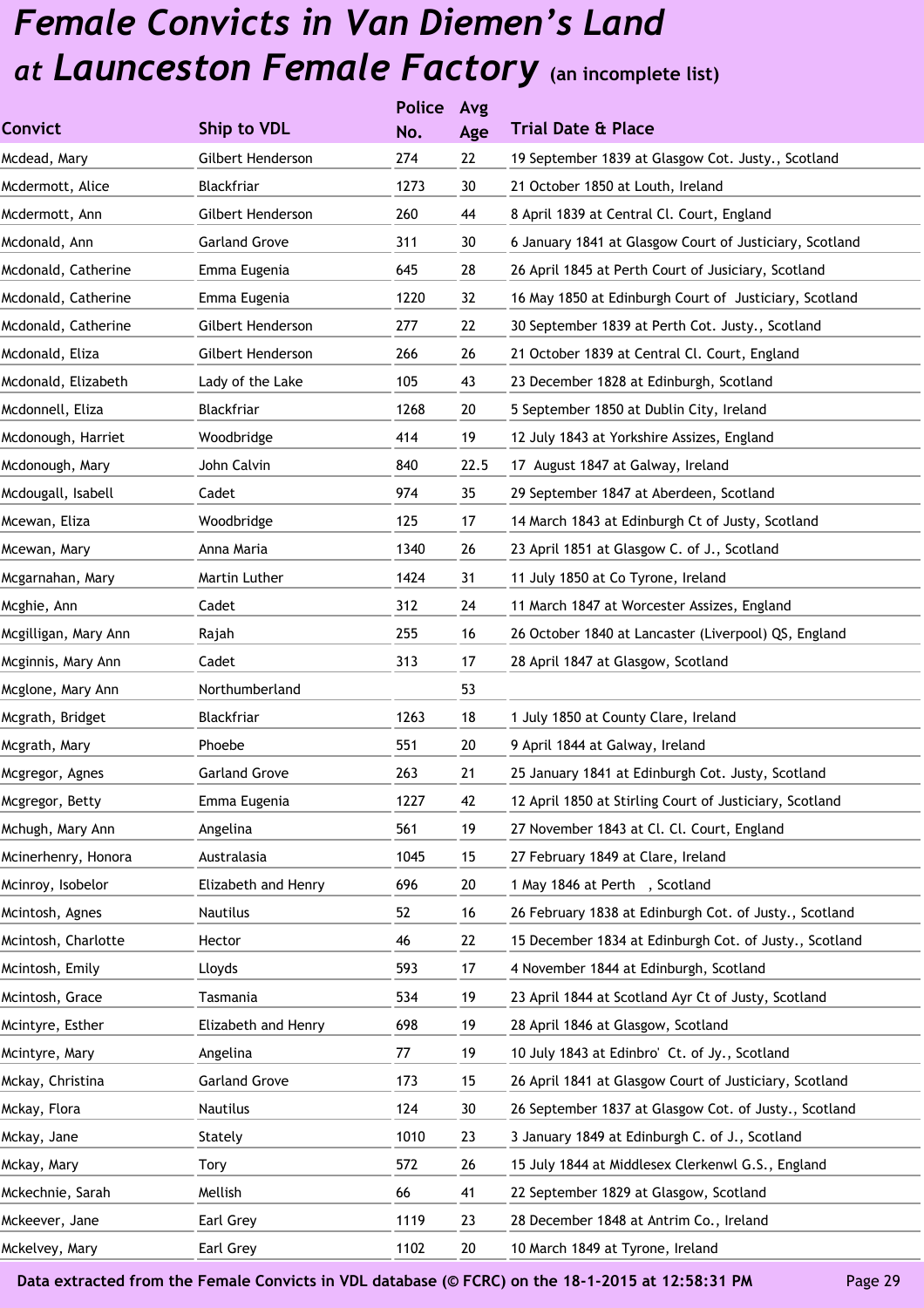|                       |                      | <b>Police</b> | Avg  |                                                                |
|-----------------------|----------------------|---------------|------|----------------------------------------------------------------|
| <b>Convict</b>        | Ship to VDL          | No.           | Age  | <b>Trial Date &amp; Place</b>                                  |
| Mckenna, Catherine    | Anna Maria           | 1337          | 19   | 22 April 1851 at Glasgow C. of J., Scotland                    |
| Mckenzie, Ann         | Tory                 | 570           | 24   | 28 October 1844 at Lancr. Manchr Boro'- QS, England            |
| Mckenzie, Helen       | Emma Eugenia         | 647           | 28   | 1 October 1845 at Aberdeen Court of Justiciary, Scotland       |
| Mckenzie, Margaret    | Anna Maria           | 1335          | 45   | 16 June 1851 at Edinburgh C. of J., Scotland                   |
| Mcker, Mary           | Gilbert Henderson    | 136           | 21   | 5 August 1839 at Chester Q.S., England                         |
| Mckinnon, Mary        | Angelina             | 259           | 37   | 2 January 1844 at Glasgow Ct. of Justy., Scotland              |
| Mckirdy, Jean         | Tasmania             | 535           | 30   | 6 january 1844 at Glasgow Ct of Justy, Scotland                |
| Mclaren, Isabella     | Baretto Junior       | 1146          | 25.5 | 4 June 1849 at Edinburgh C of J, Scotland                      |
| Mclaughlin, Elizabeth | Mexborough           | 242           | 21   | 23 December 1840 at Down, Ireland                              |
| Mclean, Catherine     | Asia V               | 760           | 23   | 21 December 1846 at Glasgow, Scotland                          |
| Mclean, Ellen         | Tasmania             | 537           | 15   | 18 March 1844 at Lancaster (Liverpool) Quarter Sessions,       |
| Mclean, Flora         | Elizabeth and Henry  | 700           | 29   | 28 April 1846 at Glasgow, Scotland                             |
| Mclean, Jane          | Westmoreland         | 166           | 32   | 14 July 1836 at Edinburgh Cot. of Justy., Scotland             |
| Mclean, Jean          | Lady of the Lake     | 90            | 34   | 20 April 1829 at Aberdeen, Scotland                            |
| Mclean, Mary          | Atwick               | 177           | 20   | 29 April 1837 at Glasgow Court of Justice, Scotland            |
| Mclean, Mary          | Emma Eugenia         | 1229          | 32   | 17 April 1850 at Inverary Court of Justiciary, Scotland        |
| Mcleod, Christina     | Rajah                | 228           | 21   | 21 July 1840 at Edinburgh Cot Justy, Scotland                  |
| Mcleod, Mary          | <b>Garland Grove</b> | 235           | 16   | 6 January 1841 at Glasgow Court of Justiciary, Scotland        |
| Mcmahon, Eliza        | Lord Auckland        | 953           | 28.5 | 24 June 1848 at Meath, Ireland                                 |
| Mcmahon, Margaret     | Borneo               | 79            | 30   | 10 December 1827 at Edinburgh, Scotland                        |
| Mcmallard, Elizabeth  | Mexborough           | 365           | 15   | 2 March 1841 at Down, Ireland                                  |
| Mcmillain, Mary       | Hydery               | 163           | 22   | 27 December 1831 at Glasgow, Scotland                          |
| Mcmillan, Jean        | Mellish              | 122           | 50   | 24 September 1829 at Glasgow, Scotland                         |
| Mcnally, Alice        | Tory                 | 885           | 14   | 6 August 1848 at Lancaster Manchester Sessions, England        |
| Mcnamara, Eliza       | Blackfriar           | 1267          | 30   | 9 October 1850 at County Down, Ireland                         |
| Mcneilly, Rosetta     | <b>Garland Grove</b> | 85            | 20   | 12 March 1841 at Surrey Quarter Sessions, England              |
| Mcniven, Margaret     | Atwick               | 61            | 22   | 9 May 1837 at Edinburgh Court of Justice, Scotland             |
| Mcpeak, Susan         | Tory                 | 889           | 19   | 21 February 1848 at Edinburgh, Scotland                        |
| Mcpherson, Ann        | Emma Eugenia         | 652           | 22   | 11 October 1845 at Perth Court of Justicary, Scotland          |
| Mcvey, Helen          | Tory                 | 582           | 20   | 7 October 1844 at Glasgow Ct of Justiciary, Scotland           |
| Meadows, Eliza        | Hindostan            | 290           | 26   | 22 October 1838 at Gloucester (City) Quarter Sessions, England |
| Meany, Judith         | Arabian              | 738           | 20   | 3 July 1846 at Limerick County, Ireland                        |
| Medlicot, Mary        | Tasmania             | 540           | 17   | 8 March 1844 at Warwick Birmingham Boro QS, England            |
| Mendoza, Sophia       | Harmony              | 86            | 36   | 29 May 1828 at Middlesex Gaol Delivery, England                |
| Meredith, Sarah       | Navarino             | 312           | 19   | 10 April 1840 at Bristol City Q.S., England                    |
| Miles, Ellen          | Gilbert Henderson    | 303           | 13   | 21 October 1839 at Central Cl. Court, England                  |
| Miller, Ellen         | Edward               | 197           | 26   | 2 December 1833 at Lancaster S.P., England                     |
| Miller, Jane          | Cadet                | 322           | 48   | 31 May 1847 at Edinburgh, Scotland                             |
| Miller, Margaret      | Rajah                | 346           | 23   | 22 July 1840 at Edinburgh Cot Justy, Scotland                  |
| Millward, Elizabeth   | Rajah                | 344           | 48   | 12 August 1840 at Warwick Assizes, England                     |
|                       |                      |               |      |                                                                |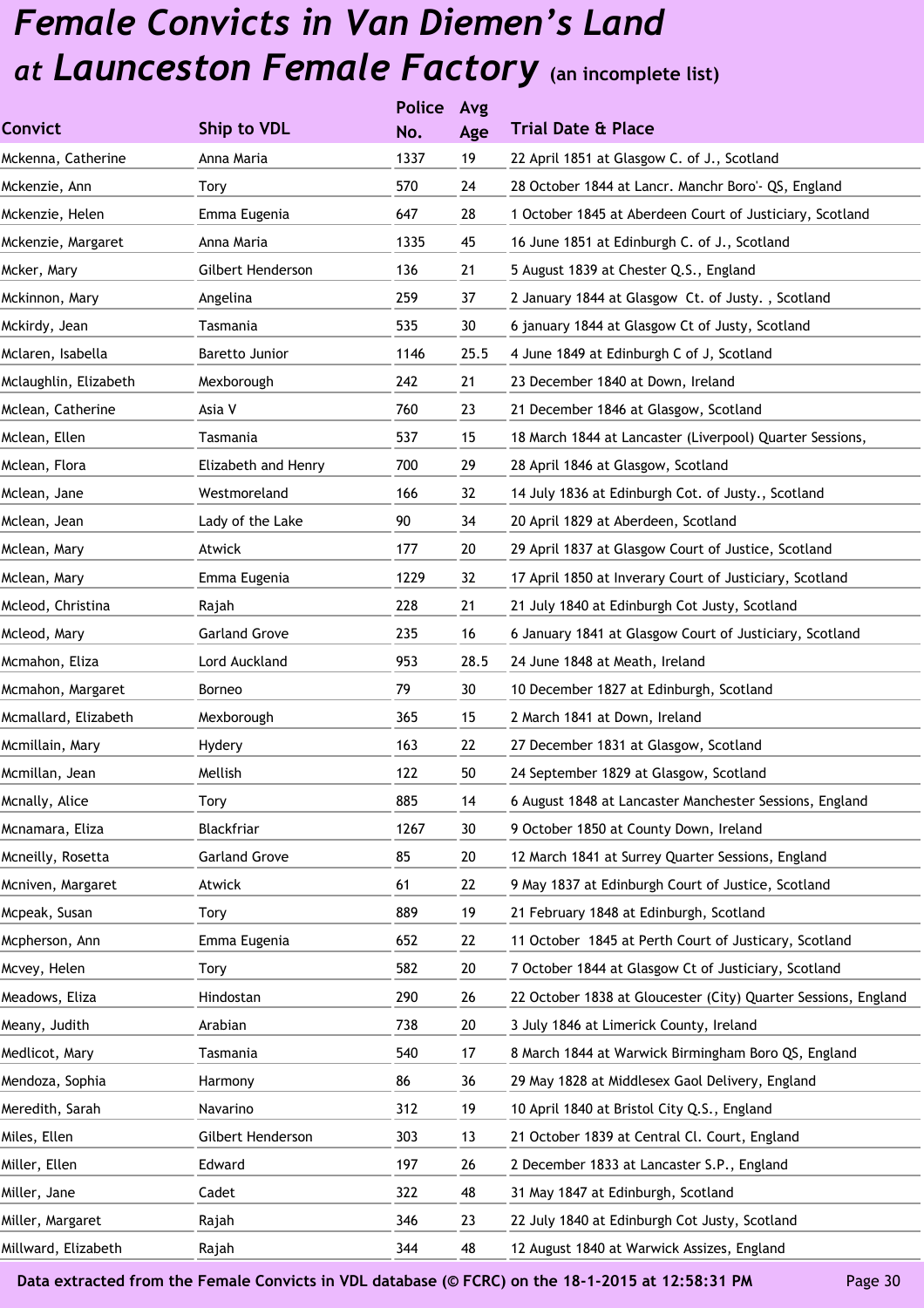|                     |                           | <b>Police</b> | Avg  |                                                                 |
|---------------------|---------------------------|---------------|------|-----------------------------------------------------------------|
| <b>Convict</b>      | Ship to VDL               | No.           | Age  | <b>Trial Date &amp; Place</b>                                   |
| Milner, Mary        | New Grove                 | 212           | 24   | 7 April 1834 at Middlesex Q. S., England                        |
| Miner, Harriet      | Asia V                    | 789           | 24   | 4 January 1847 at Worcester Sessions, England                   |
| Mines, Elizabeth    | Hydery                    | 157           | 22   | 2 January 1832 at Somerset, England                             |
| Mitchell, Catherine | <b>Garland Grove</b>      | 353           |      | 4 January 1841 at Liverpool (Borough) Quarter Sessions, England |
| Mitchell, Jean      | Emma Eugenia              | 657           | 31   | 25 September 1845 at Glasgow Court of Justiciary, Scotland      |
| Moffat, Jane        | <b>Sir Charles Forbes</b> | 55            | 33   | 28 September 1825 at Glasgow Court of Justiciary, Scotland      |
| Moir, Matilda       | Arab II                   | 237           | 17   | 23 September 1835 at Aberdeen Cot. of Justy., Scotland          |
| Molony, Judy        | John Calvin               | 829           | 24   | 12 October 1847 at Clare, Ireland                               |
| Molony, Mary        | Australasia               | 1029          | 23   | 17 March 1849 at Limerick Co., Ireland                          |
| Monaghan, Catherine | Arab II                   | 232           | 35   | 28 October 1835 at York (Wt. Riding) Q.S., England              |
| Moncur, Elizabeth   | Baretto Junior            | 1138          | 25   | 3 May 184<[X: 7]>9 at Perth, Scotland                           |
| Monks, Ann          | St Vincent                | 1069          | 20   | 28 December 1848 at Lancaster, England                          |
| Moody, Eliza        | Tory                      | 567           | 19   | 25 November 1844 at Cl. Cl. Court, England                      |
| Mooney, Catherine   | Tory                      | 895           | 32   | 6 October 1847 at Perth, Scotland                               |
| Mooney, Mary        | <b>Garland Grove</b>      | 349           | 43   | 4 January 1841 at Durham Quarter Sessions, England              |
| Moore, Hannah       | Woodbridge                | 480           | 30   | 8 May 1843 at Central Cl Court, England                         |
| Moore, Sarah        | Cadet                     | 325           | 16   | 29 June 1846 at Oxford Quarter Sessions, England                |
| Moran, Eleanor      | Lord Auckland             | 947           | 18.5 | 26 June 1848 at Galway Co., Ireland                             |
| Moreland, Anne      | Mexborough                | 366           | 21   | 2 march 1841 at Down, Ireland                                   |
| Morey, Mary         | Gilbert Henderson         | 300           | 32   | 8 April 1839 at Central Cl. Court, England                      |
| Morgan, Elizabeth   | Aurora II                 | 1295          | 21   | 3 August 1850 at Warwick Assizes, England                       |
| Morgan, Ellen       | New Grove                 | 216           | 20   | 16 October 1834 at Middlesex G.D., England                      |
| Morgan, Sarah       | Stately                   | 1017          | 42   | 17 October 1848 at Glamorgan (Swansea) Q.S., Wales              |
| Moriarty, Mary      | Phoebe                    | 553           | 17   | 26 March 1844 at Kerry, Ireland                                 |
| Morris, Ann         | Elizabeth and Henry       | 713           | 18   | 11 May 1846 at Cent. Criml Court, England                       |
| Morris, Eliza       | Harmony                   | 85            | 27   | 21 February 1828 at Middlesex Gaol Delivery, England            |
| Morris, Jane        | Atwick                    | 263           | 17   | 12 June 1837 at Central Criminal Court (Old Bailey), London,    |
| Morris, Letitia     | Emma Eugenia              | 383           | 23   | 9 April 1842 at Lancaster (Liverpool) Quarter Sessions, England |
| Morris, Mary        | Emma Eugenia              | 659           | 23   | 27 October 1845 at Central Criminal Court; London, England      |
| Morris, Sarah       | Rajah                     | 342           | 20   | 31 August 1840 at Lancaster, England                            |
| Morrison, Elizabeth | Mellish                   | 121           | 31   | 1 February 1830 at Edinburgh, Scotland                          |
| Morrison, Mary      | <b>Frances Charlotte</b>  | 168           | 24   | 5 July 1832 at Middx G.D., England                              |
| Morrison, Sarah     | Royal Admiral             | 417           | 46   | 7 February 1842 at Liverpool Borough Quarter Sessions, England  |
| Moscrop, Jane       | Sea Queen                 | 687           | 15   | 8 January 1846 at Bolton Boro Q.S., England                     |
| Moss, Eliza         | Sea Queen                 | 685           | 17   | 6 January 1846 at Cambridge Boro Q.S., England                  |
| Muir, Agnes         | Woodbridge                | 490           |      | 2 May 1843 at Glasgow Ct of Justy, Scotland                     |
| Muir, Janet         | Hector                    | 227           | 30   | 21 April 1835 at Glasgow Cot. of Justy., Scotland               |
| Mulany, Mary        | Emma Eugenia              | 502           | 29   | 14 July 1843 at Worcester (City) General Sessions, England      |
| Mulcair, Johanna    | Mexborough                | 369           | 21   | 2 January 1841 at Limerick, Ireland                             |
| Mullholland, Anne   | Arabian                   | 743           | 33   | 27 July 1846 at Londonderry, Ireland                            |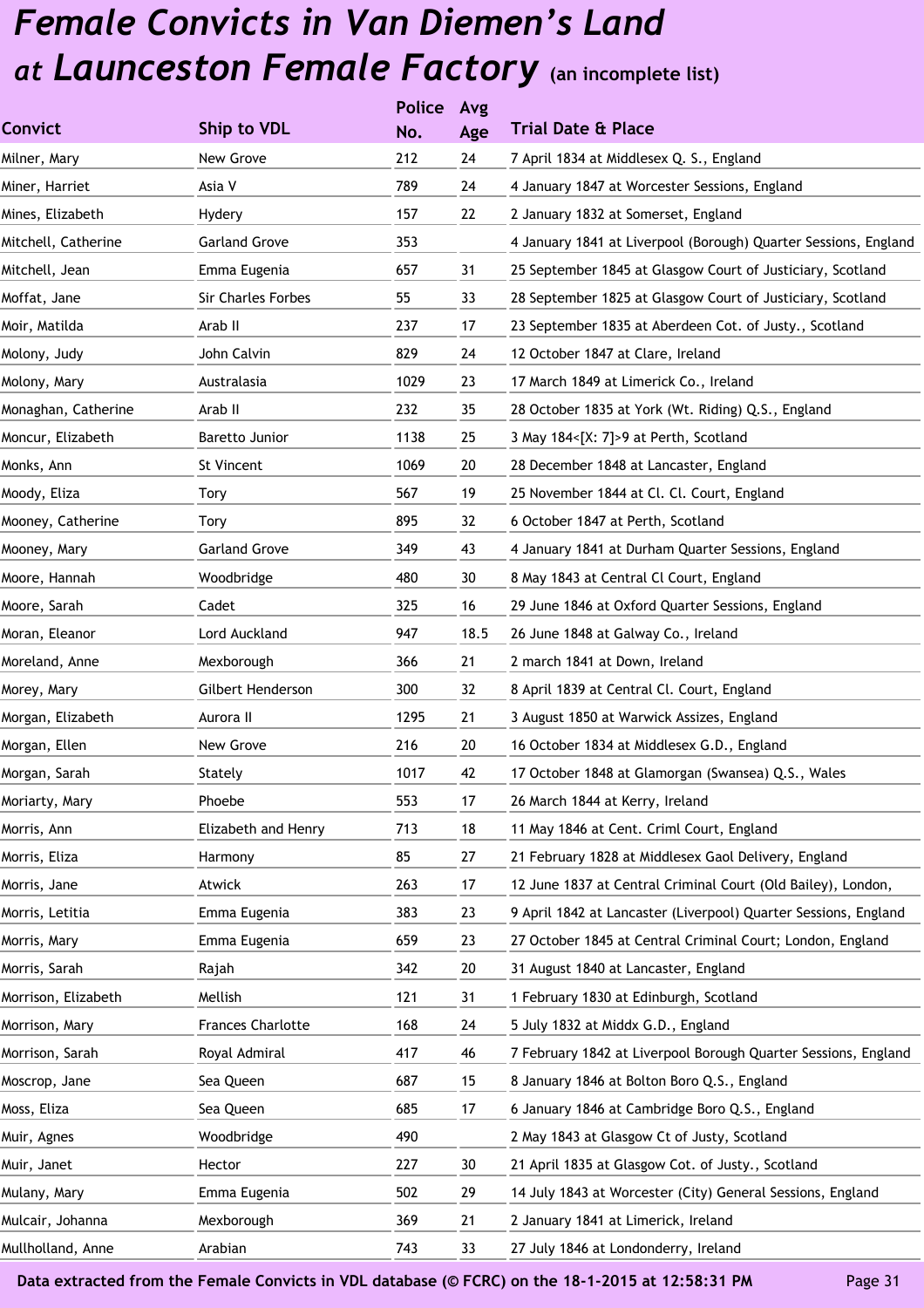|                        |                          | <b>Police</b> | Avg  |                                                                 |
|------------------------|--------------------------|---------------|------|-----------------------------------------------------------------|
| <b>Convict</b>         | Ship to VDL              | No.           | Age  | <b>Trial Date &amp; Place</b>                                   |
| Mullins, Julia         | Providence II            | 50            | 18   | 15 September 1825 at London, England                            |
| Mullonney, Biddy       | Lord Auckland            | 948           | 17   | 30 June 1848 at Galway Co., Ireland                             |
| Munro, Jean            | Atwick                   | 271           | 44   | 26 April 1837 at Glasgow Court of Justice, Scotland             |
| Munro, Margaret        | Sir Robert Seppings      | 1378          | 29.5 | 7 July 1851 at Edinburgh C of J., Scotland                      |
| Munro, Mary            | Asia V                   | 794           | 25   | 23 December 1846 at Edinburgh, Scotland                         |
| Murphy, Ann            | Aurora II                | 1285          | 19   | 26 December 1850 at Sandwich Borough Quarter Sessions,          |
| Murphy, Catherine      | Arabian                  | 734           | 25.5 | 4 August 1846 at Dublin City, Ireland                           |
| Murphy, Catherine      | Elizabeth and Henry      | 717           | 22   | 28 April 1846 at Glasgow, Scotland                              |
| Murphy, Catherine      | John Calvin              | 832           | 40   | 3 August 1847 at Cork Co., Ireland                              |
| Murphy, Catherine      | Maria II                 | 1004          | 21   | 4 August 1848 at Tipperary, Ireland                             |
| Murphy, Catherine      | Mexborough               | 370           | 30   | 29 April 1841 at Limerick City, Ireland                         |
| Murphy, Ellen          | America                  | 139           | 14   | 9 December 1830 at Middlesex, England                           |
| Murphy, Ellen          | Hope                     | 407           | 28   | 14 January 1842 at Kerry, Ireland                               |
| Murphy, Margaret       | Australasia              | 1024          | 21   | 19 March 1849 at Antrim, Ireland                                |
| Murphy, Mary           | Arabian                  | 749           | 29   | 16 July 1846 at Waterford City, Ireland                         |
| Murphy, Mary           | Lord Auckland            | 951           | 18.5 | 27 June 1848 at Limerick Co., Ireland                           |
| Murphy, Mary Ann       | Australasia              | 1025          | 22   | 8 March 1849 at Armagh, Ireland                                 |
| Murray, Bridget        | Edward                   | 206           | 19   | 6 January 1834 at York Q.S., England                            |
| Murray, Catherine      | Emma Eugenia             | 479           | 16   | 24 July 1843 at Lancaster, Liverpool Boro Quarter Sessions,     |
| Murray, Johannah       | Tasmania                 | 623           | 24   | 1 January 1845 at Cork Co, Ireland                              |
| Murray, Mary           | Baretto Junior           | 1137          | 25   | 24 April 1849 at Glasgow C of J, Scotland                       |
| Murray, Mary           | Phoebe                   | 550           | 18   | 12 July 1844 at Dublin (City), Ireland                          |
| Murray, Mary           | Royal Admiral            | 416           | 28   | 14 December 1841 at Liverpool Borough Quarter Sessions,         |
| Nangle, Anne           | Arabian                  | 161           | 21   | 8 December 1845 at Dublin City, Ireland                         |
| Neald, Joanna          | Hindostan                | 68            | 18   | 22 October 1838 at Central Criminal Court (Old Bailey), London, |
| Neale, Mary            | <b>Frances Charlotte</b> | 42            | 32   | 17 May 1832 at Middx G D, England                               |
| Neale, Mary            | <b>Frances Charlotte</b> | 43            | 18   | 5 July 1832 at Middx G D, England                               |
| Nealon, Johanna        | John Calvin              | 171           | 23   | 25 June 1847 at Kerry, Ireland                                  |
| Near, Caroline         | Tasmania                 | 134           | 18   | 21 May 1844 at Essex Chelmsford QS., England                    |
| Nee, Sarah             | Blackfriar               | 212           | 21   | 26 July 1850 at Galway County, Ireland                          |
| Needham, Maria         | Mary III                 | 35            | 21   | 7 April 1831 at Old Bailey, England                             |
| Neill, Eliza           | Arabian                  | 160           | 27   | 16 March 1846 at Cork County, Ireland                           |
| Neill, Mary A          | Duke of Cornwall         | 205           | 28   | 31 October 1849 at <[X:Cork County]> Kildare, Ireland           |
| Neillis, Margaret      | Rajah                    | 83            | 20   | 9 September 1840 at Glasgow Cot Justy, Scotland                 |
| Neilson, Grace         | William Bryan            | 51            | 27   | 23 February 1833 at Northumberland. Newcastle, England          |
| Nelson, Ann            | Lord Auckland            | 186           | 28   | 27 June 1848 at Wicklow, Ireland                                |
| Newland, Mary          | Woodbridge               | 113           | 25   | 27 February 1843 at Central Cl Ct, England                      |
| Newman, Ann            | Emma Eugenia             | 124           | 30   | 2 March 1843 at Wiltshire Assizes, England                      |
| Newman, Elizabeth      | <b>Frances Charlotte</b> | 40            | 23   | 22 May 1832 at Essex Colchester Q.S., England                   |
| Newman, Julia St Clair | Nautilus                 | 62            | 20   | 27 February 1837 at Central Cl. Court, England                  |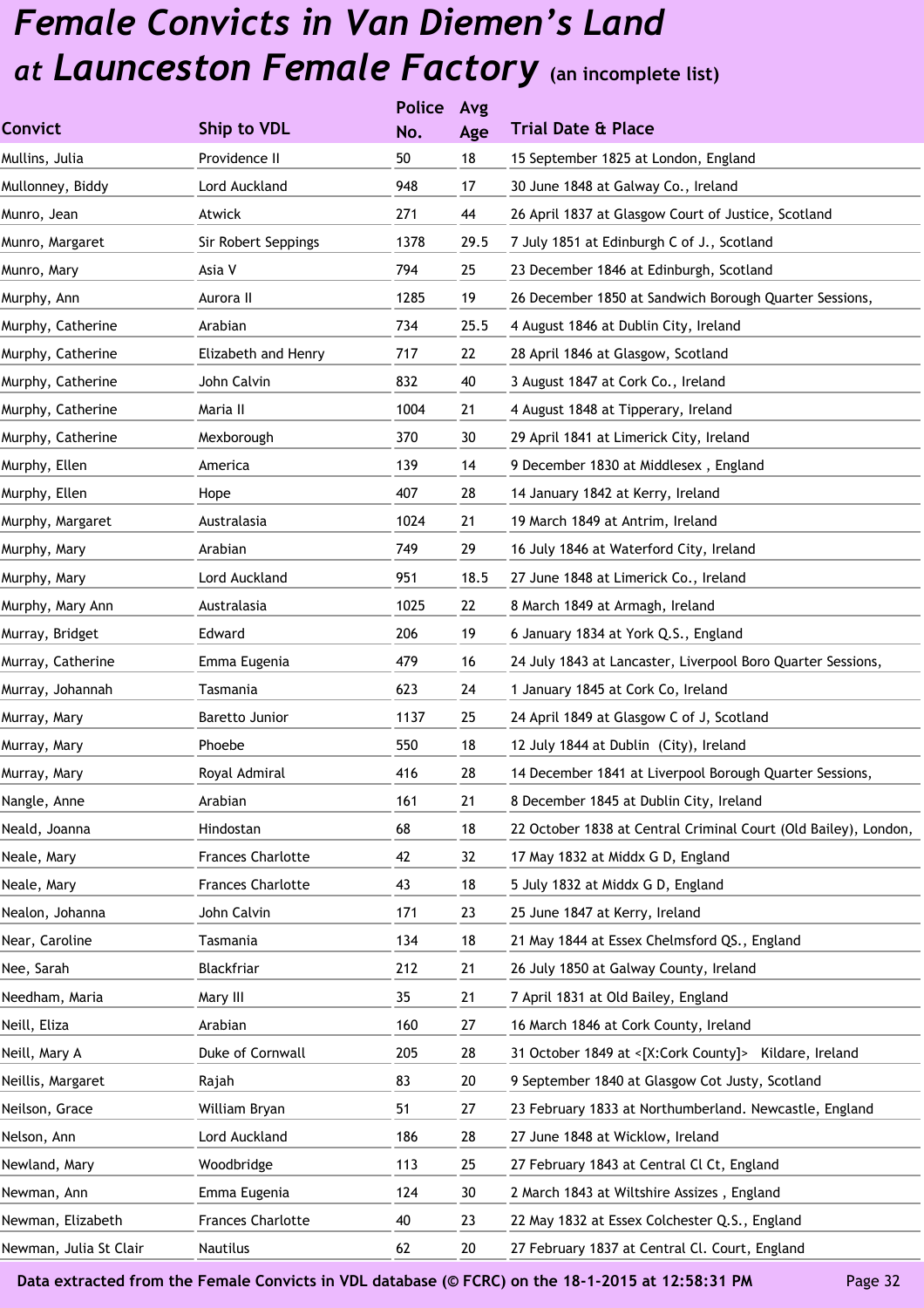|                      |                      | <b>Police</b> | Avg  |                                                               |
|----------------------|----------------------|---------------|------|---------------------------------------------------------------|
| <b>Convict</b>       | Ship to VDL          | No.           | Age  | <b>Trial Date &amp; Place</b>                                 |
| Newman, Maria        | Royal Admiral        | 100           | 22.5 | 4 January 1842 at Norfolk (Norwich City) Quarter Sessions,    |
| Nicholls, Annie      |                      |               | 25   |                                                               |
| Nichols, Sarah       |                      | 80            | 20   | 2 March 1841 at Hobart Supm. Court, Australia                 |
| Nicholson, Elizabeth | Elizabeth and Henry  | 157           | 36   | 30 March 1846 at Cent Criml Court, England                    |
| Nicholson, Frances   | Woodbridge           | 116           | 26   | 5 April 1843 at Preston QS, England                           |
| Nicholson, Mary      | Arabian              | 163           | 37   | 18 June 1846 at Wicklow, Ireland                              |
| Nicholson, Mary      | Duke of Cornwall     | 210           | 20.5 | 4 April 1850 at Wicklow, Ireland                              |
| Nicholson, Mary      | Persian              | 22            | 21   | 7 December 1826 at Middx, England                             |
| Nicholson, Mary      | Woodbridge           | 120           | 29   | 28 March 1843 at Warwick Assizes, England                     |
| Nisbett, Mary        | Elizabeth Henrietta  | 32            | 30.5 | August 1816 at Launceston Q.s, Australia                      |
| Niven, Flora         | Nautilus             | 65            | 36.5 | 26 February 1838 at Edinbro' Cot. of Justy., Scotland         |
| Noble, Ellen         | Woodbridge           | 117           | 54   | 24 July 1843 at Liverpool Boro QS, England                    |
| Noble, Susan         | Royal Admiral        | 102           | 25   | 5 November 1841 at Edinburgh Court of Justiciary, Scotland    |
| Nokes, Mary          | Emma Eugenia         | 150           | 19   | 27 October 1845 at Central Criminal Court; London, England    |
| Nolan, Catherine     | Woodbridge           | 114           | 20   | 3 April 1843 at Central Cl Ct, England                        |
| Nolan, Ellen         | Woodbridge           | 118           | 17   | 8 February 1843 at Westminster GD, England                    |
| Normoyle, Catherine  | Arabian              | 162           | 27   | 10 January 1846 at Limerick County, Ireland                   |
| Normoyle, Mary       | Phoebe               | 139           | 18   | 5 March 1844 at Limerick (city), Ireland                      |
| Norris, Ellen        | Tory                 | 179           | 32   | 11 December 1847 at York Assizes, England                     |
| North, Ann           | Platina              | 58            | 24.5 | 3 January 1837 at Cornwall Q.S., England                      |
| Nowlan, Anastasia    | John Calvin          | 174           | 21.5 | 26 October 1847 at Wicklow, Ireland                           |
| Nunan, Johanna       | Maria II             | 188           | 20   | 9 December 1847 at Cork County, Ireland                       |
| O'boyle, Kitty       | Lord Auckland        | 87            | 21   | 1 July 1848 at Mayo, Ireland                                  |
| O'brien, Bridget     | Elizabeth and Henry  | 64            | 17   | 20 October 1845 at Liverpool Sess., England                   |
| O'brien, Catherine   | unknown              |               |      |                                                               |
| O'brien, Jane        | Phoebe               | 51            | 50   | 6 April 1844 at Tyrone, Ireland                               |
| O'brien, Maria       | Greenlaw             | 47            | 22   | 9 October 1843 at Dublin City, Ireland                        |
| O'brien, Sarah       | Midlothian           | 135           | 18   | 9 April 1852 at Clare, Ireland                                |
| O'brien, Sarah       | Phoebe               | 50            | 19   | 13 March 1844 at Kerry, Ireland                               |
| O'bryan, Jane        | <b>Garland Grove</b> | 498           | 22   | 2 March 1841 at Liverpool (Borough) Quarter Sessions, England |
| O'donnell, Mary      | Anna Maria           | 123           | 18   | 22 July 1850 at Liverpool Q.S., England                       |
| O'hara, Jane         | Royal Admiral        | 469           | 22   | 7 February 1842 at Lancaster (Liverpool Borough) Quarter      |
| O'hara, Mary         | <b>Garland Grove</b> | 420           | 20   | 10 May 1841 at Liverpool (Borough) Quarter Sessions, England  |
| O'malley, Agnes      | Arabian              | 68            | 24   | 2 January 1846 at Mayo, Ireland                               |
| O'neale, Mary        | Hindostan            | 67            | ?    | 16 October 1838 at Bedford Quarter Session, England           |
| O'neall, Sarah       | Hindostan            | 70            | 18   | 22 October 1838 at Lancaster (Liverpool) Quarter Sessions,    |
| O'neill, Bridget     | Woodbridge           | 122           | 15.5 | 29 December 1842 at Glasgow Ct of Justy, Scotland             |
| Oakford, Catherine   | Royal Admiral        | 37            | 20   | 29 November 1841 at Central Criminal Court (Old Bailey);      |
| Oastler, Mary        | Angelina             | 47            | 32   | 8 January 1844 at Suffolk (Bury St Edmds.) Q.S., England      |
| Ockenden, Elizabeth  | Edward               | 20            | 24   | 14 December 1833 at Sussex GD., England                       |
|                      |                      |               |      |                                                               |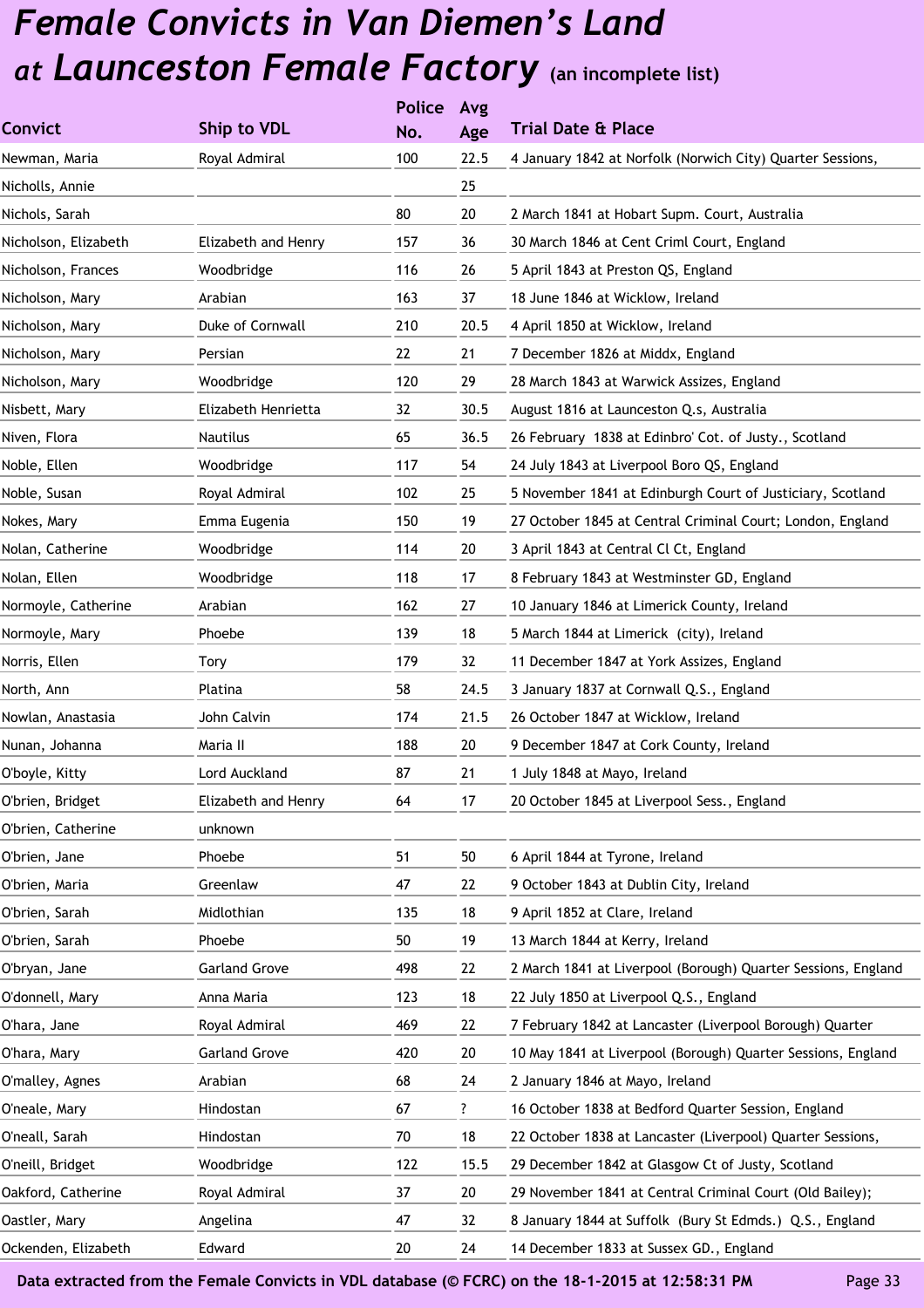|                      |                      | <b>Police</b> | Avg  |                                                                |
|----------------------|----------------------|---------------|------|----------------------------------------------------------------|
| <b>Convict</b>       | Ship to VDL          | No.           | Age  | <b>Trial Date &amp; Place</b>                                  |
| Odeland, Mary        | New Grove            | 21            | 30   | 13 October 1834 at Bristol Q S, England                        |
| Odell, Margaret      | America              | 13            | 25   | 9 December 1830 at Middlesex, England                          |
| Ody, Mary Ann        | America              | 11            | 28   | 15 July 1830 at Kent, England                                  |
| Oldfield, Harriett   | Sea Queen            | 63            | 19   | 12 March 1846 at Town of Nottingham Asss., England             |
| Oliver, Catherine    | Woodbridge           | 44            | 22   | 3 July 1843 at Central Criminal Court, England                 |
| Onsley, Mary         | Mellish              | 10            | 22   | 14 January 1830 at Middx, England                              |
| Orrill, Eliza        | America              | 14            | 30   | 19 July 1830 at York, England                                  |
| Orton, Martha        | <b>Garland Grove</b> | 35            | 19   | 5 January 1841 at Staffordshire Quarter Sessions, England      |
| Oswald, Bridget      | Emma Eugenia         | 110           | 30   | 22 February 1850 at Carlisle Assizes, England                  |
| Owen, Eliza          | Hindostan            | 29            | 17.5 | 22 October 1838 at Lancaster Quarter Sessions, England         |
| Owens, Catherine     | Lady of the Lake     | 8             | 20   | 7 March 1829 at Lancaster, England                             |
| Page, Ann            | Woodbridge           | 261           | 16   | 25 October 1841 at Liverpool QS, England                       |
| Park, Martha         | Hector               | 140           | 20   | 5 May 1835 at Perth Cot. of Justy, Scotland                    |
| Partridge, Elizabeth | Elizabeth and Henry  | $\ldots$ 358  | 21   | 30 June 1846 at Gloucester Sesss, England                      |
| Pate, Ann            | <b>Garland Grove</b> | 212           | 20   | 22 March 1841 at Bath City Quarter Sessions, England           |
| Paterson, Elizabeth  | Harmony              | 65            | 18   | 7 July 1828 at Edinburgh Court of Justiciary, Scotland         |
| Paterson, Janet      | Rajah                | 210           | 22   | 21 July 1840 at Edinburgh Cot Justy, Scotland                  |
| Paterson, Johan      | Margaret             | 256           | 19   | 21 March 1842 at Edingburgh Cot. of Justy, Scotland            |
| Paton, Barbara       | <b>Garland Grove</b> | 220           | 19   | 1 February 1841 at Edinburgh Court of Justiciary, Scotland     |
| Payne, Frances       | Sea Queen            | 328           |      | 24 November 1845 at Centl. Criminal Court, England             |
| Pearson, Hannah      | Angelina             | 282           | 22   | 27 November 1843 at Cl. Cl. Ct., England                       |
| Peck, Elizabeth      | Margaret             | 250           | 19   | 24 October 1842 at Centl. Criml. Court, England                |
| Peckitt, Margarett   | Edward               | 119           | 22   | 22 March 1834 at York Asss., England                           |
| Pedder, Mary         | <b>Garland Grove</b> | 216           | 19   | 4 December 1840 at Lancashire Quarter Sessions, England        |
| Pegram, Eliza        | Hindostan            | 179           | 18   | 26 November 1838 at Hertford Quarter Sessions, England         |
| Pender, Catherine    | St Vincent           | 412           | 28   | 27 August 1849 at Lancaster, England                           |
| Pendleton, Elizabeth | Hindostan            | 181           | 43   | 5 March 1839 at Lancaster (Liverpool) Quarter Session, England |
| Penny, Margaret      | <b>Tory</b>          | 307           | 30   | 25 July 1844 at Edinbro' Ct of Justy, Scotland                 |
| Perrie, Janet        | Gilbert Henderson    | 193           | 25   | 1 October 1839 at Perth Cot. Justiciary, Scotland              |
| Perry, Ann           | Elizabeth and Henry  | 362           | 16   | 16 March 1846 at Liverpool Sesss., England                     |
| Perry, Hannah        | Rajah                | 206           | 16   | 19 October 1840 at Central Cl Court, England                   |
| Petty, Caroline      | Elizabeth and Henry  | 363           | 24   | 26 June 1846 at Bath Sesss., England                           |
| Phillips, Elizabeth  | Arab II              | 142           | 22.5 | 6 July 1835 at Lancr. (Liverpool) Q.S., England                |
| Phillips, Mary       | Angelina             | 287           | 30   | 2 October 1843 at Kent (Maidstone Bo.) Q.S., England           |
| Phillips, Mary       | Cadet                | 363           | 21   | 16 March 1847 at Edinburgh, Scotland                           |
| Phillips, Sarah      | Eliza III            | 70            | 30   | 17 March 1829 at Devon, England                                |
| Piccup, Susan        | America              | 81            | 30   | 7 August 1830 at Salop, England                                |
| Picton, Catherine    | Nautilus             | 165           | 22   | 23 October 1837 at Central Cl. Court, England                  |
| Pike, Priscilla      | Edward               | 113           | 20   | 20 February 1834 at London G.D., England                       |
| Pilfield, Mary       | Margaret             | 253           | 58   | 18 October 1842 at Dorset Dorchester QS, England               |
|                      |                      |               |      |                                                                |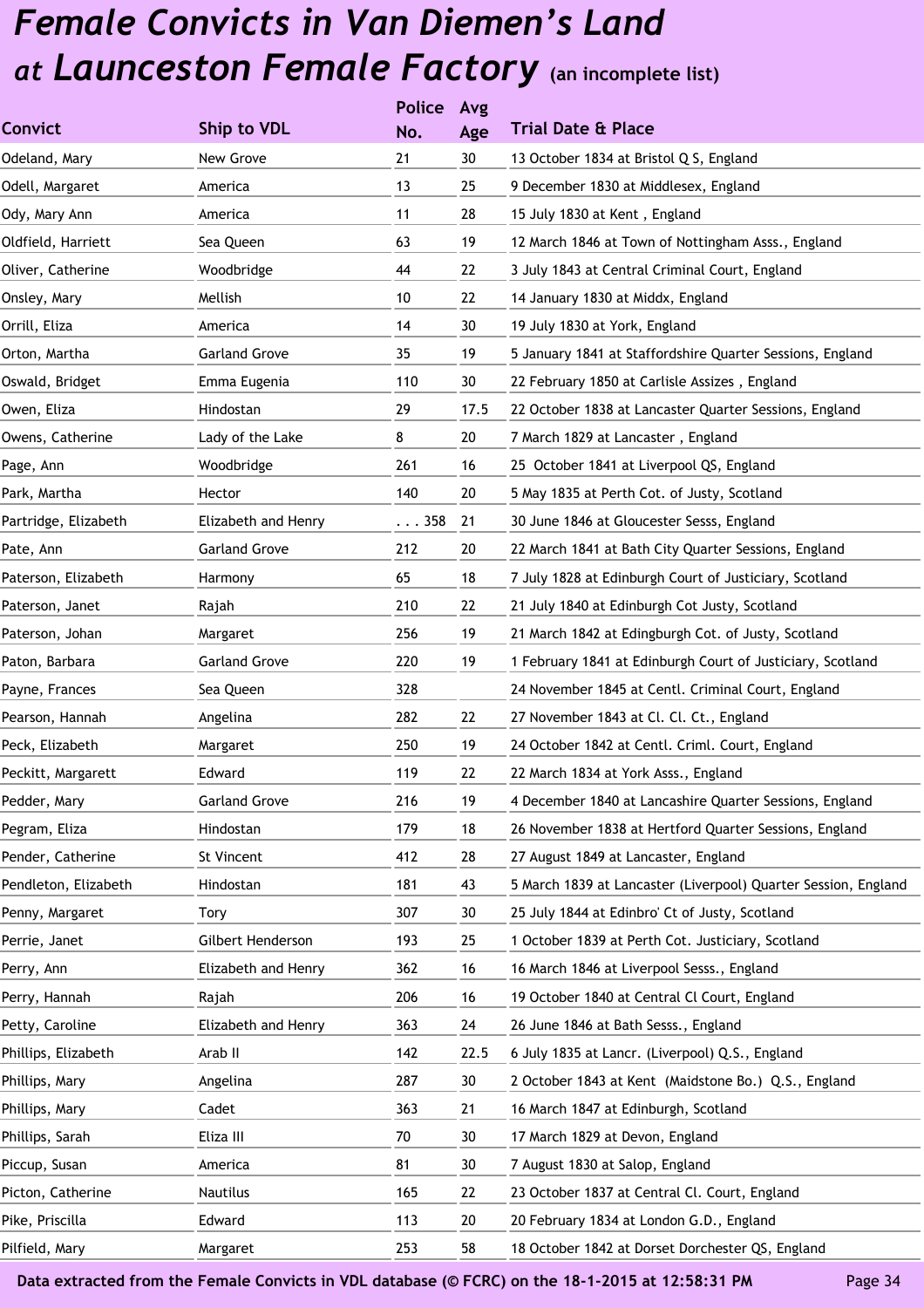|                      |                          | <b>Police</b> | Avg  |                                                             |
|----------------------|--------------------------|---------------|------|-------------------------------------------------------------|
| <b>Convict</b>       | Ship to VDL              | No.           | Age  | <b>Trial Date &amp; Place</b>                               |
| Pimble, Susan        | Asia V                   | 353           | 28   | 20 October 1846 at Gloucester Sessions, England             |
| Pitman, Eliza        | Angelina                 | 283           | 19   | 11 December 1843 at Cl. Cl. Court, England                  |
| Player, Sarah        | Tory                     | 310           | 35   | 1 October 1844 at Perth Ct of Justy, Scotland               |
| Plummer, Margaret    |                          |               | 26   |                                                             |
| Plummer, Mary Ann    | Tory                     | 384           | 28   | 14 October 1847 at Norfolk Great Yarmouth Sessions, England |
| Poole, Catherine     | St Vincent               | 410           | 23   | 4 December 1848 at Liverpool Borough (Lancaster) Quarter    |
| Porde, Honor         | Blackfriar               | 433           | 21   | 26 July 1850 at Galway County, Ireland                      |
| Porter, Mary Jane    | Maria II                 | 399           | 20   | October 1848 at Antrim Co., Ireland                         |
| Potter, Jane         | Angelina                 | 289           | 21   | 5 January 1844 at Warwick (Birmm) Bo. Q.S., England         |
| Powell, Alice        | <b>Garland Grove</b>     | 217           | 18   | 2 March 1841 at Liverpool Borough Quarter Sessions, England |
| Powell, Ann          | Phoebe                   | 300           | 22.5 | 17 October 1843 at Westmeath, Ireland                       |
| Pressdee, Margaret   | Tory                     | 301           | 22   | 17 October 1844 at Carnarvon Q. S., Wales                   |
| Price, Mary          | Borneo                   | 60            | 30   | 17 January 1828 at York, England                            |
| Price, Ruth          | Providence II            | 43            | 26   | 20 July 1825 at Bedford, England                            |
| Price, Susannah      | Tory                     | 305           | 30   | 24 October 1844 at Lancr. Bolton Boro' Q S., England        |
| Pritchett, Caroline  | Tory                     | 381           | 27.5 | 7 January 1848 at Warwick Birmingham Sessions, England      |
| Pryke, Mary Ann      | Sea Queen                | 333           | 17   | 7 July 1845 at Suffolk Bury St Edmonds Boro Q.S., England   |
| Puddefoot, Elizabeth | Edward                   | 117           | 29   | 9 September 1833 at Surrey Q.S., England                    |
| Purday, Ellen        | Anna Maria               | 452           | 47   | 7 July 1851 at Wells Q.S., England                          |
| Pye, Ann             | Gilbert Henderson        | 189           | 25   | 25 April 1839 at Lancaster (Liverpool) Q.S., England        |
| Quigley, Mary        | John Calvin              | 25            | 50   | 24 June 1847 at Louth, Ireland                              |
| Quinlan, Bridget     | Emma Eugenia             | 22            | 37   | 9 September 1845 at Middlesex Clerkenwell Sessions, England |
| Quinlivan, Nancy     | Earl Grey                | 33            | 18   | 2 July 1849 at Co. Clare, Ireland                           |
| Quinn, Catharine     | Phoebe                   | 20            | 29   | 8 April 1844 at Dublin (City), Ireland                      |
| Quinn, Elizabeth     | Lord Auckland            | 29            | 26   | 19 July 1848 at Westmeath, Ireland                          |
| Quinn, Margaret      | Lord Auckland            | 27            | 27   | 29 June 1848 at C. of Antrim, Ireland                       |
| Rae, Margaret        | Emma Eugenia             | 380           | 51.5 | 1 October 1845 at Aberdeen Court of Justiciary, Scotland    |
| Rafferty, Margaret   | Tory                     | 370           | 20   | 28 October 1844 at Lancr. Manchr Boro. Q. S., England       |
| Ralfe, Ann           | Stately                  | 498           | 43   | 23 October 1848 at Southampton Q. S., England               |
| Ramsden, Rachael     | Tasmania                 | 350           | 35   | 18 April 1844 at Lancr Bolton Boro QS, England              |
| Rankin, Catherine    | Emma Eugenia             | 560           | 24   | 4 March 1850 at Edinburgh Court of Justiciary, Scotland     |
| Rankin, Maria        | Stately                  | 499           | 25   | 21 September 1848 at Glasgow C. of J., Scotland             |
| Rathbone, Ann        | <b>Garland Grove</b>     | 281           | 26   | 2 April 1842 at Cheshire Assizes, England                   |
| Rawcliffe, Susannah  | Rajah                    | 228           | 18   | 28 October 1840 at Lancaster QS, England                    |
| Rawdon, Mary         | Earl Grey                | 527           | 18   | 15 March 1849 at at Donegal, Ireland                        |
| Rawlings, Mary       | <b>Frances Charlotte</b> | 120           | 36   | 29 March 1832 at Somerset Asss., England                    |
| Ray, Ann Mary        | Emma Eugenia             | 256           | 17.5 | 25 October 1841 at Lancaster (Liverpool) Quarter Sessions,  |
| Raymond, Eliza       | Tory                     | 367           | 25   | 31 October 1844 at Southampton Boro' QS, England            |
| Rayon, Elizabeth     | Sea Queen                | 397           | 17   | 3 February 1846 at Clerkenwell Genl. Sesss., England        |
| Reardon, Hannah      | Earl Grey                | 523           | 20   | 20 January 1849 at Clare, Ireland                           |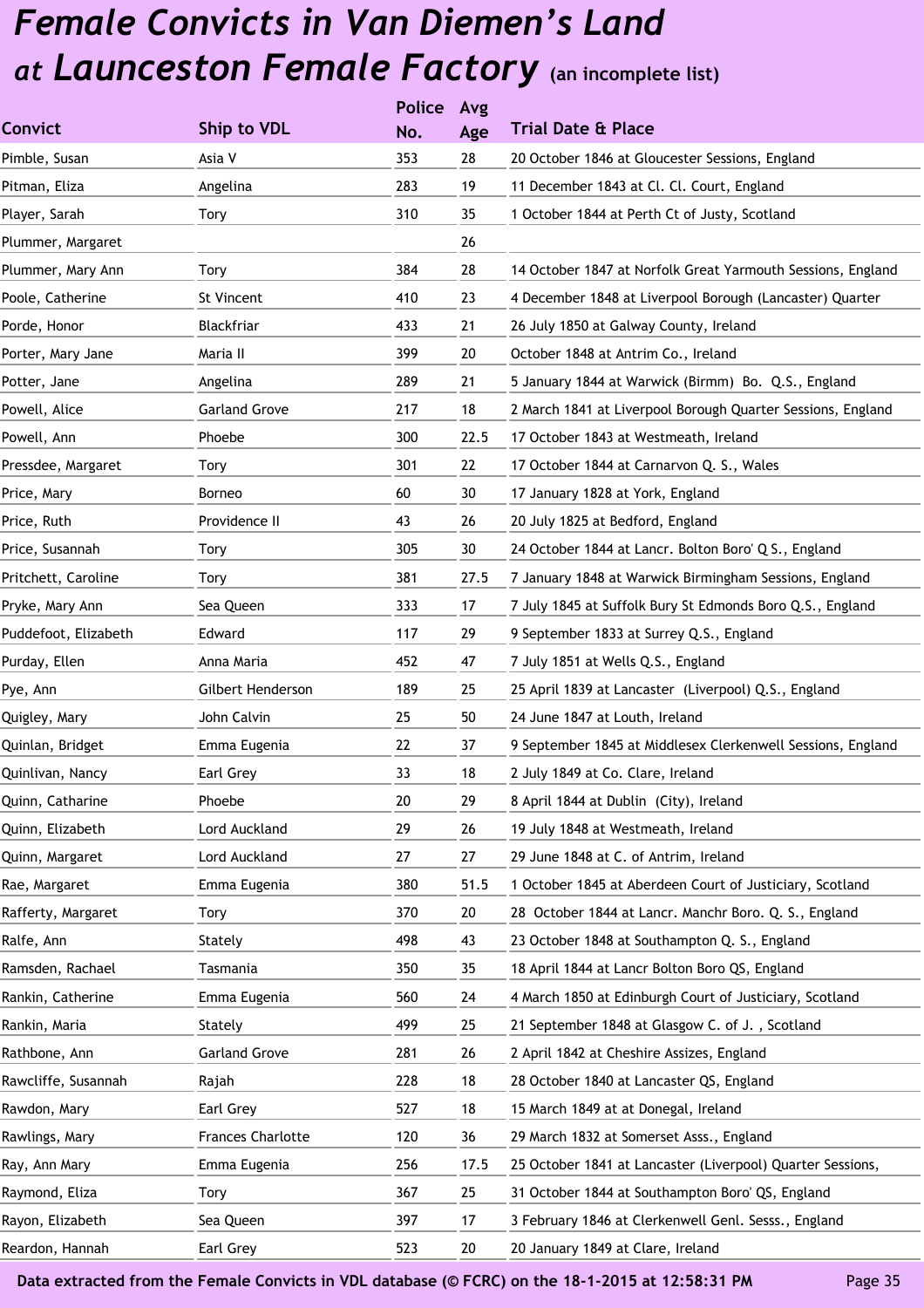|                        |                          | <b>Police</b> | Avg  |                                                                |
|------------------------|--------------------------|---------------|------|----------------------------------------------------------------|
| <b>Convict</b>         | Ship to VDL              | No.           | Age  | <b>Trial Date &amp; Place</b>                                  |
| Redman, Eliza          | Rajah                    | 224           | 17   | 14 December 1840 at Central Cl Court, England                  |
| Reed, Esther           | John Calvin              | 449           | 50   | at Wicklow, Ireland                                            |
| Reeves, Elizabeth      | Hindostan                | 201           | 23   | 16 October 1838 at Warwick Quarter Sessions, England           |
| Regan, Ellen           | Blackfriar               | 569           | 20   | 15 July 1850 at County Cork, Ireland                           |
| Reid, Ann              | Phoebe                   | 358           | 50   | 1 April 1844 at Armagh, Ireland                                |
| Reilly, Catherine      | Greenlaw                 | 332           | 22   | 10 July 1843 at Drogheda, Ireland                              |
| Reilly, Ellen          | Phoebe                   | 364           | 31   | 8 April 1844 at Louth, Ireland                                 |
| Reilly, Mary Ann       | Gilbert Henderson        | 203           | 29   | 16 September 1839 at Central Cl. Court, England                |
| Ribbon, Nappy          | Lord Auckland            | 475           | 28   | 23 June 1848 at Galway Co., Ireland                            |
| Rice, Mary Ann         | Emma Eugenia             | 390           | 20   | 18 July 1845 at Warwick Birmingham Boro' Quarter Sessions,     |
| Richards, Sarah        | John Calvin              | 442           | 26   | 3 August 1847 at Kildare, Ireland                              |
| Richardson, Amelia Ann | New Grove                | 139           | 23   | 15 May 1834 at Middx. G.D., England                            |
| Richardson, Margaret   | Hindostan                | 199           | 17   | 15 November 1838 at Middlesex (Westminster) Quarter Session,   |
| Rickwood, Elizabeth    | Hindostan                | 200           | 22   | 19 October 1838 at Norfolk (Norwich) Quarter Sessions, England |
| Riddell, Jane          | Arab II                  | 154           | 27   | 16 November 1835 at Edinburgh Cot. of Justy., Scotland         |
| Riddle, Isabella       | Margaret                 | 296           | 21   | 21 July 1841 at Edinburgh Cot. of Justy, Scotland              |
| Rigg, Harriet          | Sea Queen                | 400           |      | 7 January 1846 at Preston Q.S., England                        |
| Riley, Ann             | St Vincent               | 517           | 28   | 14 May 1849 at Lancaster, England                              |
| Riley, Bridget         | Emma Eugenia             | 325           | 18   | 5 February 1843 at Lancaster, Liverpool Boro Q.S., England     |
| Riordan, Ellen         | Phoebe                   | 363           | 30   | 19 July 1844 at Cork City, Ireland                             |
| Ritchie, Catherine     | Mexborough               | 243           | 20   | 7 April 1841 at Antrim, Ireland                                |
| Ritchie, Isabella      | Tory                     | 460           | 26   | 29 September 1847 at Aberdeen, Scotland                        |
| Roberts, Eliza         | Hydery                   | 108           | 17   | 5 January 1832 at Middlesex, England                           |
| Roberts, Hannah        | Emma Eugenia             | 322           | 25   | 27 July 1842 at Flint Assizes, Wales                           |
| Roberts, Mary          | America                  | 93            | 30   | 9 December 1830 at Middlesex, England                          |
| Roberts, Mary          | Westmoreland             | 163           | 30   | 20 June 1836 at Essex (Colchester) Q.S., England               |
| Roberts, Mary          | William Bryan            | 131           | 14   | 11 April 1833 at London, England                               |
| Roberts, Phoebe        | Mexborough               | 245           | 20   | 6 April 1841 at Leitrim, Ireland                               |
| Robertson, Christiana  | Woodbridge               | 318           | 21   | 27 April 1842 at Glasgow Ct of Justy, Scotland                 |
| Robertson, Jane        | Rajah                    | 233           | 17   | 21 September 1840 at Inverness Cot Justy, Scotland             |
| Robertson, Janet       | Rajah                    | 231           | 19   | 2 November 1840 at Edinburgh Cot Justy, Scotland               |
| Robertson, Jean        | Elizabeth and Henry      | 406           | 23   | 29 April 1846 at Glasgow, Scotland                             |
| Robertson, Mary        | Margaret                 | 297           | 53   | 14 October 1842 at Perth Cot. of Justy, Scotland               |
| Robertson, Nancey      | Rajah                    | 234           | 17   | 21 September 1840 at Inverness Cot Justy, Scotland             |
| Robinson, Ann          | Emma Eugenia             | 393           | 24   | 3 January 1845 at Warwick Birmingham Boro' Quarter Sessions,   |
| Robinson, Elizabeth    | Margaret                 | 291           | 32   | 18 October 1842 at Cumbd. Cockerh QS, England                  |
| Robinson, Mary Ann     | Elizabeth and Henry      | 407           | 20   | 22 July 1846 at Stafford Sess., England                        |
| Robinson, Sarah        | Lord Auckland            | 470           | 26.5 | 29 June 1848 at Co. of Antrim, Ireland                         |
| Roddenwich, Mary       | <b>Frances Charlotte</b> | 119           | 24.5 | 5 April 1832 at Middx. (Westr. G.D.), England                  |
| Rogers, Ann            | Atwick                   | 173           | 19.5 | 5 August 1837 at Chester Assizes, England                      |
|                        |                          |               |      |                                                                |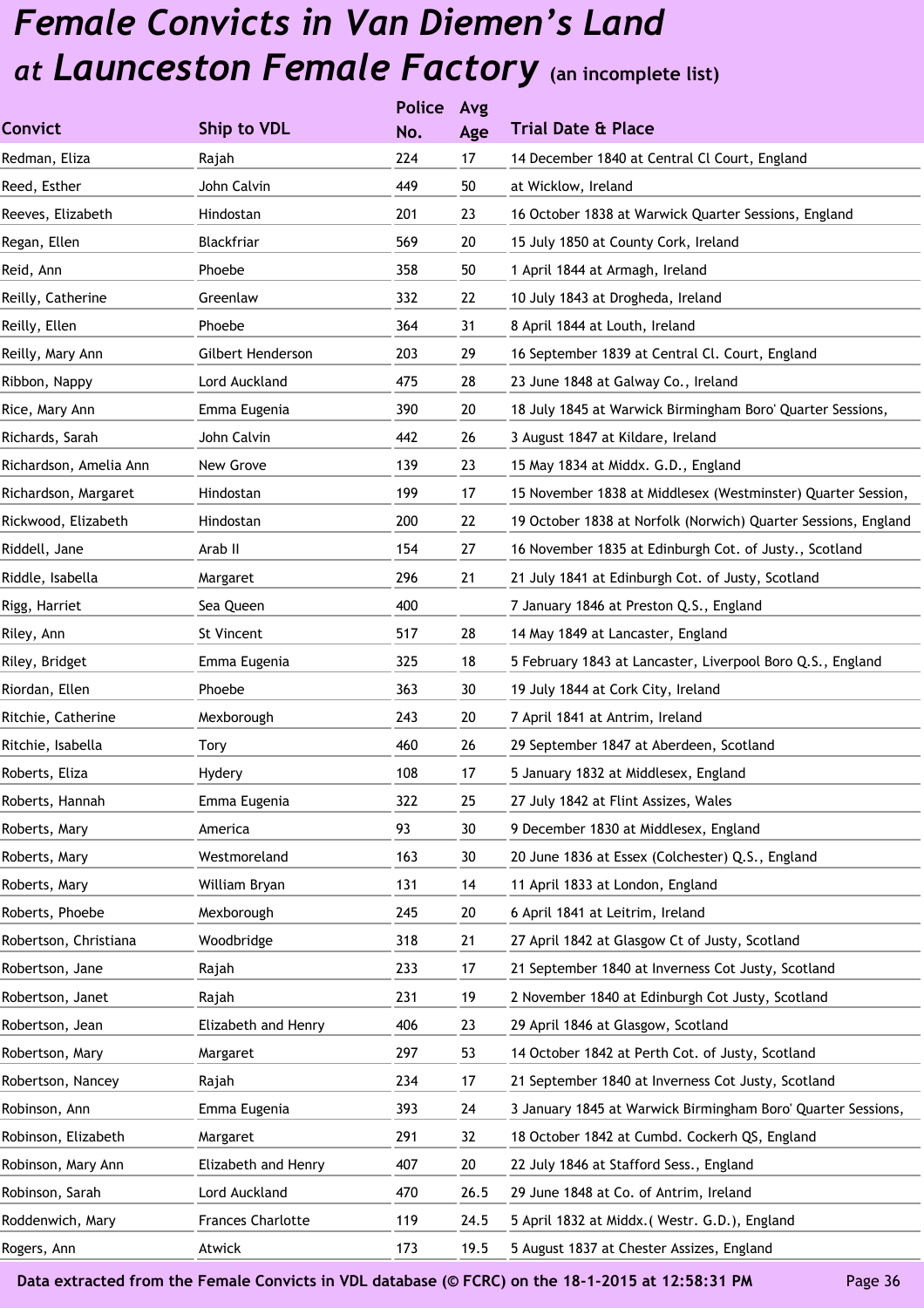|                            |                          | <b>Police</b> | Avg |                                                               |
|----------------------------|--------------------------|---------------|-----|---------------------------------------------------------------|
| <b>Convict</b>             | Ship to VDL              | No.           | Age | <b>Trial Date &amp; Place</b>                                 |
| Rogers, Jane               | Greenlaw                 | 341           | 48  | 25 October 1843 at Antrim, Ireland                            |
| Rogers, Mary               | Sea Queen                | 462           | 20  | 8 January 1846 at Montgomery Q.S., Wales                      |
| Rogers, Mary Ann           | Mellish                  | 84            | 17  | 15 April 1830 at Middx, England                               |
| Rooke, Mary                | Arabian                  | 415           | 38  | 31 December 1845 at Westmeath, Ireland                        |
| Rooke, Sarah               | Margaret                 | 292           | 36  | 6 April 1842 at Lancr. Preston QS, England                    |
| Room, Mary Ann             | Hydery                   | 112           | 30  | 6 April 1831 at Stafford, England                             |
| Rooney, Elizabeth          | John Calvin              | 440           | 17  | 2 July 1847 at Down, Ireland                                  |
| Rooney, Mary Ann           | Midas                    | 50            | 26  | 11 January 1825 at Chester Quarter Session, England           |
| Rose, Sarah                | Rajah                    | 230           | 29  | 20 October 1840 at Stafford QS, England                       |
| Rosney, Ellen              | Australasia              | 511           | 20  | 2 April 1849 at Kings Co., Ireland                            |
| Ross, Eliza                | Hector                   | 147           | 25  | 23 June 1834 at Edinburgh Cot. of Justy., Scotland            |
| Ross, Jean                 | Emma Eugenia             | 562           | 22  | 18 April 1850 at Inverness Court of Justiciary, Scotland      |
| Rourke, Elizabeth          | Atwick                   | 175           | 50  | 26 June 1837 at Worcester Quarter Sessions, England           |
| Rowland, Ann               | Westmoreland             | 162           | 20  | 4 July 1836 at Central Cl. Court, England                     |
| Rowland, Hannah            | Angelina                 | 347           | 16  | 1 November 1843 at Lancaster (Kirkd.) Q.S., England           |
| Rowland, Janet             |                          |               | 19  |                                                               |
| Rowley, Sarah              | <b>Frances Charlotte</b> | 121           | 20  | 4 July 1832 at Stafford QS, England                           |
| Roy, Jane                  | Arab II                  | 156           | 29  | 20 October 1835 at Kent Q.S., England                         |
| Russell, Ann               | Hindostan                | 193           | 28  | 31 December 1838 at Central Criminal Court (Old Bailey),      |
| Russell, Caroline          | <b>Garland Grove</b>     | 239           | 19  | 22 March 1841 at Surrey Quarter Session, England              |
| Russell, Joan              | Rajah                    | 232           | 22  | 8 September 1840 at Glasgow Cot Justy, Scotland               |
| Ryan, Anne                 | Earl Grey                | 532           | 19  | 20 March 1849 at at Kildare, Ireland                          |
| Ryan, Margaret             | Blackfriar               | 570           | 24  | 25 June 1850 at Co. Dublin, Ireland                           |
| Ryan, Margaret             | Blackfriar               | 572           | 40  | 19 July 1850 at Tipperary, Ireland                            |
| Ryan, Mary                 | Arabian                  | 419           | 56  | 1 July 1846 at Kilkenny City, Ireland                         |
| Ryan, Mary                 | <b>Garland Grove</b>     | 282           | 20  | 11 April 1842 at Liverpool Borough Quarter Sessions, England  |
| Ryan, Mary                 | John Calvin              | 448           | 16  | 27 October 1847 at Waterford Co., Ireland                     |
| Ryan, Mary Ann             | Angelina                 | 349           | 20  | 20 October 1843 at Warwick (Birmm.) Bo. Q.S., England         |
| Ryley, Ann                 | Stately                  | 502           | 23  | 23 October 1848 at C.C.Court, England                         |
| Sainsbury, Mary Ann        | St Vincent               | 913           | 19  | 2 March 1849 at Warwick, England                              |
| Salisbury, Elizabeth       | Cadet                    | 764           | 18  | 4 March 1847 at Leeds Quarter Sessions, England               |
| Samba,                     | Ocean Queen              | 613           | 25  | 1 December 1843 at Port Louis Assizes, Mauritius              |
| Sample, Mary               | Midas                    | 94            | 22  | 19 October 1824 at Dorset (Bridport) Quarter Session, England |
| Sankey, Mary               | Margaret                 | 573           | 20  | 17 October 1842 at Worcester QS, England                      |
| Sargood, Ann               | Gilbert Henderson        | 405           | 16  | 1 July 1839 at Oxford (City) Q.S., England                    |
| Satchell, Mary             | New Grove                | 268           | 33  | 26 July 1834 at Devon Asss., England                          |
| Saunders, Elizabeth Hannah | Woodbridge               | 589           | 32  | 12 June 1843 at Central Cl Ct, England                        |
| Saunders, Johanna          | Henry                    | 88            | 28  | 21 April 1824 at Norfolk Town (Town and Borough of Great      |
| Savilin, Rosina            | <b>Frances Charlotte</b> | 231           | 18  | 5 July 1832 at Middlesex G.D., England                        |
| Savill, Mary               | Emma Eugenia             | 970           | 34  | 4 March 1850 at Chelmsford Assizes, England                   |
|                            |                          |               |     |                                                               |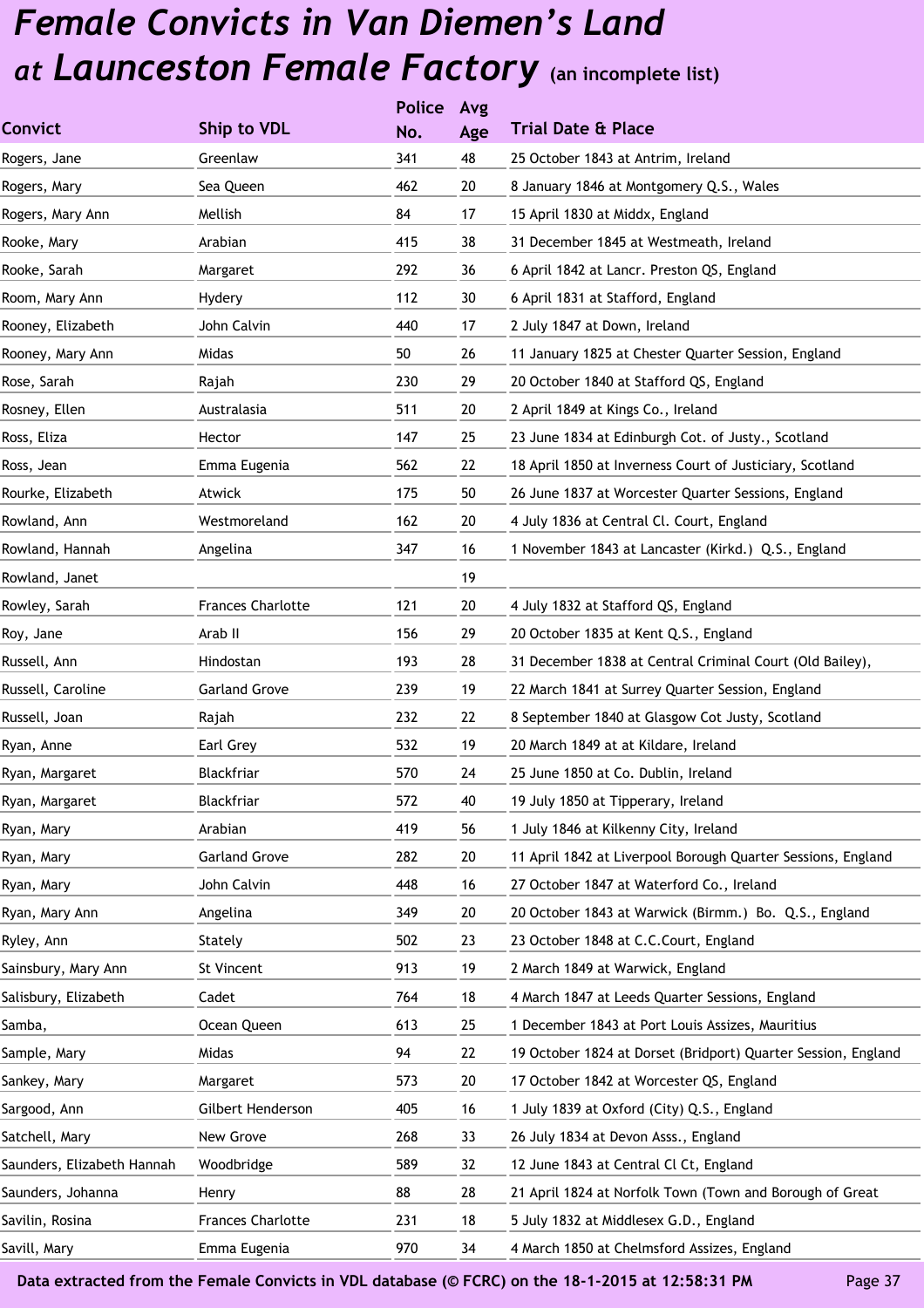|                      |                      | <b>Police</b> | Avg  |                                                            |
|----------------------|----------------------|---------------|------|------------------------------------------------------------|
| <b>Convict</b>       | Ship to VDL          | No.           | Age  | <b>Trial Date &amp; Place</b>                              |
| Sawyer, Jane         | <b>Garland Grove</b> | 468           | 19   | 5 January 1841 at Warwickshire Quarter Session, England    |
| Scace, Mary Ann      | America              | 188           | 26   | 28 October 1830 at Middlesex, England                      |
| Scandlane, Catherine | Sea Queen            | 706           | 28   | 7 January 1846 at Glasgow, Scotland                        |
| Scholefield, Eliza   | Asia V               | 746           | 20   | 31 December 1846 at Nottingham Sessions, England           |
| Scott, Betty         | Lord Auckland        | 834           | 20   | 21 June 1848 at Donegal, Ireland                           |
| Scott, Charlotte     | Lord Auckland        | 836           | 28   | 29 June 1848 at Dublin City, Ireland                       |
| Scott, Charlotte     | Sea Queen            | 700           | 28.5 | 5 November 1845 at Edinburgh, Scotland                     |
| Scott, Ellen         | Eliza III            | 163           | 18   | 11 June 1829 at Middlesex, England                         |
| Scott, Mary          | Hindostan            | 388           | 29   | 15 April 1839 at Surrey Quarter Sessions, England          |
| Searys, Belinda      | St Vincent           | 897           | 20   | 2 July 1849 at Cen. Criml. Court, England                  |
| Sefton, Sarah        | Hindostan            | 386           | 20   | 22 October 1838 at Lancaster (Liverpool) Quarter Sessions, |
| Selling, Ann         | Anna Maria           | 1012          | 18   | 23 June 1851 at Dover Q.S., England                        |
| Shachan, Jane        | Tasmania             | 653           | 35   | 30 April 1844 at Perth Ct. of Justy, Scotland              |
| Shadwell, Mary       | Lady Nelson          | 305           | 30   | 5 December 1810 at Middx GD, England                       |
| Shandley, Mary Ann   | Hindostan            | 372           | 16   | 22 October 1838 at Central Criminal Court, England         |
| Shannahan, Mary      | Mexborough           | 481           | 22   | 24 October 1840 at Tipperary, Ireland                      |
| Shaw, Charlotte      | Tasmania             | 635           | 21   | 1 March 1844 at Lancr Manchester Boro QS., England         |
| Shaw, Margaret       | Westmoreland         | 309           | 20   | 4 July 1836 at Central Cl. Court, England                  |
| Shaw, Theresa        | Emma Eugenia         | 975           | 16   | 25 October 1849 at Leeds Quarter Sessions, England         |
| Sheehan, Mary Ann    | Emma Eugenia         | 971           | 19   | 8 July 1850 at Central Criminal Court; London, England     |
| Sheppard, Rebecca    | Margaret             | 572           | 50   | 28 June 1842 at Wilts Warminster QS, England               |
| Sherbird, Mary       | Mermaid              | 138           | 16   | 10 January 1828 at O. Bailey, England                      |
| Sheridan, Mary       | Phoebe               | 654           | 24   | 26 February 1844 at Cavan, Ireland                         |
| Sheriff, Mary        | Atwick               | 341           | 18   | 13 July 1837 at Edinburgh Court of Justiciary, Scotland    |
| Sherridon, Anne      | Midlothian           | 1082          | 24   | 20 June 1851 at Tyrone, Ireland                            |
| Sherwin, Elizabeth   | Lord Sidmouth        | 63            |      | 12 April 1822 at Leicester, England                        |
| Shew, Jane           | Cadet                | 769           | 16   | 26 October 1846 at Wells Quarter Sessions, Somersetshire,  |
| Shewan, Christian    | <b>Garland Grove</b> | 470           | 20   | 21 April 1841 at Aberdeen Court of Justiciary, Scotland    |
| Shields, Sally       | Edward               | 264           | 22   | 18 September 1833 at Perth Cot. of Justy., Scotland        |
| Shirlock, Biddy      | Royal Admiral        | 533           | 21   | 24 February 1842 at Worcester Quarter Sessions, England    |
| Shore, Jane          | Gilbert Henderson    | 401           | 20   | 1 July 1839 at Chester Q.S., England                       |
| Short, Catherine     | Stately              | 879           | 37   | 19 May 1848 at York Q.S., England                          |
| Short, Isabella      | Gilbert Henderson    | 393           | 20   | 8 April 1839 at Central Cl. Court, England                 |
| Short, Mary          | Greenlaw             | 615           | 30   | 25 November 1843 at Dublin City, Ireland                   |
| Simpkins, Maria      | America              | 202           | 20   | 24 July 1830 at Wilts., England                            |
| Simpson, Betsey      | Platina              | 322           | 16   | 30 January 1837 at Central Cl. Court, England              |
| Simpson, Eliza       | Royal Admiral        | 531           | 22   | 7 January 1842 at Warwick (Birmingham Borough) Quarter     |
| Simpson, Janet       | Woodbridge           | 600           | 21   | 1 May 1842 at Glasgow Ct of Justy, Scotland                |
| Simpson, Mary        | Nautilus             | 356           | 14   | 19 September 1837 at Aberdeen Cot. of Justy., Scotland     |
| Sinclair, Margarett  | Gilbert Henderson    | 394           | 28   | 24 April 1839 at Central Cl. Court, England                |
|                      |                      |               |      |                                                            |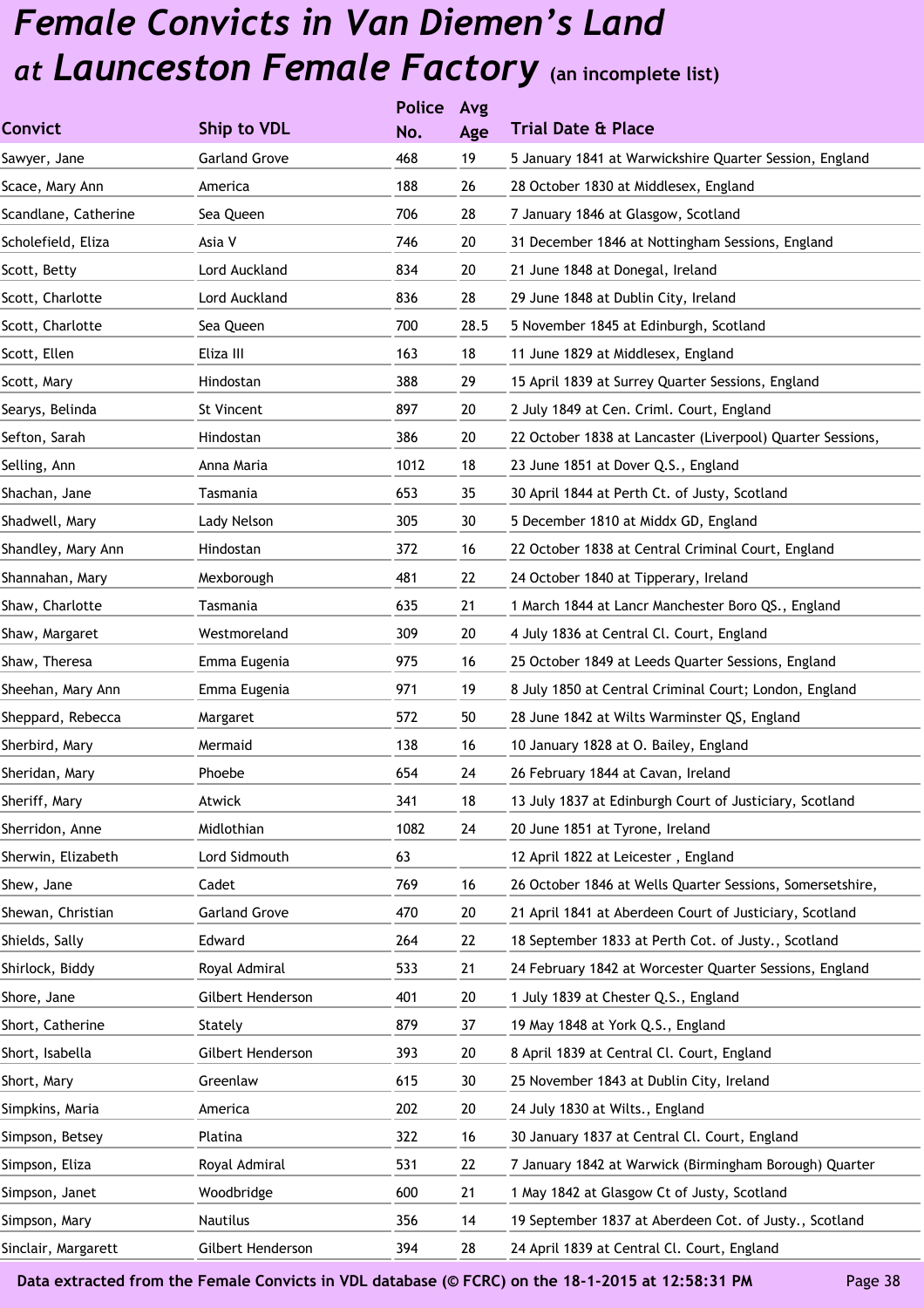|                   |                      | <b>Police</b> | Avg  |                                                                  |
|-------------------|----------------------|---------------|------|------------------------------------------------------------------|
| <b>Convict</b>    | Ship to VDL          | No.           | Age  | <b>Trial Date &amp; Place</b>                                    |
| Sinclair, Marion  | Arab II              | 299           | 26   | 2 May 1835 at Perth Cot. of Justy., Scotland                     |
| Singleton, Julian | Blackfriar           | 992           | 20   | 9 October 1850 at Kerry, Ireland                                 |
| Skelley, Ann      | Arab II              | 297           | 38   | 6 July 1835 at Lancr. (Liverpool) Q.S., England                  |
| Skinner, Jane     | New Grove            | 280           | 27   | 7 July 1834 at Surry (Southwark) Q.S., England                   |
| Slater, Elizabeth | Rajah                | 448           | 23   | 20 July 1840 at Lancaster (Liverpool) QS, England                |
| Slater, Frances   | Margaret             | 570           | 15   | 18 October 1842 at Stafford Q S, England                         |
| Small, Rebecca    | Edward               | 261           | 22   | 21 October 1833 at Surrey Q.S., England                          |
| Smart, Amelia     | Emma Eugenia         | 490           | 23   | 29 June 1841 at Devon Quarter Sessions, England                  |
| Smith, Alison     | Emma Eugenia         | 692           | 18   | 11 October 1845 at Perth Court of Justiciary, Scotland           |
| Smith, Amelia     | Stately              | 881           | 16   | 16 October 1848 at Stafford Q.S., England                        |
| Smith, Ann        | America              | 192           | 37   | 9 December 1830 at Middlesex, England                            |
| Smith, Ann        | Cadet                | 771           | 36   | 6 March 1847 at Oxford Assizes, England                          |
| Smith, Ann        | Earl Grey            | 921           | 31   | 14 June 1849 at Dublin Co., Ireland                              |
| Smith, Ann        | Edward               | 262           | 18   | 21 October 1833 at York Q.S., England                            |
| Smith, Ann        | Emma Eugenia         | 602           | 23   | 19 July 1843 at Gloucester Assizes, England                      |
| Smith, Ann        | Hydery               | 220           | 21   | 5 January 1832 at Middlesex, England                             |
| Smith, Ann        | Majestic             | 366           | 20   | 18 June 1838 at Central Cl. Court, England                       |
| Smith, Ann        | Margaret             | 565           | 25   | 17 October 1842 at Devon Exeter City QS, England                 |
| Smith, Ann        | Royal Admiral        | 516           | 23   | 29 November 1841 at Central Criminal Court (Old Bailey);         |
| Smith, Ann        | Royal Admiral        | 520           | 37   | 10 January 1842 at Lancaster (Salford) Quarter Sessions, England |
| Smith, Ann        | St Vincent           | 902           | 19   | 10 March 1849 at <[X: Lancaster]> Kent, England                  |
| Smith, Ann Rose   | Margaret             | 575           | 25   | 21 March 1842 at Edinburgh Cot. of Justy, Scotland               |
| Smith, Anne       | John Calvin          | 787           | 18   | 24 October 1847 at Longford, Ireland                             |
| Smith, Bridget    | John Calvin          | 788           | 17   | 1 July 1847 at Tipperary, Ireland                                |
| Smith, Eliza      | America              | 195           | 19   | 12 July 1830 at Oxford, England                                  |
| Smith, Eliza      | Atwick               | 328           | 20   | 12 June 1837 at Central Criminal Courts, England                 |
| Smith, Eliza      | Rajah                | 444           | 18   | 1 February 1841 at Central Cl Court, England                     |
| Smith, Eliza      | Tasmania             | 640           | 20   | 28 December 1843 at York (Leeds) Quarter Sessions, England       |
| Smith, Elizabeth  | Elizabeth and Henry  | 728           | 16   | 24 April 1846 at Aberdeen, Scotland                              |
| Smith, Elizabeth  | <b>Garland Grove</b> | 469           | 23   | 5 January 1841 at Warwickshire Quarter Session, England          |
| Smith, Elizabeth  | Gilbert Henderson    | 399           | 18   | 21 October 1839 at Central Cl. Court, England                    |
| Smith, Elizabeth  | Gilbert Henderson    | 408           | 20   | 24 September 1839 at Ayr Ct. Justy., Scotland                    |
| Smith, Ellen      | Princess Charlotte   | 22            | 25   | Lent 1819 at Londonderry, Ireland                                |
| Smith, Emma       | Atwick               | 330           | 23   | 3 July 1837 at Central Criminal Court, England                   |
| Smith, Esther     | America              | 203           | 21   | 3 March 1830 at Worcester, England                               |
| Smith, Harriet    | St Vincent           | 904           | 20   | 17 October 1848 at Kent, England                                 |
| Smith, Jane       | Emma Eugenia         | 694           | 24.5 | 19 July 1845 at Stafford Assizes, England                        |
| Smith, Jean       | Atwick               | 343           | 24   | 26 April 1837 at Glasgow Court of Justiciary, Scotland           |
| Smith, Margaret   | Edward               | 257           | 19   | 2 September 1833 at Lancaster S.P., England                      |
| Smith, Maria      | New Grove            | 271           | 24   | 3 July 1834 at London G.D., England                              |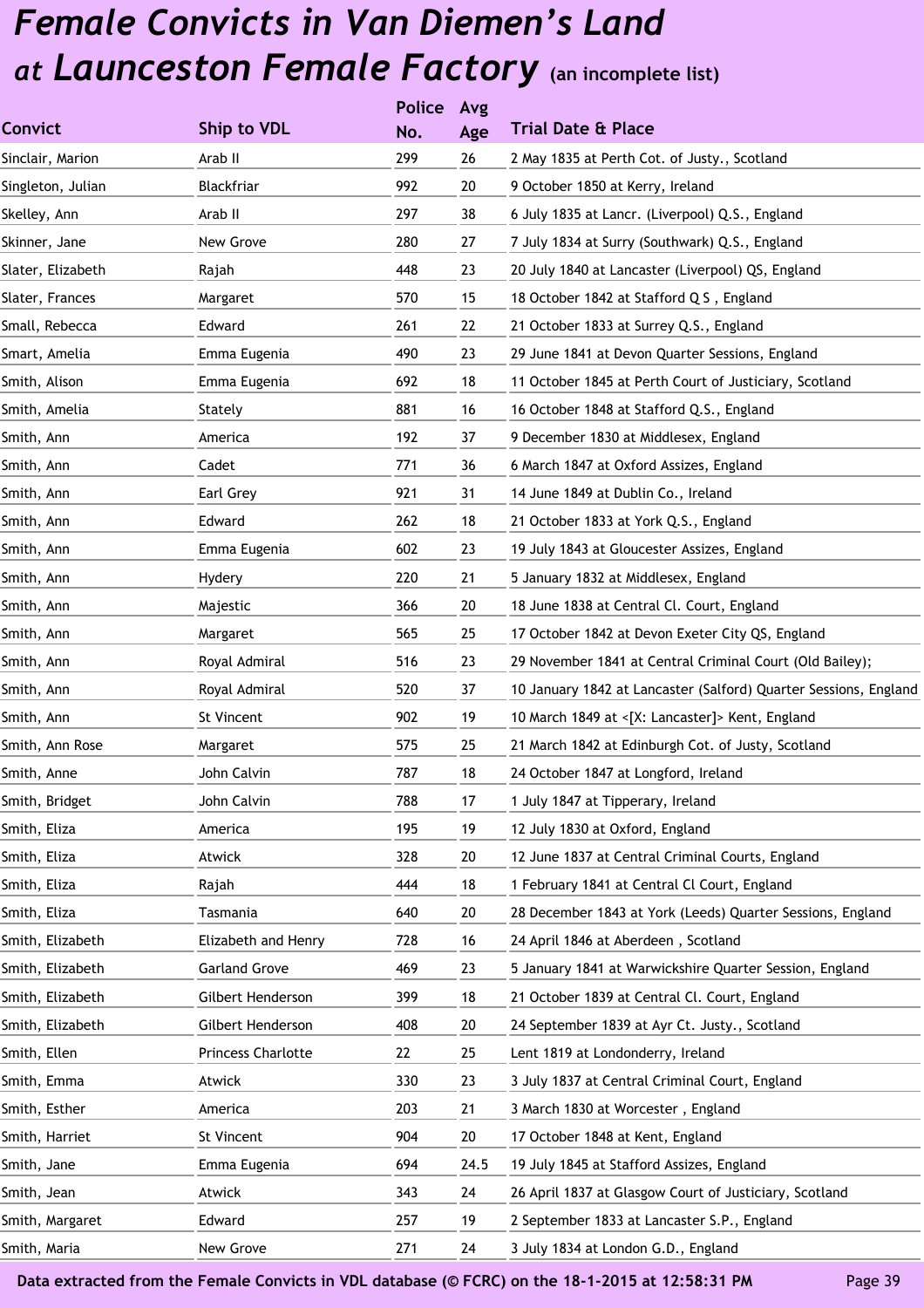|                          |                           | <b>Police</b> | Avg  |                                                                 |
|--------------------------|---------------------------|---------------|------|-----------------------------------------------------------------|
| <b>Convict</b>           | Ship to VDL               | No.           | Age  | <b>Trial Date &amp; Place</b>                                   |
| Smith, Mary              | Australasia               | 894           | 22   | 2 April 1849 at Meath, Ireland                                  |
| Smith, Mary              | Elizabeth and Henry       | 731           | 19   | 20 July 1846 at Liverpool Sesss., England                       |
| Smith, Mary              | Emma Eugenia              | 696           | 23   | 17 October 1845 at Warwick Birmingham Boro' Quarter Sessions,   |
| Smith, Mary              | <b>Frances Charlotte</b>  | 230           | 17   | 5 July 1832 at Middx. G.D., England                             |
| Smith, Mary              | Gilbert Henderson         | 392           | 15   | 18 June 1838 at Central Cl. Court, England                      |
| Smith, Mary              | Gilbert Henderson         | 404           | 18   | 21 October 1839 at Lancaster (Liverpool), England               |
| Smith, Mary              | Mary III                  | 214           | 22   | 17 February 1831 at Old Bailey, England                         |
| Smith, Mary Ann          | Margaret                  | 563           | 14   | 17 October 1842 at Chester Nether Knutsford QS, England         |
| Smith, Mary Ann          | Margaret                  | 564           | 26   | 18 October 1842 at Devon Exeter City QS, England                |
| Smith, Mary Ann          | Rajah                     | 452           | 26   | 23 October 1840 at Suffolk QS, England                          |
| Smith, Mary Ann          | Sea Queen                 | 803           | 29   | 5 January 1846 at Worcester Q.S., England                       |
| Smith, Mary Ann          | St Vincent                | 906           | 18   | 5 January 1849 at York, England                                 |
| Smith, Mary Ann          | <b>Tory</b>               | 817           | 18   | 26 October 1847 at Middlesex, Clerkenwell Sessions, England     |
| Smith, Priscilla         | <b>Sir Charles Forbes</b> | 109           | 17   | 1 March 1826 at Surrey, England                                 |
| Smith, Sarah             | Eliza III                 | 165           | 17   | 11 June 1829 at Middx, England                                  |
| Smith, Sarah             | Elizabeth and Henry       | 732           | 16   | 11 May 1846 at Cent. Criml. Court, England                      |
| Smith, Sarah             | New Grove                 | 278           | 23   | 30 July 1834 at Northumbd. (Newcastle upon Tyne) Q.S.,          |
| Smith, Susan             | Gilbert Henderson         | 406           | 29   | 25 September 1838 at Aberdeen Court of Justy., Scotland         |
| Spain, Elizabeth         | Lord Auckland             | 844           | 21   | 11 July 1848 at Wicklow, Ireland                                |
| Sparrow, Jane            | Tory                      | 808           | 38   | 3 January 1848 at Stafford Sessions, England                    |
| Speirs, Margaret         | Rajah                     | 456           | 26   | 4 November 1840 at Edinburgh Cot Justy, Scotland                |
| Spragg, Elizabeth        | Emma Eugenia              | 702           | 24   | 18 July 1845 at Warwick Birmingham Boro' Quarter Sessions,      |
| Spright, Agnes           | Gilbert Henderson         | 395           | 21.5 | 13 May 1839 at Central Cl. Court, England                       |
| Squires, Eliza           | Edward                    | 255           | 26   | 14 March 1833 at Dorset Asss., England                          |
| Squires, Elizabeth       | <b>Garland Grove</b>      | 460           | 36   | 23 February 1841 at Devonshire Quarter Sessions, England        |
| Stammers, Hannah         | Edward                    | 256           | 30   | 10 March 1834 at Kent G.D., England                             |
| Stammers, Mary Ann       | Emma Eugenia              | 703           | 23   | 1 July 1845 at Chelmsford Essex Quarter Sessions, England       |
| Stead, Fanny             | Edward                    | 263           | 27   | 1 January 1834 at York Q.S., England                            |
| Steel, Sarah             | <b>Garland Grove</b>      | 463           | 21   | 4 December 1840 at Lancashire Quarter Sessions, England         |
| Steele, Mary             | Royal Admiral             | 529           | 39   | 1 February 1842 at Surrey (St Mary Newington) Quarter Sessions, |
| Stephens, Elizabeth Jane | Stately                   | 872           | 22   | 1 January 1849 at Worcester City Q.S., England                  |
| Stephens, Mary Jane      | Aurora II                 | 1003          | 21   | 3 August 1850 at Monmouth Assizes, Wales                        |
| Stephenson, Sarah        | Cadet                     | 679           | 15   | 14 April 1846 at Louth Quarter Sessions, England                |
| Stevens, Charity         | Eliza III                 | 170           | 19   | 14 July 1829 at Wilts, England                                  |
| Stevens, Clara           |                           |               | 21   |                                                                 |
| Stevens, Grace           | Rajah                     | 446           | 17   | 13 July 1840 at Cornwall (Penzance) QS, England                 |
| Stevens, Margaret        | Jane II                   | 237           | 29   | 18 October 1832 at Middlesex G.D., England                      |
| Stevenson, Christian     | Rajah                     | 455           | 49   | 22 July 1840 at Edinburgh Cot Justy, Scotland                   |
| Stevenson, Mary          | Westmoreland              | 310           | 28   | 27 June 1836 at Chester Q.S., England                           |
| Stevenson, Mary Ann      | Royal Admiral             | 525           | 29   | 21 October 1841 at Lancaster (Preston) Quarter Sessions,        |
|                          |                           |               |      |                                                                 |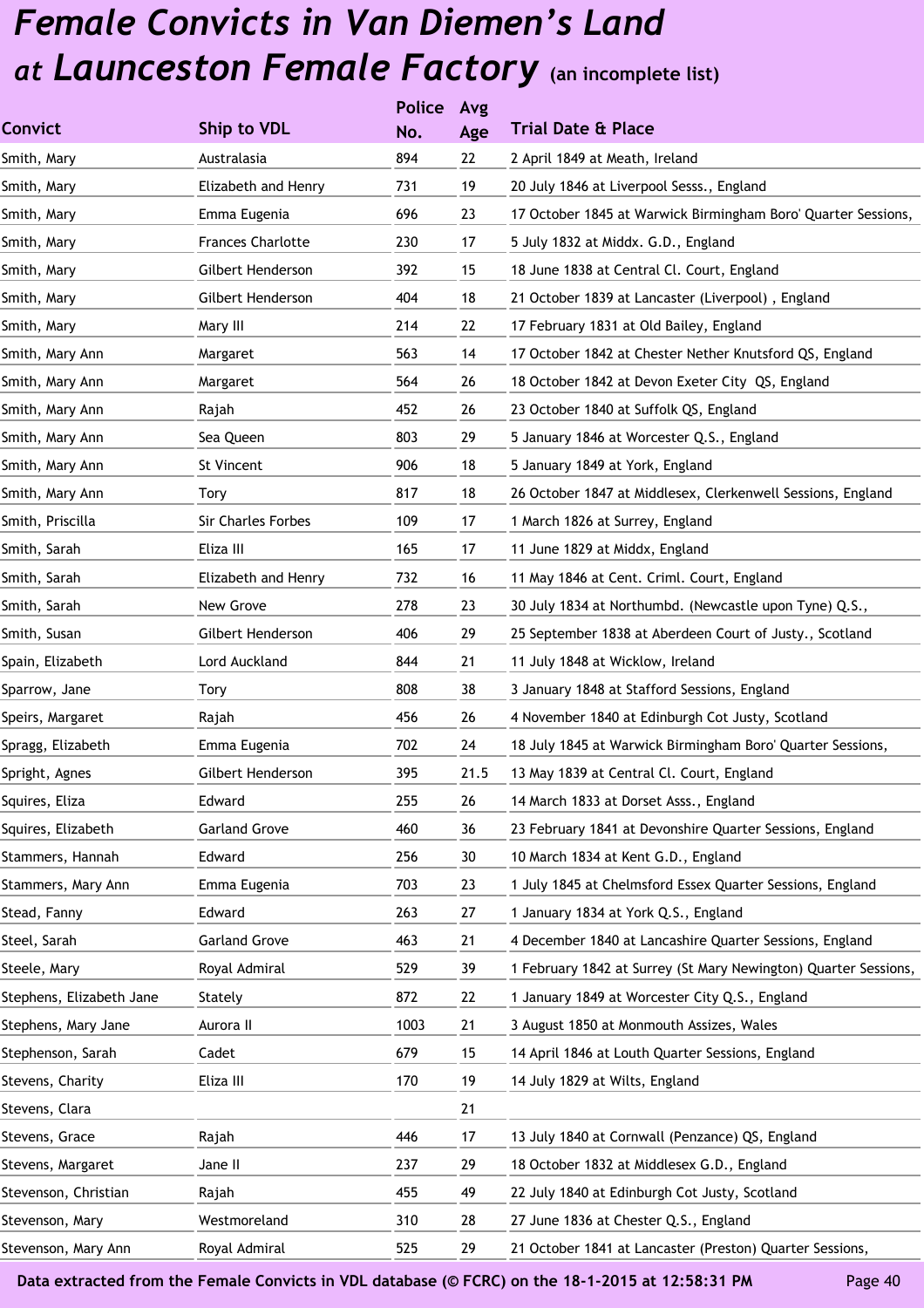|                       |                      | <b>Police</b> | Avg  |                                                              |
|-----------------------|----------------------|---------------|------|--------------------------------------------------------------|
| <b>Convict</b>        | Ship to VDL          | No.           | Age  | <b>Trial Date &amp; Place</b>                                |
| Stewart, Agnes        | Tory                 | 669           | 25   | 1 October 1844 at Perth Ct Justy, Scotland                   |
| Stewart, Elizabeth    | Margaret             | 577           | 19.5 | 11 July 1842 at Edinburgh Cot. of Justy, Scotland            |
| Stewart, Grace        | Hector               | 293           | 31   | 9 June 1834 at Edinburgh Cot. of Justy., Scotland            |
| Stewart, Jane         | Emma Eugenia         | 491           | 16   | 18 October 1841 at Durham Quarter Sessions, England          |
| Stewart, Jean         | Anna Maria           | 1027          | 35   | 30 September 1850 at Glasgow C.ofJ., Scotland                |
| Stewart, Jean         | Tasmania             | 650           | 20   | 6 January 1844 at Glasgow Ct. of Justy, Scotland             |
| Stewart, Mary         | <b>Garland Grove</b> | 471           | 21   | 9 January 1841 at Glasgow Court of Justiciary, Scotland      |
| Stewart, Mary         | Lord Auckland        | 827           | 32   | 29 June 1848 at Co. Antrim, Ireland                          |
| Stewart, Mary         | Platina              | 324           | 31.5 | 27 February 1837 at Central Cl. Court, England               |
| Stewart, Mary Ann     | Sea Queen            | 805           | 20   | 5 November 1845 at Edinburgh, Scotland                       |
| Stewart, Teresa       | Lord Auckland        | 835           | 35.5 | 13 June 1848 at Dublin City, Ireland                         |
| Stoney, Mary          | Westmoreland         | 306           | 30   | 16 March 1836 at Cambridge Asss., England                    |
| Storr, Jane           | Cadet                | 682           | 33   | 1 March 1848 at Central Criminal Court [Old Bailey], London, |
| Stott, Peggy          | Angelina             | 623           | 19.5 | 4 December 1843 at Lancaster (Salford) Q.S,, England         |
| Stritch, Catherine    | Phoebe               | 655           | 20.5 | 29 February 1844 at Roscommon, Ireland                       |
| Stritch, Margaret     | Phoebe               | 656           | 27   | 20 March 1844 at Roscommon, Ireland                          |
| Studham, Elizabeth    | Mary III             | 217           | 21   | 13 December 1830 at Maidstone Asss., England                 |
| Sullivan, Ann         | Majestic             | 367           | 19   | 18 June 1838 at Central Cl. Court, England                   |
| Sullivan, Bridget     | Australasia          | 888           | 22   | 20 March 1849 at Kerry, Ireland                              |
| Sullivan, Eleanor     | Nautilus             | 348           | 26   | 23 October 1837 at C.C.Court, England                        |
| Sullivan, Ellen       | Australasia          | 886           | 20   | 17 March 1849 at Cork Co., Ireland                           |
| Sullivan, Ellen       | Earl Grey            | 922           | 24   | 23 July 1849 at Kerry, Ireland                               |
| Sullivan, Margaret    | Sea Queen            | 720           | 24   | 3 February 1846 at Clerkenwell Generall Sess., England       |
| Sullivan, Mary        | Eliza III            | 161           | 19   | 16 July 1829 at London, England                              |
| Sullivan, Mary        | <b>Garland Grove</b> | 467           | 18   | 24 May 1841 at Surrey Quarter Sessions, England              |
| Sullivan, Mary        | Maria II             | 857           | 18   | October 1848 at Cork Co., Ireland                            |
| Sullivan, Sarah       |                      |               | 36   |                                                              |
| Summerwell, Martha    | Nautilus             | 354           | 36   | 5 January 1838 at York (City) Q.S., England                  |
| Sutherland, Elizabeth | Royal Admiral        | 536           | 23   | 7 January 1842 at Edinburgh Court of Justiciary, Scotland    |
| Suxsspeach, Sidwell   | Edward               | 260           | 19   | 20 February 1834 at Middlesex G.D., England                  |
| Swain, Eliza          | Margaret             | 569           | 22   | 29 August 1842 at Lancsr Salford Genel Sesss., England       |
| Sweeney, Mary Ann     | Tory                 | 813           | 19   | 27 October 1847 at York Leeds Sessions, England              |
| Sweeney, Rosina       | Nautilus             | 351           | 36   | 23 October 1837 at Central Cl. Court, England                |
| Sweenie, Mary         | Tory                 | 812           | 17   | 21 December 1847 at Glasgow, Scotland                        |
| Sweeny, Mary          | Arabian              | 737           | 16   | 24 October 1845 at Cavan, Ireland                            |
| Sweet, Margarett      | Rajah                | 449           | 31   | 26 October 1840 at Lancaster (Liverpool) QS, England         |
| Swift, Mary Ann       | Blackfriar           | 998           | 28   | 17 June 1850 at Wicklow, Ireland                             |
| Swift, Sarah          | Sea Queen            | 809           | 19   | 21 March 1846 at Liverpool Asss., England                    |
| Symon, Elizabeth      | St Vincent           | 915           | 25   | 28 September 1848 at, Scotland                               |
| Tagney, Margaret      | America              | 75            | 22   | 29 July 1830 at Dorset, England                              |
|                       |                      |               |      |                                                              |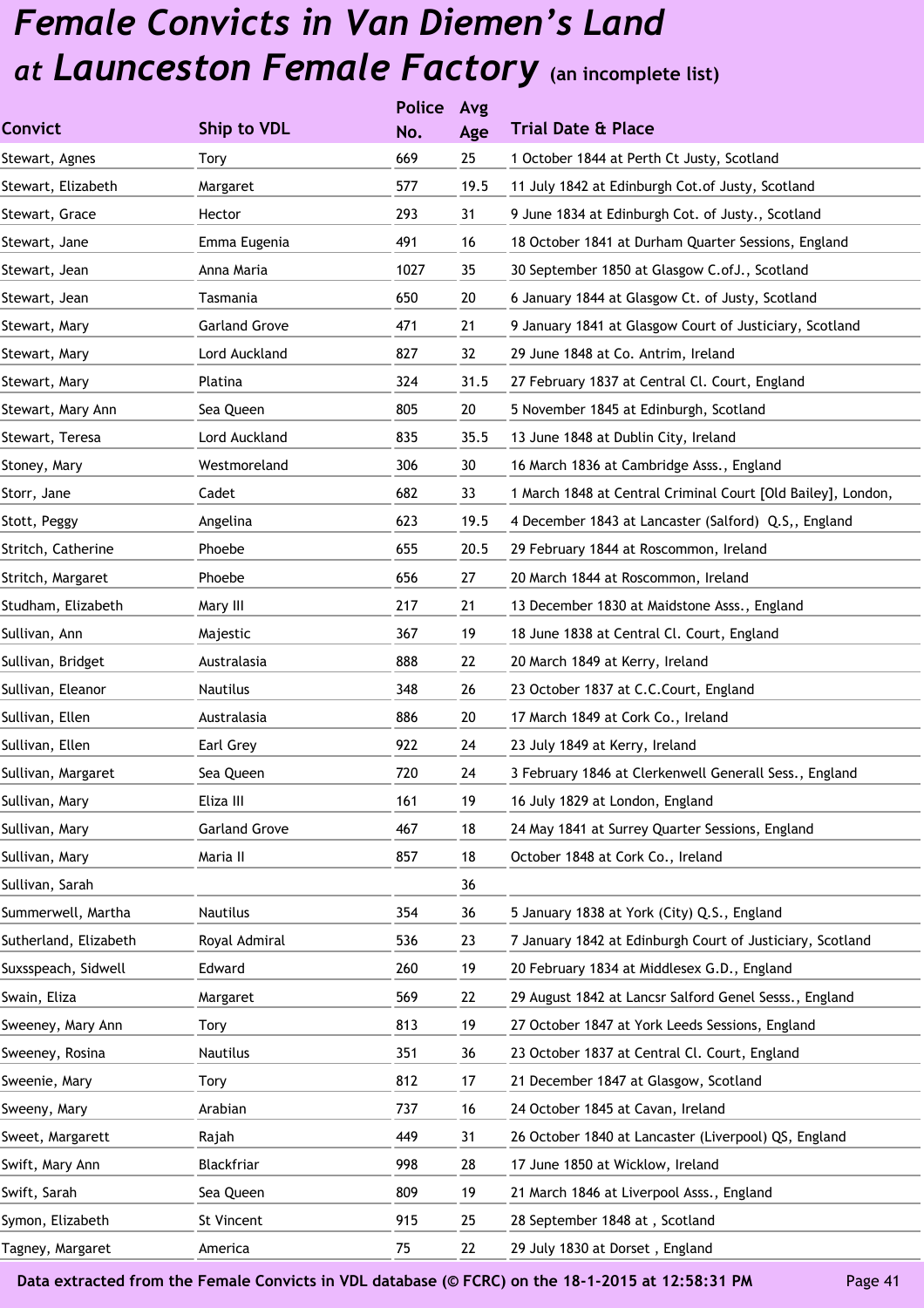|                           |                      | <b>Police</b> | Avg  |                                                               |
|---------------------------|----------------------|---------------|------|---------------------------------------------------------------|
| <b>Convict</b>            | Ship to VDL          | No.           | Age  | <b>Trial Date &amp; Place</b>                                 |
| Talbot, Maria             | Arabian              | 288           | 35   | 16 June 1846 at Dublin City, Ireland                          |
| Tannyan, Mary             | John Calvin          | 312           | 19   | 17 August 1847 at Galway, Ireland                             |
| Tasney, Elizabeth         | Tasmania             | 546           | 21   | 2 January 1844 at Glasgow Ct of Justy, Scotland               |
| Taylor, Amelia            | Arab II              | 121           | 21   | 8 October 1836 at Derby (Boro) Q.S., England                  |
| Taylor, Caroline          | Hector               | 117           | 31   | 11 May 1835 at Central Criml. Court, England                  |
| Taylor, Eliza             | Atwick               | 135           | 22   | 3 July 1837 at Lancaster Liverpool Quarter Sessions, England  |
| Taylor, Elizabeth         | Harmony              | 51            | 16   | 29 May 1828 at Middlesex Gaol Delivery, England               |
| Taylor, Jane              | Rajah                | 170           | 16   | 15 August 1840 at Gloucester Assizes, England                 |
| Taylor, Janet             | Tory                 | 324           | 28   | 6 December 1847 at Ayr, Scotland                              |
| Taylor, Johanna           | Mexborough           | 184           | 22   | 29 January 1841 at Cork City, Ireland                         |
| Taylor, Margaret          | <b>Garland Grove</b> | 180           | 41   | 5 January 1841 at Staffordshire Quarter Sessions, England     |
| Taylor, Maria             | Asia V               | 292           | 26   | 29 June 1846 at Manchester Sessions, England                  |
| Taylor, Mary              | Duke of Cornwall     | 390           | 30   | 13 July 1849 at Fermanagh, Ireland                            |
| Taylor, Sarah             | Nautilus             | 138           | 23   | 16 October 1837 at Worcester (City) QS, England               |
| Taylor, Sarah             | Rajah                | 171           | 25   | 14 September 1840 at Sussex QS, England                       |
| Taylor, Sarah             | Rajah                | 175           | 25   | 31 August 1840 at Lancaster SP, England                       |
| Thomas, Eliza             | Hector               | 116           | 21   | 13 April 1835 at Lancaster Q.S., England                      |
| Thomas, Elizabeth         | Gilbert Henderson    | 157           | 19   | 21 October 1839 at Central Cl. Court, England                 |
| Thomas, Ellen             | Emma Eugenia         | 570           | 19   | 4 September 1845 at Lancaster Manchester Boro' Quarter        |
| Thomas, Ellen             | Royal Admiral        | 199           | 20   | 1 February 1842 at Middlsex General Sessions, England         |
| Thomas, Margaret          | unknown              | 78            |      |                                                               |
| Thomas, Martha            | Aurora II            | 350           | 23   | 30 December 1850 at Shrewsbury Quarter Sessions, England      |
| Thomas, Mary Ann          | Anna Maria           | 359           | 19   | 7 April 1851 at Manchester Q.S., England                      |
| Thomas, Winifred          | Edward               | 102           | 21   | 30 December 1833 at Devon GD & Q.S., England                  |
| Thompson, Ann             | <b>Garland Grove</b> | 179           | 22   | 7 April 1841 at Newcastle Upon Tyne Borough Quarter Session,  |
| Thompson, Ann             | Hindostan            | 154           | 35   | 1 March 1839 at Northumberland (Newcastle Upon Tyne) Assizes, |
| Thompson, Ann             | Jane II              | 94            | 23   | 29 November 1832 at Middlesex G.D., England                   |
| Thompson, Anne            | Earl Grey            | 375           | 28.5 | 25 January 1849 at at Tipperary, Ireland                      |
| Thompson, Eliza           | Arabian              | 289           | 25   | 23 June 1846 at Dublin City, Ireland                          |
| Thompson, Isabella        | unknown              |               |      | 8 June 1863 at Launceston Q.S., Australia                     |
| Thompson, Jane            | Tory                 | 558           | 16   | 3 July 1843 at Northumd Newcastle-upon-Tyne Boro QS, England  |
| Thompson, Mary            | Gilbert Henderson    | 162           | 35   | 25 September 1839 at Glasgow Cot. of Justy., Scotland         |
| Thompson, Mary            | Hindostan            | 153           | 25   | 7 January 1839 at Lancaster (Liverpool) Quarter Sessions,     |
| Thompson, Mary            | New Grove            | 111           | 24   | 4 September 1834 at London G.D., England                      |
| Thompson, Mary Ann        | Angelina             | 539           | 22   | 23 February 1844 at Lancaster (Preston) Q.S., England         |
| Thompson, Mary Ann        | Gilbert Henderson    | 160           | 19   | 21 October 1839 at Lancaster (Liverpool) Q.S., England        |
| Thompson, Mary Ann Louisa | Emma Eugenia         | 188           | 18   | 24 July 1841 at Salop Assizes, England                        |
| Thomson, Elizabeth        | Baretto Junior       | 382           | 24   | 6 November 1849 at Edinburgh C of J, Scotland                 |
| Thomson, Janet            | Cadet                | 309           | 37   | 12 May 1847 at Edinburgh, Scotland                            |
| Thomson, Margaret         | Woodbridge           | 223           | 20   | 29 April 1842 at Glasgow Cot of Justy, Scotland               |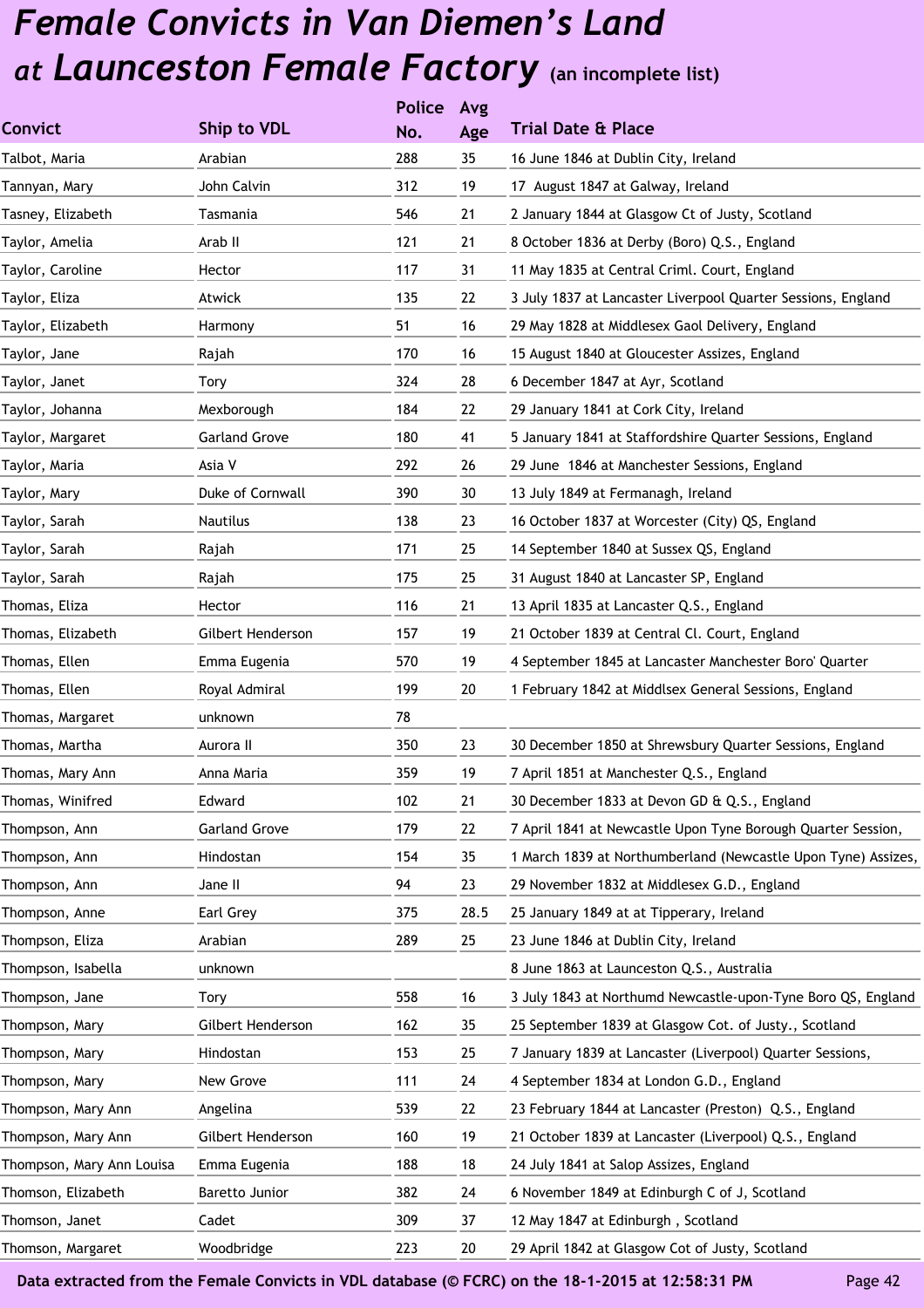|                       |                      | <b>Police</b> | Avg  |                                                           |
|-----------------------|----------------------|---------------|------|-----------------------------------------------------------|
| <b>Convict</b>        | Ship to VDL          | No.           | Age  | <b>Trial Date &amp; Place</b>                             |
| Thomson, Mary Ann     | Woodbridge           | 221           | 21   | 3 April 1843 at Edinbh Cot of Justy, Scotland             |
| Thorn, Martha         | Royal Admiral        | 202           | 20   | 24 February 1842 at Worcester Quarter Sessions, England   |
| Thorne, Elizabeth     | Emma Eugenia         | 228           | 49   | 2 January 1843 at Hereford Quarter Sessions, England      |
| Thorne, Matilda       | St Vincent           | 372           | 30   | 21 June 1849 at Somerset, England                         |
| Thorpe, Mary Ann      | Majestic             | 141           | 20   | 14 May 1838 at Central Cl. court, England                 |
| Tickner, Mary         | Eliza III            | 65            | 22   | 20 August 1829 at Surry, England                          |
| Tillotson, Hannah     | Royal Admiral        | 203           | 19.5 | 28 October 1840 at York (Leeds Borough) Quarter Sessions, |
| Tipping, Catherine    | John Calvin          | 311           | 30   | 23 June 1847 at Antrim, Ireland                           |
| Todd, Frances         | Mary III             | 80            | 26   | 26 February 1831 at Newcastle upon Tyne, England          |
| Todd, Isabella        | East London          | 217           |      | 16 October 1841 at Leitrim, Ireland                       |
| Toft, Ellen           | Tasmania             | 551           | 36   | 27 May 1844 at Chester, Nether Knutsford QS, England      |
| Tomny, Teresa         | Sea Queen            | 578           | 17   | 7 November 1845 at Edinburgh, Scotland                    |
| Tonge, Jane           | Majestic             | 145           | 19   | 28 May 1838 at Lancaster Q.S., England                    |
| Toolan, Ellen         | Blackfriar           | 345           | 30   | 20 June 1849 at Roscommon, Ireland                        |
| Toomey, Catherine     | John Calvin          | 316           | 34   | 2 November 1847 at Limerick, Ireland                      |
| Town, Ann             | <b>Garland Grove</b> | 176           | 19   | 10 May 1841 at Central Criminal Court, London, England    |
| Tressler, Elizabeth   | Cadet                | 310           | 17   | 19 April 1847 at Northampton Quarter Sessions, England    |
| Trevelian, Matilda    | Tory                 | 329           | 19   | 19 October 1847 at Dorchester Sessions, England           |
| Tully, Ann            | Australasia          | 362           | 22   | 19 March 1849 at Antrim, Ireland                          |
| Tuohy, Ann            | Arabian              | 286           | 22   | 15 July 1846 at Limerick City, Ireland                    |
| Turner, Anna Maria    | New Grove            | 109           | 23   | 13 October 1834 at Bristol Q.S., England                  |
| Turner, Catherine     | Margaret             | 215           | 25   | 24 October 1842 at Lancr Liverpl Boro QS, England         |
| Turner, Elizabeth     | Mary III             | 82            | 19   | 5 January 1831 at Stafford, England                       |
| Turner, Emily         | Rajah                | 174           | 23   | 14 September 1840 at Surry QS, England                    |
| Turner, Mary          | Elizabeth and Henry  | 285           | 24   | 30 March 1846 at Cent Criml Court, England                |
| Turton, Sarah         | Rajah                | 172           | 34   | 26 October 1840 at Lancaster (Liverpool) QS, England      |
| Tyrrell, Elizabeth    | Sea Queen            | 581           | 15   | 15 December 1845 at Liverpool Boro Q.S., England          |
| Umstall, Elizabeth    | Tasmania             | 10            | 19   | 17 October 1843 at Stafford QS., England                  |
| Varley, Ellen         | Hector               | 12            | 25   | 13 April 1835 at Lancaster Q.S., England                  |
| Vaughan, Harriett     | Edward               | 9             | 30   | 30 December 1833 at Worcester (City) QS., England         |
| Venables, Sarah       | Hector               | 13            | 19   | 6 April 1835 at Central Criml. Court, England             |
| Vico, Martha          | Hindostan            | 18            | 23   | 31 December 1838 at Central Criminal Court (Old Bailey),  |
| Vowles, Mary          | Princess Royal       | 11            | 22   | 6 October 1835 at Supreme Court, Hobart, Australia        |
| Wainwright, Jane      | Mexborough           | 460           | 15   | 29 March 1841 at Meath, Ireland                           |
| Wales, Elizabeth Jane | Westmoreland         | 306           | 32   | 13 June 1836 at Central Cl. Court, England                |
| Walker, Jane          | Lady of the Lake     | 131           | 33   | 30 April 1829 at Northumberland, England                  |
| Walker, Janet         | Anna Maria           | 948           | 29   | 23 April 1851 at Glasgow C. of J., Scotland               |
| Walker, Mary          | Royal Admiral        | 496           | 25   | 28 February 1842 at Lancaster (Salford) Quarter Sessions, |
| Walker, Mary Ann      | Anna Maria           | 944           | 21   | 24 February 1851 at Edinburgh C. of J., Scotland          |
| Wall, Eliza           | Mexborough           | 461           | 21   | 15 January 1841 at Queens, Ireland                        |
|                       |                      |               |      |                                                           |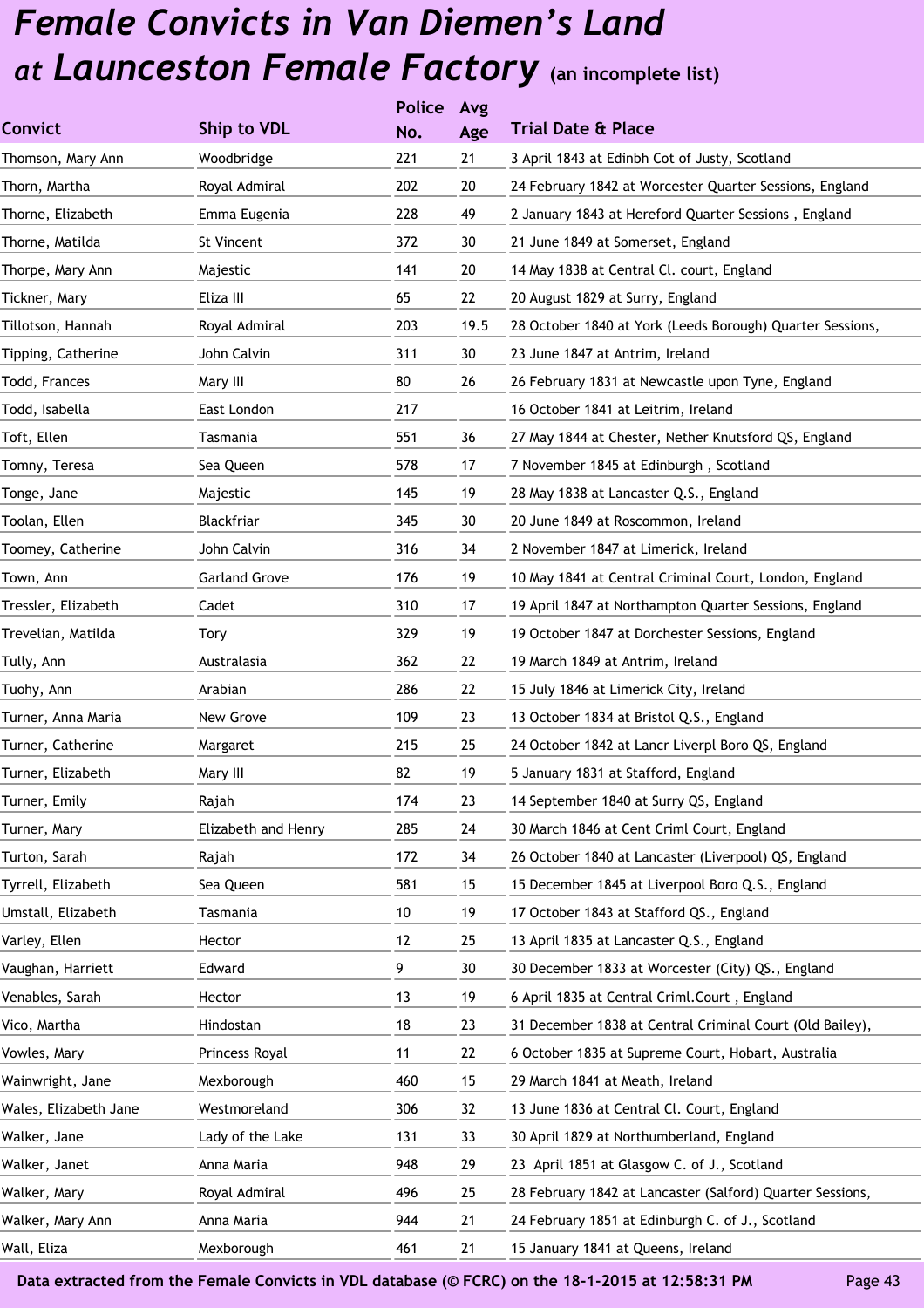|                         |                      | <b>Police</b> | Avg  |                                                                  |
|-------------------------|----------------------|---------------|------|------------------------------------------------------------------|
| <b>Convict</b>          | Ship to VDL          | No.           | Age  | <b>Trial Date &amp; Place</b>                                    |
| Wallace, Fanny          | <b>Garland Grove</b> | 451           | 25   | 4 November 1840 at Edinburgh Court of Justiciary, Scotland       |
| Wallace, Julia          | Stately              | 815           | 24   | 23 June 1848 at Kent Q. S., England                              |
| Wallace, Mary           | Asia V               | 689           | 28   | 6 January 1847 at Preston Sessions, England                      |
| Wallace, Mary Ann       | Asia V               | 690           | 18   | 30 November 1846 at Manchester Sessions, England                 |
| Wallace, Mary Ann       | Sea Queen            | 693           | 19   | 7 January 1846 at Chester Nether Knutsford Q.S., England         |
| Wallis, Louisa          | Arab II              | 300           | 19   | 26 October 1835 at Central Cl. Court, England                    |
| Walsh, Bridget          | Greenlaw             | 587           | 23   | 4 October 1843 at Dublin City, Ireland                           |
| Walsh, Eliza            | Mexborough           | 458           | 21   | 4 January 1841 at Kings, Ireland                                 |
| Walsh, Margaret         | Phoebe               | 623           | 24   | 4 January 1844 at Kilkenny, Ireland                              |
| Walsh, Mary             | Lord Auckland        | 773           | 17   | 1 July 1848 at Tipperary, Ireland                                |
| Walton, Mary            | Hector               | 279           | 23   | 5 January 1835 at Chester Q.S., England                          |
| Walton, Sarah           | Royal Admiral        | 499           | 17   | 19 October 1841 at Stafford Quarter Sessions, England            |
| Wandford, Susan         | Hindostan            | 368           | 18   | 7 January 1839 at Norfolk (Kings Lynn) Quarter Sessions, England |
| Ward, Anne              | Mexborough           | 457           | 49   | 2 March 1841 at Down, Ireland                                    |
| Ward, Eliza             | Asia V               | 691           | 20   | 22 July 1846 at Norwich Assizes, England                         |
| Warman, Elizabeth       | Emma Eugenia         | 581           | 32   | 26 June 1843 at Oxford City Quarter Sessions, England            |
| Warner, Ann             | Edward               | 261           | 18   | 1 January 1834 at Stafford Q.S., England                         |
| Warren, Eliza           | Cadet                | 709           | 25   | 13 January 1847 at Norfolk Quarter Sessions, England             |
| Warren, Elizabeth       | Emma Eugenia         | 468           | 18   | 5 July 1841 at Devon Quarter Sessions, Essex, England            |
| Warren, Elizabeth       | Emma Eugenia         | 884           | 18   | 27 May 1850 at Newington Quarter Sessions, England               |
| Washington, Mary        | <b>Garland Grove</b> | 436           | 34   | 11 January 1841 at Gloucester City Quarter Sessions, England     |
| Watkins, Elizabeth      | Platina              | 325           | 23   | 2 January 1837 at Devon (Exeter) Q.S., England                   |
| Watkins, Isabella       | <b>Garland Grove</b> | 444           | 22   | 29 March 1841 at Surrey Assizes, England                         |
| Watson, Agnes           | <b>Garland Grove</b> | 446           | 24   | 2 February 1841 at York (North Riding) Quarter Sessions, England |
| Watson, Ann             | Gilbert Henderson    | 2856.         | 25   | 21 October 1839 at Central Cl. Court, England                    |
| Watson, Clementina Mary | Cadet                | 711           | 21   | 8 February 1847 at Edinburgh, Scotland                           |
| Watson, Elizabeth       | Gilbert Henderson    | 378           | 16.5 | 12 August 1839 at Central Cl. Court, England                     |
| Watson, Margaret        | Mellish              | 154           | 22   | 15 April 1830 at Middx, England                                  |
| Watson, Mary Ann        | Mexborough           | 453           | 19   | 28 June 1841 at Dublin City, Ireland                             |
| Watt, Maria             | Royal Admiral        | 502           | 28   | 7 January 1842 at Edinburgh Court of Justiciary, Scotland        |
| Watts, Caroline         | Sir Robert Seppings  | 965           | 15   | 22 December 1851 at Westminster GS., England                     |
| Waylen, Margaret        | <b>Garland Grove</b> | 438           | 26   | 26 October 1840 at Lancashire Quarter Sessions, England          |
| Webb, Mary              | New Grove            | 276           | 18   | 4 September 1834 at Middlesex G.D., England                      |
| Webb, Mary Ann          | Aurora II            | 915           | 27   | 21 October 1850 at Gravesend Borough Quarter Sessions,           |
| Webster, Martha         | <b>Garland Grove</b> | 448           | 20   | 22 April 1841 at Aberdeen Court of Justiciary, Scotland          |
| Welch, Hannah           | Tasmania             | 603           | 39   | 10 June 1844 at Cl.Cl. Court, England                            |
| Wells, Emma             | Edward               | 259           | 19   | 3 March 1834 at Middlesex S.P., England                          |
| Wells, Harriett         | Sir Robert Seppings  | 968           | 20   | 16 October 1851 at Chichester Quarter Sessions, England          |
| Wells, Rhoda            | Royal Admiral        | 487           | 20   | 28 February 1842 at Central Criminal Court (Old Bailey); London, |
| Wells, Susannah         | Emma Eugenia         | 885           | 31   | 17 June 1850 at Central Criminal Court; London, England          |
|                         |                      |               |      |                                                                  |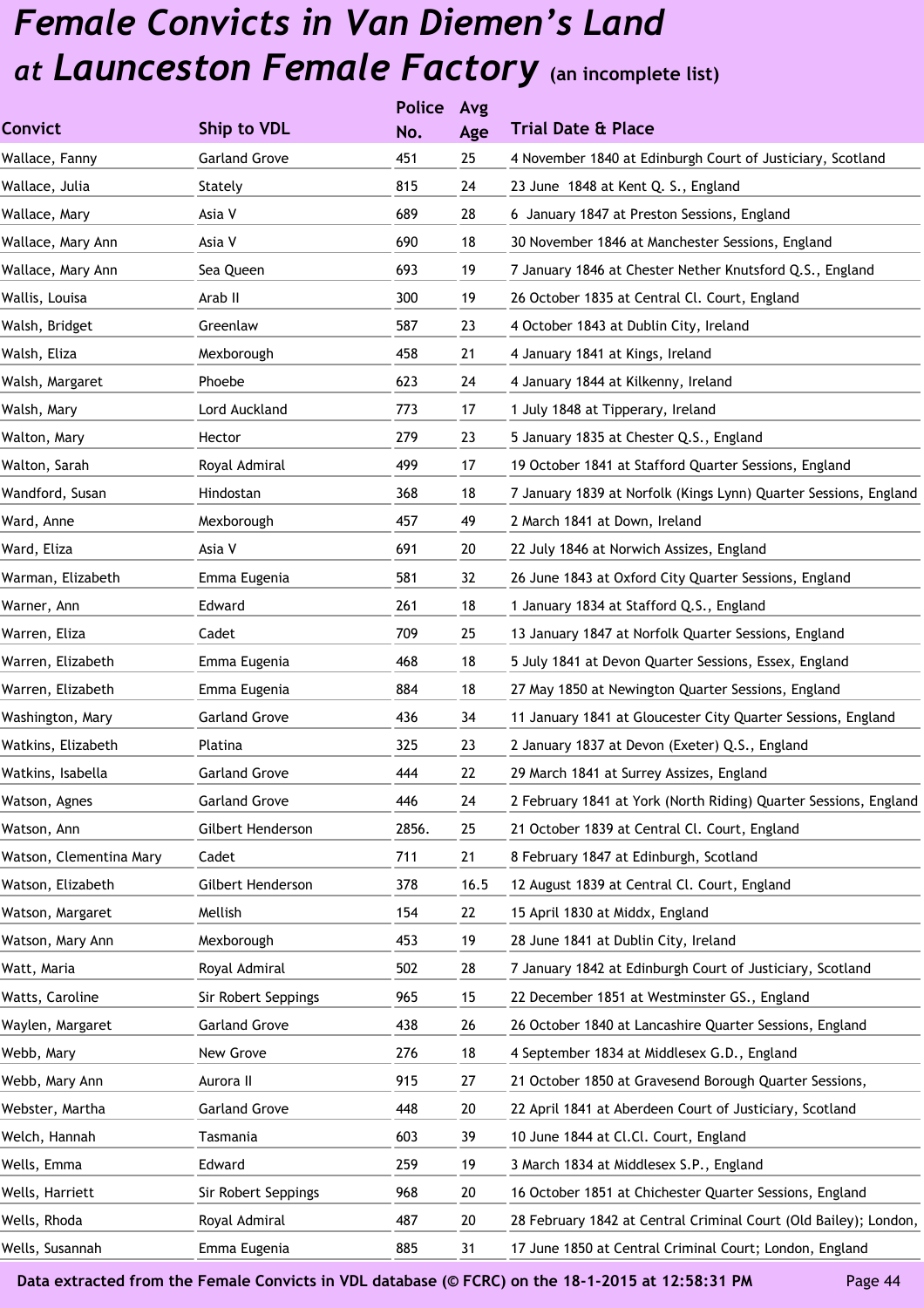|                      |                      | <b>Police</b> | Avg  |                                                              |
|----------------------|----------------------|---------------|------|--------------------------------------------------------------|
| <b>Convict</b>       | Ship to VDL          | No.           | Age  | <b>Trial Date &amp; Place</b>                                |
| Welsh, Margaret      | Rajah                | 414           | 21   | 14 December 1840 at Central Cl Court, England                |
| Welsh, Mary          | Stately              | 817           | 17   | 25 September 1848 at Lancaster Q.S., England                 |
| Welsh, Mary          | Tasmania             | 605           | 18   | 30 April 1844 at Glasgow Ct of Justy, Scotland               |
| Westaway, Mary       | Edward               | 249           | 23   | 6 January 1834 at Devon Q.S., England                        |
| Weston, Ann          | Atwick               | 331           | 27   | 5 August 1837 at Chester Assizes, England                    |
| Westwood, Elizabeth  | <b>Tory</b>          | 746           | 20   | 31 January 1848 at C.C, Court, England                       |
| Wetherall, Sarah     | Rajah                | 420           | 22   | 19 October 1840 at Notts QS, England                         |
| Wheelan, Bridget     | <b>Garland Grove</b> | 441           | 26   | 2 March 1841 at Liverpool Borough Quarter Sessions, England  |
| White, Belinda       | St Vincent           | 838           | 28   | 20 October 1849 at Oxford, England                           |
| White, Henrietta     | Elizabeth and Henry  | 704           | 18   | 30 March 1846 at Cent. Criml Court, England                  |
| White, Rebecca       | Woodbridge           | 551           | 23   | 27 February 1843 at Central Cl Court, England                |
| White, Susan         | <b>Black Swan</b>    |               |      |                                                              |
| White, Susan         | Gilbert Henderson    | 376           | 17   | 17 June 1839 at Central Cl. Court, England                   |
| Whiteford, Agnes     | Emma Eugenia         | 881           | 24   | 4 January 1850 at Edinburgh Court of Justiciary, Scotland    |
| Whitehouse, Sarah    | Hindostan            | 370           | 19   | 7 January 1839 at Southampton (Portsmouth) Quarter Session,  |
| Whitely, Martha      |                      |               | 16   |                                                              |
| Whitfield, Mary Ann  | Lady of the Lake     | 132           | 33   | 28 March 1829 at Somerset, England                           |
| Wicks, Maria         | Rajah                | 415           | 22   | 4 January 1841 at Central Cl Court, England                  |
| Wiggins, Eliza       | Woodbridge           | 557           | 23   | 25 March 1843 at Lancr Asss, England                         |
| Wiles, Lydia         | Atwick               | 333           | 20   | 1 April 1837 at Norfolk Assizes, England                     |
| Wilkes, Mary Ann     | Asia V               | 694           | 27   | 12 June 1846 at Birmingham Sessions, England                 |
| Wilkeson, Elizabeth  | Woodbridge           | 561           | 15.5 | 27 April 1843 at Aberdeen Ct of Justy, Scotland              |
| Wilkinson, Charlotte | St Vincent           | 843           | 31   | 3 March 1849 at York, England                                |
| Wilkinson, Mary      | Sea Queen            | 694           | 37   | 4 March 1845 at Boro of Leeds Q.S., England                  |
| Williams, Ann        | <b>Garland Grove</b> | 509           | 20   | 19 March 1842 at Beaumaris, Anglesey Assizes, Wales          |
| Williams, Ann        | <b>Garland Grove</b> | 512           | 29.5 | 13 June 1842 at Central Criminal Court (Old Bailey), London, |
| Williams, Ann        | Royal Admiral        | 492           | 22   | 14 December 1841 at Lancaster Borough Quarter Sessions,      |
| Williams, Catherine  | Asia V               | 697           | 25   | 21 September 1846 at C. C. Court, England                    |
| Williams, Elizabeth  | Stately              | 822           | 35   | 19 July 1848 at Worcester Assizes, England                   |
| Williams, Harriet    | St Vincent           | 834           | 20   | 8 June 1849 at Warwick, England                              |
| Williams, Jane       | Elizabeth and Henry  | 709           | 14   | 25 May 1846 at Salford Sesss, England                        |
| Williams, Lucy       | Emma Eugenia         | 672           | 24   | 3 January 1845 at Warwick Birmingham Boro' Quarter Sessions, |
| Williams, Margaret   | Rajah                | 423           | 24   | 8 July 1840 at Edinburgh Cot Justy, Scotland                 |
| Williams, Margaret   | Tory                 | 749           | 35   | 24 February 1848 at Swansea Sessions, Wales                  |
| Williams, Maria      | Gilbert Henderson    | 377           | 21   | 17 June 1839 at Central Cl. Court, England                   |
| Williams, Maria      | Mary III             | 195           | 17   | 12 March 1831 at Old Bailey, England                         |
| Williams, Mary       | America              | 159           | 44   | 22 October 1829 at Chester, England                          |
| Williams, Mary       | Edward               | 263           | 34   | 6 March 1834 at Stafford Q.S., England                       |
| Williams, Mary       | Emma Eugenia         | 673           | 24   | 5 July 1845 at Lincoln City Quarter Sessions, England        |
| Williams, Mary       | Mellish              | 157           | 21   | 14 January 1830 at Middx, England                            |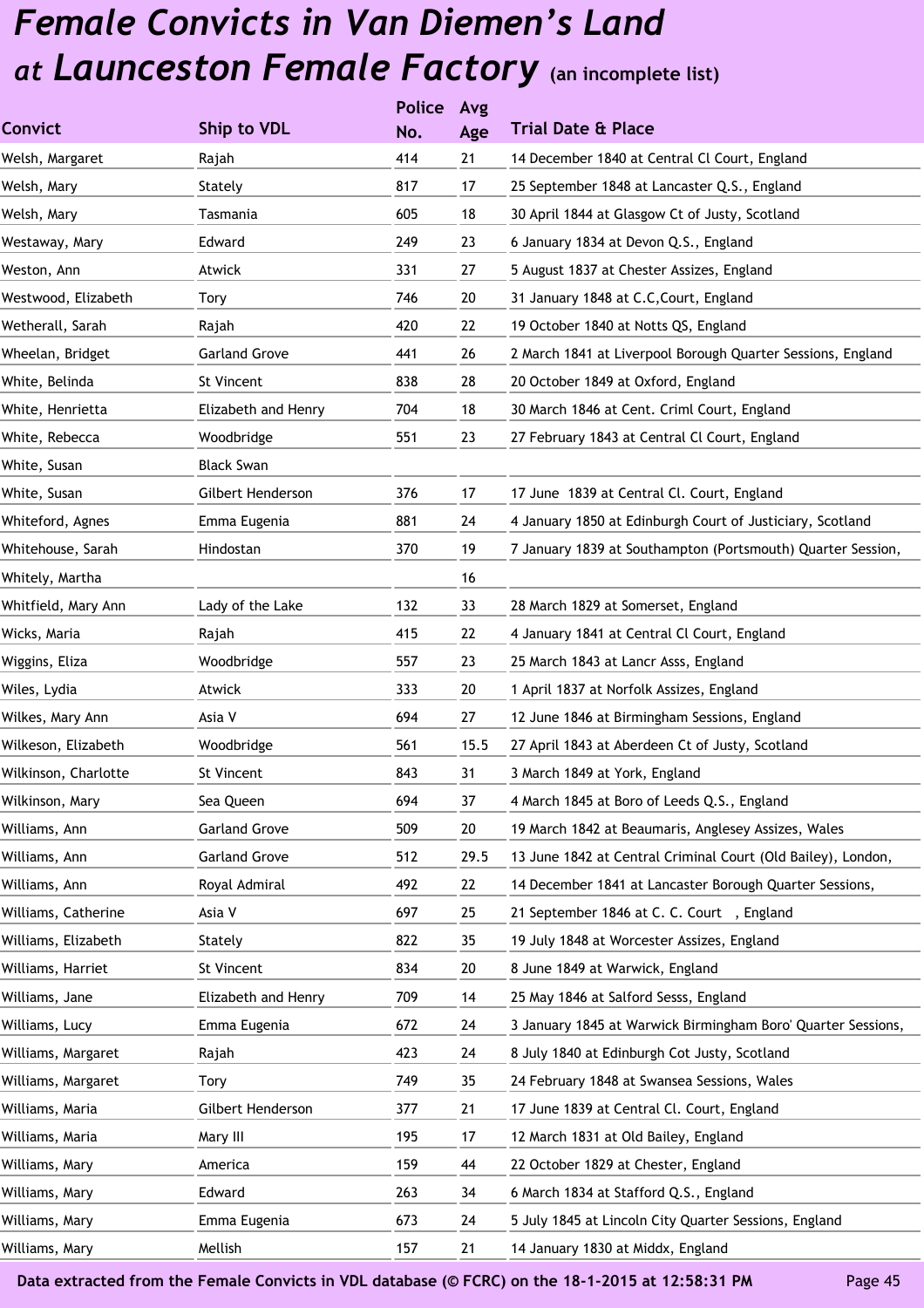|                        |                      | <b>Police</b> | Avg  |                                                                  |
|------------------------|----------------------|---------------|------|------------------------------------------------------------------|
| Convict                | Ship to VDL          | No.           | Age  | <b>Trial Date &amp; Place</b>                                    |
| Williams, Mary         | Royal Admiral        | 485           | 30   | 5 January 1842 at Carmarthen Illandeldfain [?] Quarter Sessions, |
| Williams, Mary         | Tory                 | 750           | 20   | 22 October 1847 at Warwick Birmingham Sessions, England          |
| Williams, Mary         | Westmoreland         | 308           | 23   | 29 July 1836 at Gloucester (City) Q.S., England                  |
| Williams, Mary Ann     | Gilbert Henderson    | 374           | 21   | 13 May 1839 at Central Cl. Court, England                        |
| Williams, Mary Ann     | Gilbert Henderson    | 384           | 19   | 2 September 1839 at Lancaster (Liverpool) Q.S., England          |
| Williams, Mary Ann     | New Grove            | 269           | 26   | 7 July 1834 at Lancaster (Lpool) Q.S., England                   |
| Williamson, Mary       | Aurora II            | 912           | 42   | 5 August 1850 at Chester Assizes, England                        |
| Williamson, Mary       | Cadet                | 718           | 26   | 21 April 1847 at Glasgow, Scotland                               |
| Willis, Ann            | Hector               | 280           | 43   | 13 April 1835 at Devon/Plymouth/Q.S., England                    |
| Willis, Ann            | New Grove            | 266           | 22   | 1 July 1834 at Cumberland Q.S., England                          |
| Wilson, Agnes          | Emma Eugenia         | 674           | 26   | 2 July 1845 at Lancaster Preston Quarter Sessions, England       |
| Wilson, Diana          | Woodbridge           | 550           | 18   | 30 January 1843 at Cel Cril Court, England                       |
| Wilson, Eleanor        | Hydery               | 208           | 28   | 17 October 1831 at Worcester, England                            |
| Wilson, Elizabeth      | Cadet                | 719           | 18   | 12 January 1846 at Clerkenwell Quarter Sessions, England         |
| Wilson, Elizabeth      | Emma Eugenia         | 467           | 18   | 29 June 1841 at Devon Quarter Sessions, England                  |
| Wilson, Elizabeth      | Platina              | 322           | 19.5 | 27 February 1837 at Central Cl. Court, England                   |
| Wilson, Elizabeth      | Woodbridge           | 563           | 21   | 28 November 1842 at Edinburgh Ct of Justy, Scotland              |
| Wilson, Ellen          | Edward               | 252           | 29   | 14 October 1833 at Lancaster Q.S., England                       |
| Wilson, Hannah         | Hope                 | 480           | 27   | 12 August 1841 at Dublin City, Ireland                           |
| Wilson, Jane           | Royal Admiral        | 501           | 18   | 6 November 1841 at Edinburgh Court of Justiciary, Scotland       |
| Wilson, Janet          | Atwick               | 336           | 36   | 15 March 1837 at Edinburgh Court of Justice, Scotland            |
| Wilson, Margaret       | Edward               | 256           | 26   | 3 February 1834 at Middlesex S.P., England                       |
| Wilson, Margaret       | <b>Garland Grove</b> | 449           | 24   | 22 April 1841 at Aberdeen Court of Justiciary, Scotland          |
| Wilson, Margaret       | Tory                 | 636           | 30   | 4 November 1844 at Edinbro' Ct of Justy, Scotland                |
| Wilson, Maria          | Lord Auckland        | 777           | 30   | 3 August 1848 at Dublin City, Ireland                            |
| Wilson, Mary           | Eliza III            | 145           | 26   | 19 August 1829 at Northumberland, England                        |
| Wilson, Mary           | Elizabeth and Henry  | 713           | 16   | 11 May 1846 at Liverpool Sesss, England                          |
| Wilson, Mary           | Elizabeth and Henry  | 742           | 33   | 13 September 1847 at Newington Sessions, England                 |
| Wilson, Mary           | New Grove            | 275           | 17   | 25 August 1834 at Middlesex S.P., England                        |
| Wilson, Mary Ann       | Woodbridge           | 552           | 17   | 27 February 1843 at Central Cl Court, England                    |
| Wilson, Sarah          | Arab II              | 295           | 20   | 26 October 1835 at Lancr. (Liverpool) Q.S., England              |
| Wilson, Sarah          | Elizabeth Henrietta  | 2             |      | 2 May 1810 at Cumberland Quarter Sessions, England               |
| Wilson, Sophia         | <b>Garland Grove</b> | 429           | 26   | 10 May 1841 at Central Criminal Court, England                   |
| Windsor, Maria         |                      | 388           | 13   |                                                                  |
| Winterflood, Elizabeth | Arab II              | 299           | 23   | 14 July 1835 at Northampton Asss., England                       |
| Winton, Caroline       | Cadet                | 781           | 28   | 23 March 1848 at Liverpool Assizes, England                      |
| Wiseman, Ellen         | Earl Grey            | 862           | 20   | 12 July 1839 at Wexford, Ireland                                 |
| Wiseman, Margaret      | <b>Garland Grove</b> | 447           | 18   | 22 March 1841 at York (West Riding) Quarter Sessions, England    |
| Witham, Catherine      | St Vincent           | 844           | 28   | 9 July 1849 at York, England                                     |
| Wolf, Sarah            | Tory                 | 631           | 18   | 28 October 1844 at Somerset Bath Boro Q S., England              |
|                        |                      |               |      |                                                                  |